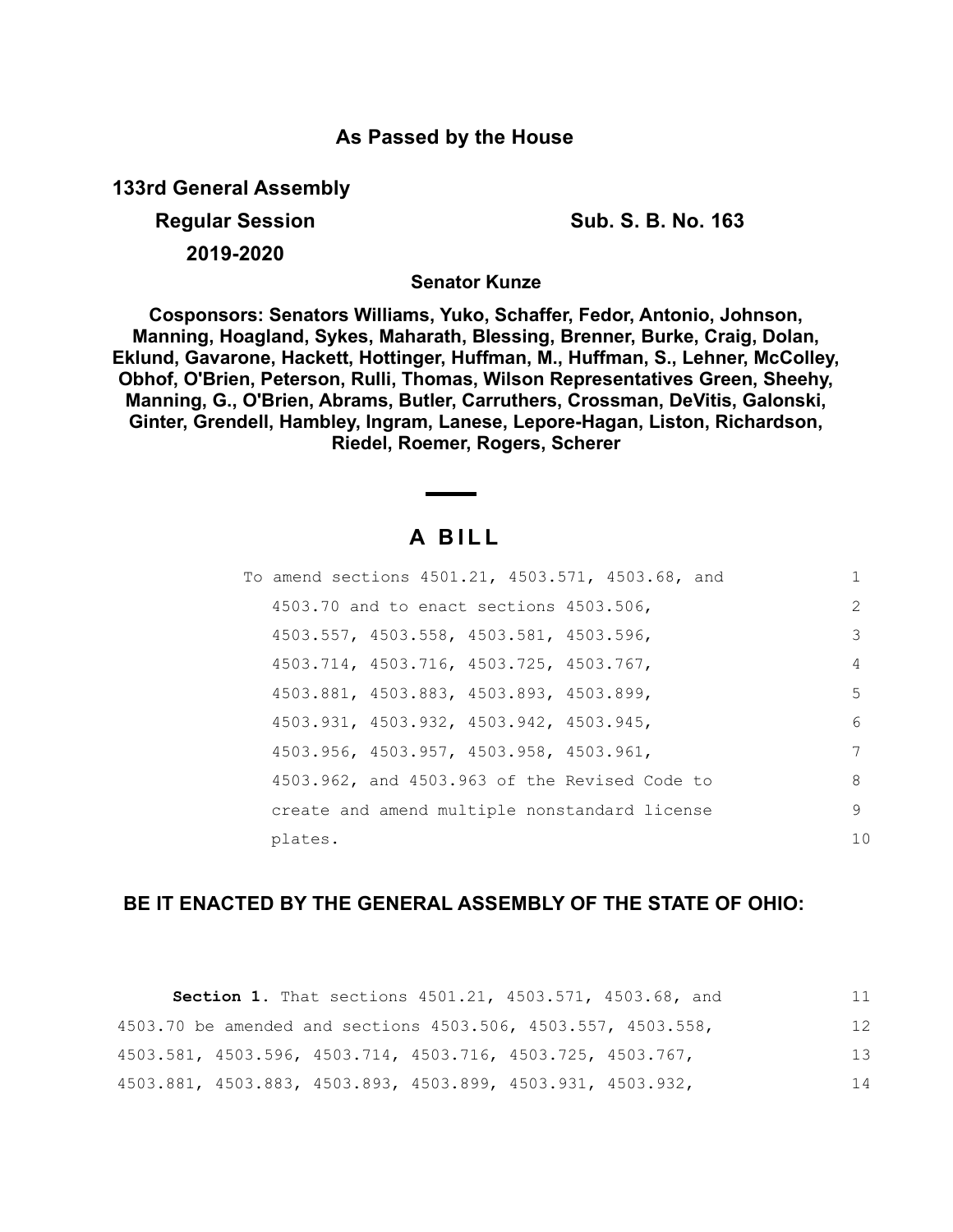4503.942, 4503.945, 4503.956, 4503.957, 4503.958, 4503.961, 4503.962, and 4503.963 of the Revised Code be enacted to read as follows: 15 16 17

**Sec. 4501.21.** (A) There is hereby created in the state treasury the license plate contribution fund. The fund shall consist of all contributions paid by motor vehicle registrants and collected by the registrar of motor vehicles pursuant to sections 4503.491, 4503.492, 4503.493, 4503.494, 4503.495, 4503.496, 4503.497, 4503.498, 4503.499, 4503.4910, 4503.4911, 4503.50, 4503.501, 4503.502, 4503.505, 4503.506, 4503.51, 4503.514, 4503.521, 4503.522, 4503.523, 4503.524, 4503.525, 4503.526, 4503.528, 4503.529, 4503.531, 4503.534, 4503.545, 4503.55, 4503.551, 4503.552, 4503.553, 4503.554, 4503.555, 4503.556, 4503.557, 4503.561, 4503.562, 4503.564, 4503.565, 4503.566, 4503.567, 4503.576, 4503.577, 4503.581, 4503.591, 4503.592, 4503.594, 4503.595, 4503.596, 4503.67, 4503.68, 4503.69, 4503.70, 4503.701, 4503.702, 4503.71, 4503.711, 4503.712, 4503.713, 4503.714, 4503.715, 4503.716, 4503.72, 4503.722, 4503.725, 4503.73, 4503.732, 4503.733, 4503.734, 4503.74, 4503.75, 4503.751, 4503.752, 4503.763, 4503.764, 4503.765, 4503.767, 4503.85, 4503.86, 4503.87, 4503.871, 4503.872, 4503.873, 4503.874, 4503.875, 4503.876, 4503.877, 4503.878, 4503.879, 4503.88, 4503.881, 4503.883, 4503.89, 4503.891, 4503.892, 4503.893, 4503.899, 4503.90, 4503.901, 4503.902, 4503.903, 4503.904, 4503.905, 4503.906, 4503.907, 4503.908, 4503.909, 4503.92, 4503.931, 4503.932, 4503.94, 4503.941, 4503.942, 4503.945, 4503.951, 4503.952, 4503.953, 4503.954, 4503.955, 4503.956, 4503.957, 4503.958, 4503.961, 4503.962, 4503.963, 4503.97, and 4503.98 of the Revised Code. 18 19 20 21 22 23 24 25 26 27 28 29 30 31 32 33 34 35 36 37 38 39 40 41 42 43

(B) The registrar shall pay the contributions the registrar collects in the fund as follows: 44 45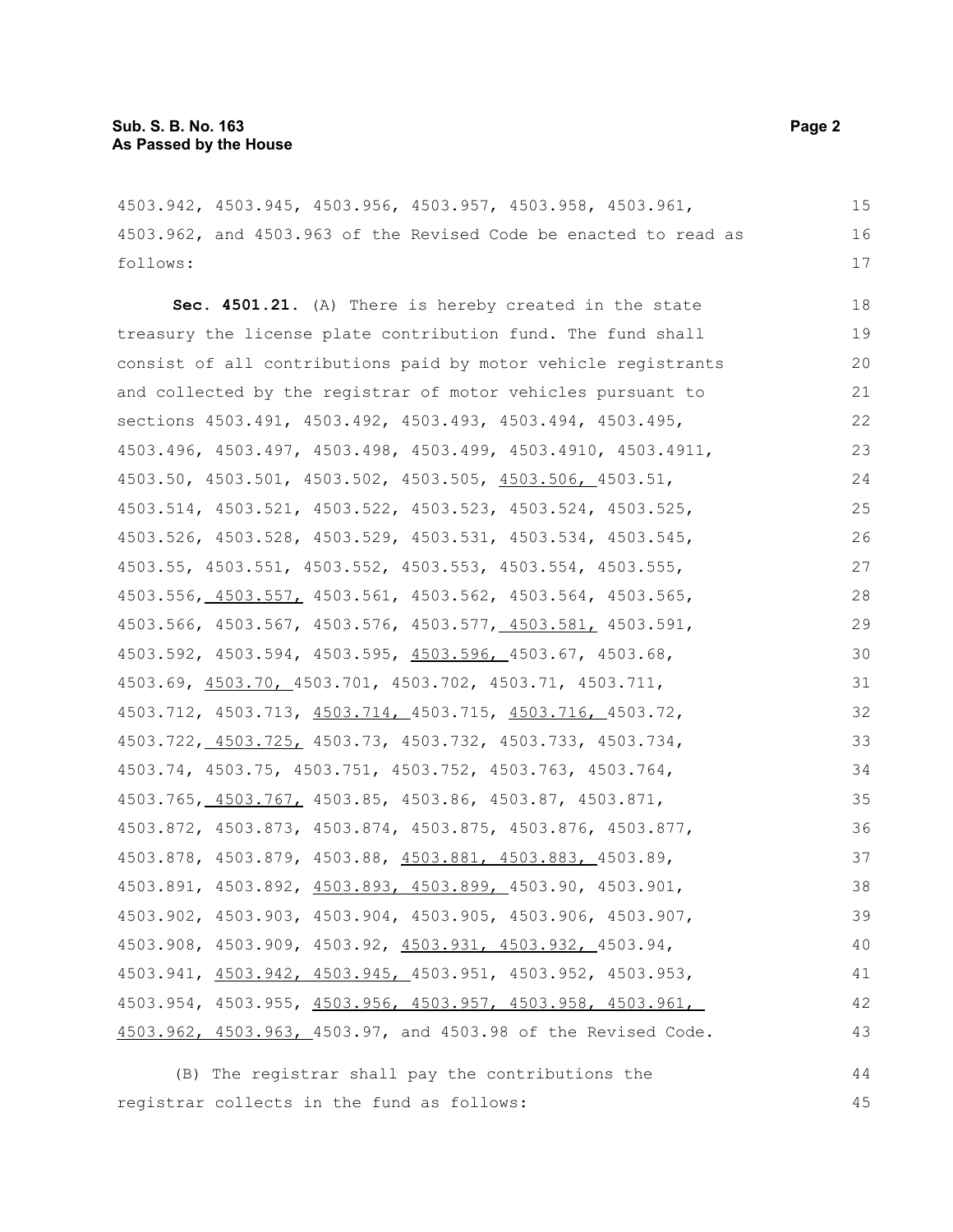### **Sub. S. B. No. 163 Page 3 As Passed by the House**

The registrar shall pay the contributions received pursuant to section 4503.491 of the Revised Code to the breast cancer fund of Ohio, which shall use that money only to pay for programs that provide assistance and education to Ohio breast cancer patients and that improve access for such patients to quality health care and clinical trials and shall not use any of the money for abortion information, counseling, services, or other abortion-related activities. 46 47 48 49 50 51 52 53

The registrar shall pay the contributions the registrar receives pursuant to section 4503.492 of the Revised Code to the organization cancer support community central Ohio, which shall deposit the money into the Sheryl L. Kraner Fund of that organization. Cancer support community central Ohio shall expend the money it receives pursuant to this division only in the same manner and for the same purposes as that organization expends other money in that fund.

The registrar shall pay the contributions received pursuant to section 4503.493 of the Revised Code to the autism society of Ohio, which shall use the contributions for programs and autism awareness efforts throughout the state. 62 63 64 65

The registrar shall pay the contributions the registrar receives pursuant to section 4503.494 of the Revised Code to the national multiple sclerosis society for distribution in equal amounts to the northwestern Ohio, Ohio buckeye, and Ohio valley chapters of the national multiple sclerosis society. These chapters shall use the money they receive under this section to assist in paying the expenses they incur in providing services directly to their clients. 66 67 68 69 70 71 72 73

The registrar shall pay the contributions the registrar receives pursuant to section 4503.495 of the Revised Code to the 74 75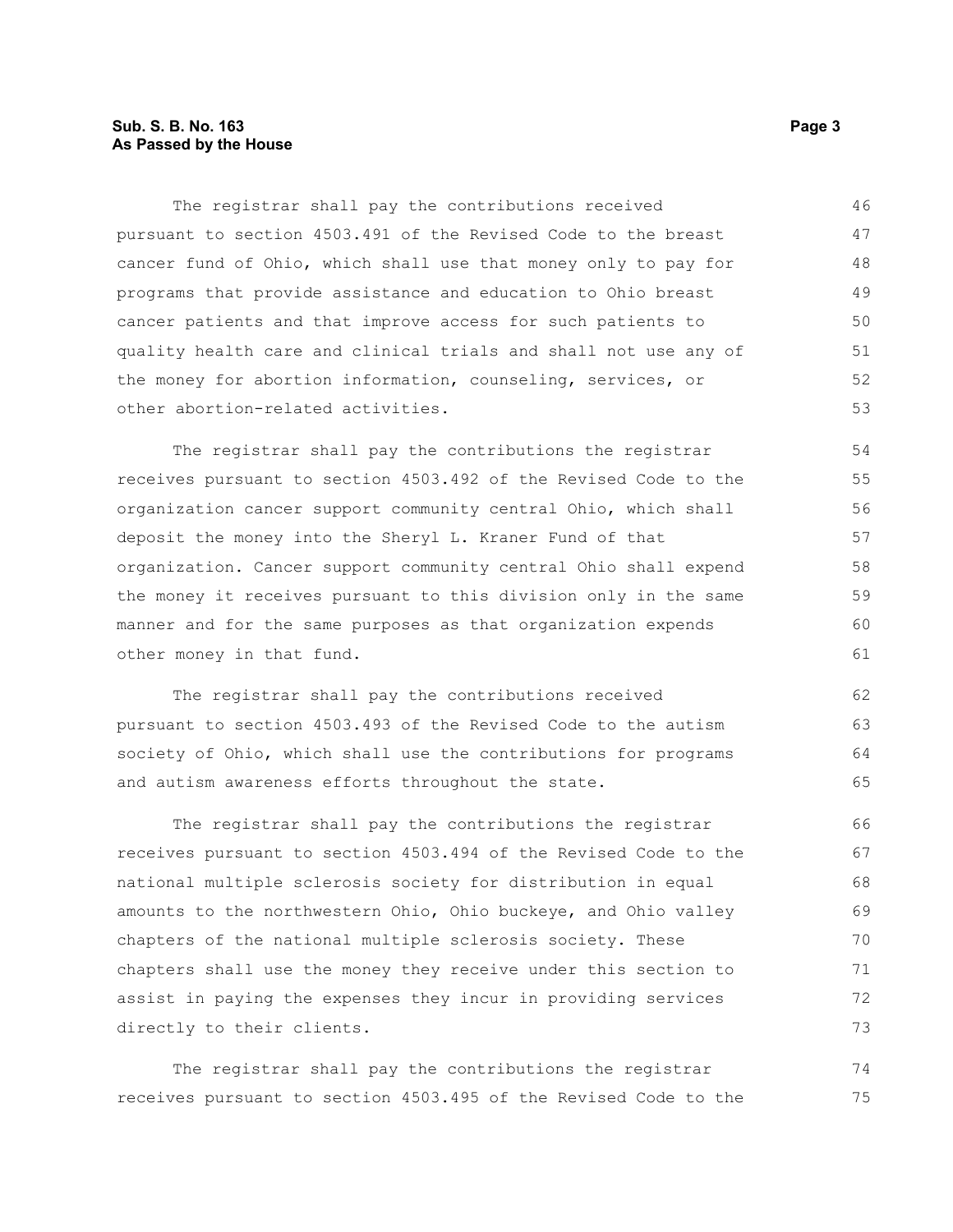national pancreatic cancer foundation, which shall use the money it receives under this section to assist those who suffer with pancreatic cancer and their families. 76 77 78

The registrar shall pay the contributions the registrar receives pursuant to section 4503.496 of the Revised Code to the Ohio sickle cell and health association, which shall use the contributions to help support educational, clinical, and social support services for adults who have sickle cell disease. 79 80 81 82 83

The registrar shall pay the contributions the registrar receives pursuant to section 4503.497 of the Revised Code to the St. Baldrick's foundation, which shall use the contributions for its research and other programs.

The registrar shall pay the contributions the registrar receives pursuant to section 4503.498 of the Revised Code to special olympics Ohio, inc., which shall use the contributions for its programs, charitable efforts, and other activities. 88 89 90 91

The registrar shall pay the contributions the registrar receives pursuant to section 4503.499 of the Revised Code to the children's glioma cancer foundation, which shall use the contributions for its research and other programs. 92 93 94 95

The registrar shall pay the contributions the registrar receives pursuant to section 4503.4910 of the Revised Code to the KylerStrong foundation, which shall use the contributions to raise awareness of brain cancer caused by diffuse intrinsic pontine glioma and to fund research for the cure of such cancer. 96 97 98 99 100

The registrar shall pay the contributions the registrar receives pursuant to section 4503.4911 of the Revised Code to the research institution for childhood cancer at nationwide children's hospital, which shall use the contributions to fund 101 102 103 104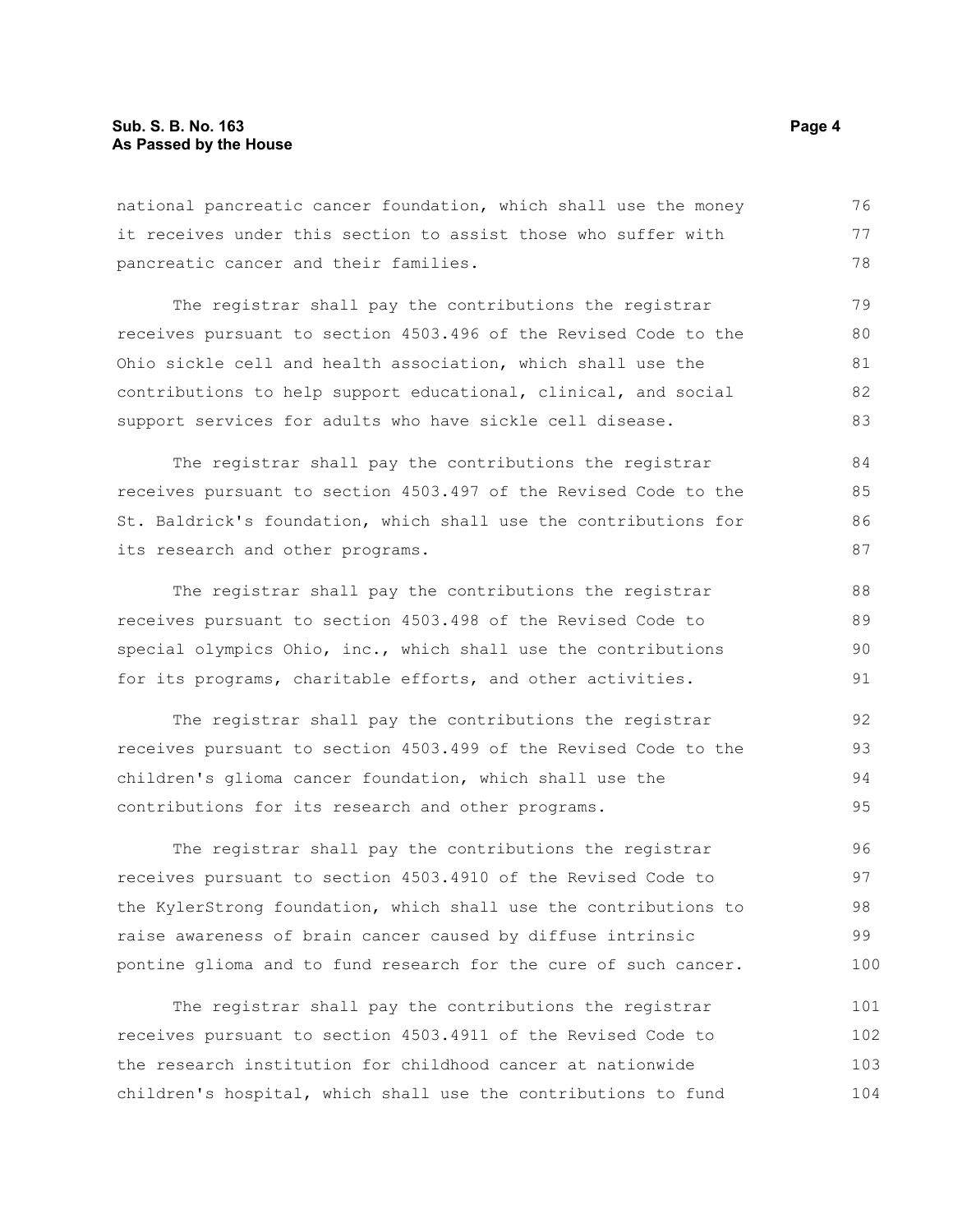research for the cure of childhood cancers.

| The registrar shall pay the contributions the registrar         | 106 |
|-----------------------------------------------------------------|-----|
| receives pursuant to section 4503.50 of the Revised Code to the | 107 |
| future farmers of America foundation, which shall deposit the   | 108 |
| contributions into its general account to be used for           | 109 |
| educational and scholarship purposes of the future farmers of   | 110 |
| America foundation.                                             | 111 |

The registrar shall pay the contributions the registrar receives pursuant to section 4503.501 of the Revised Code to the 4-H youth development program of the Ohio state university extension program, which shall use those contributions to pay the expenses it incurs in conducting its educational activities. 112 113 114 115 116

The registrar shall pay the contributions received pursuant to section 4503.502 of the Revised Code to the Ohio cattlemen's foundation, which shall use those contributions for scholarships and other educational activities. 117 118 119 120

The registrar shall pay the contributions received pursuant to section 4503.505 of the Revised Code to the organization Ohio region phi theta kappa, which shall use those contributions for scholarships for students who are members of that organization. 121 122 123 124 125

The registrar shall pay the contributions the registrar receives pursuant to section 4503.506 of the Revised Code to Ohio demolay, which shall use the contributions for scholarships, educational programs, and any other programs or events the organization holds or sponsors in this state. 126 127 128 129 130

The registrar shall pay each contribution the registrar receives pursuant to section 4503.51 of the Revised Code to the university or college whose name or marking or design appears on 131 132 133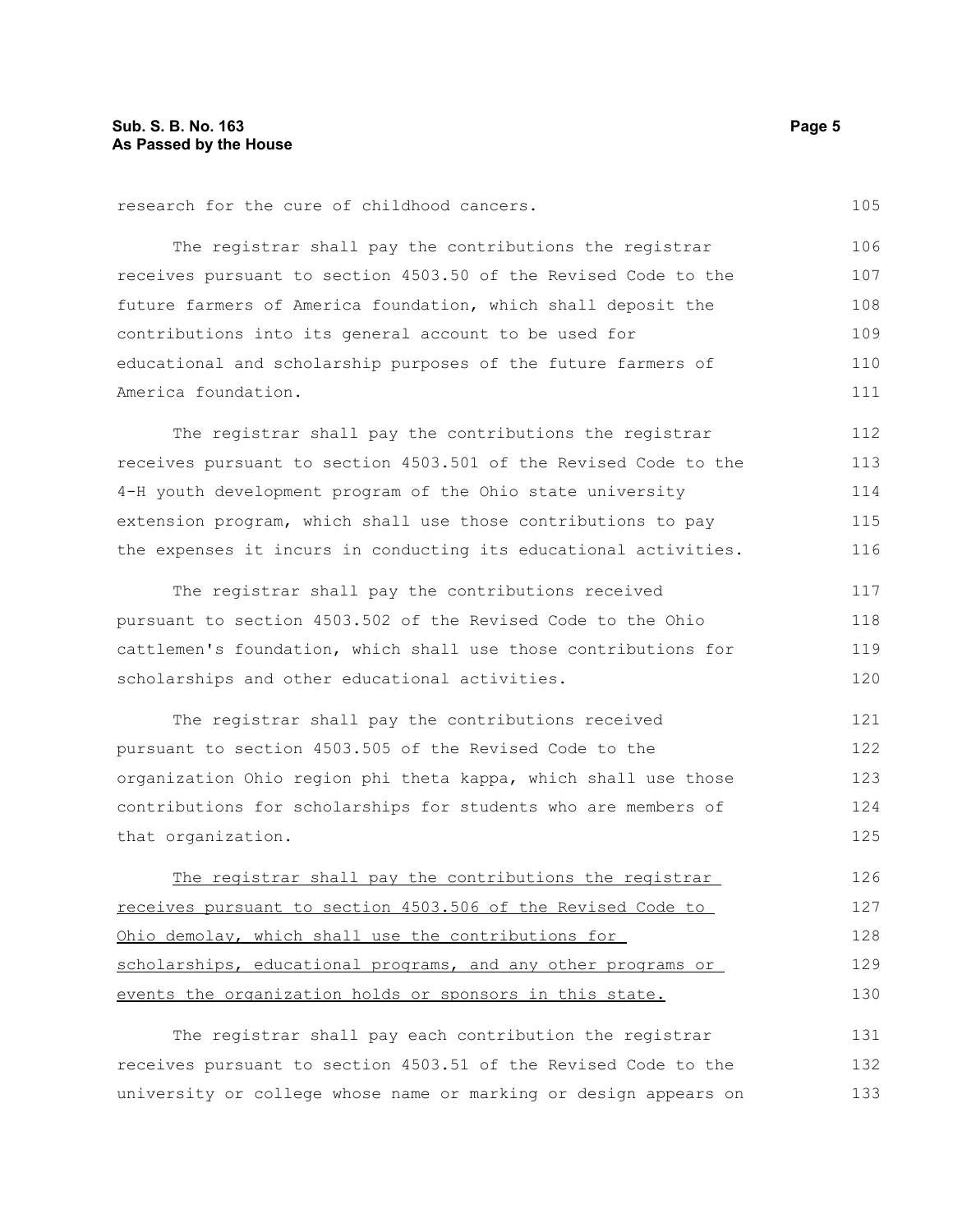#### **Sub. S. B. No. 163 Page 6 As Passed by the House**

collegiate license plates that are issued to a person under that section. A university or college that receives contributions from the fund shall deposit the contributions into its general scholarship fund. 134 135 136 137

The registrar shall pay the contributions the registrar receives pursuant to section 4503.514 of the Revised Code to the university of Notre Dame in South Bend, Indiana, for purposes of awarding grants or scholarships to residents of Ohio who attend the university. The university shall not use any of the funds it receives for purposes of administering the scholarship program. The registrar shall enter into appropriate agreements with the university of Notre Dame to effectuate the distribution of such funds as provided in this section.

The registrar shall pay the contributions the registrar receives pursuant to section 4503.521 of the Revised Code to the Ohio bicycle federation to assist that organization in paying for the educational programs it sponsors in support of Ohio cyclists of all ages.

The registrar shall pay the contributions the registrar receives pursuant to section 4503.522 of the Revised Code to the "friends of Perry's victory and international peace memorial, incorporated," a nonprofit corporation organized under the laws of this state, to assist that organization in paying the expenses it incurs in sponsoring or holding charitable, educational, and cultural events at the monument. 152 153 154 155 156 157 158

The registrar shall pay the contributions the registrar receives pursuant to section 4503.523 of the Revised Code to the fairport lights foundation, which shall use the money to pay for the restoration, maintenance, and preservation of the lighthouses of fairport harbor. 159 160 161 162 163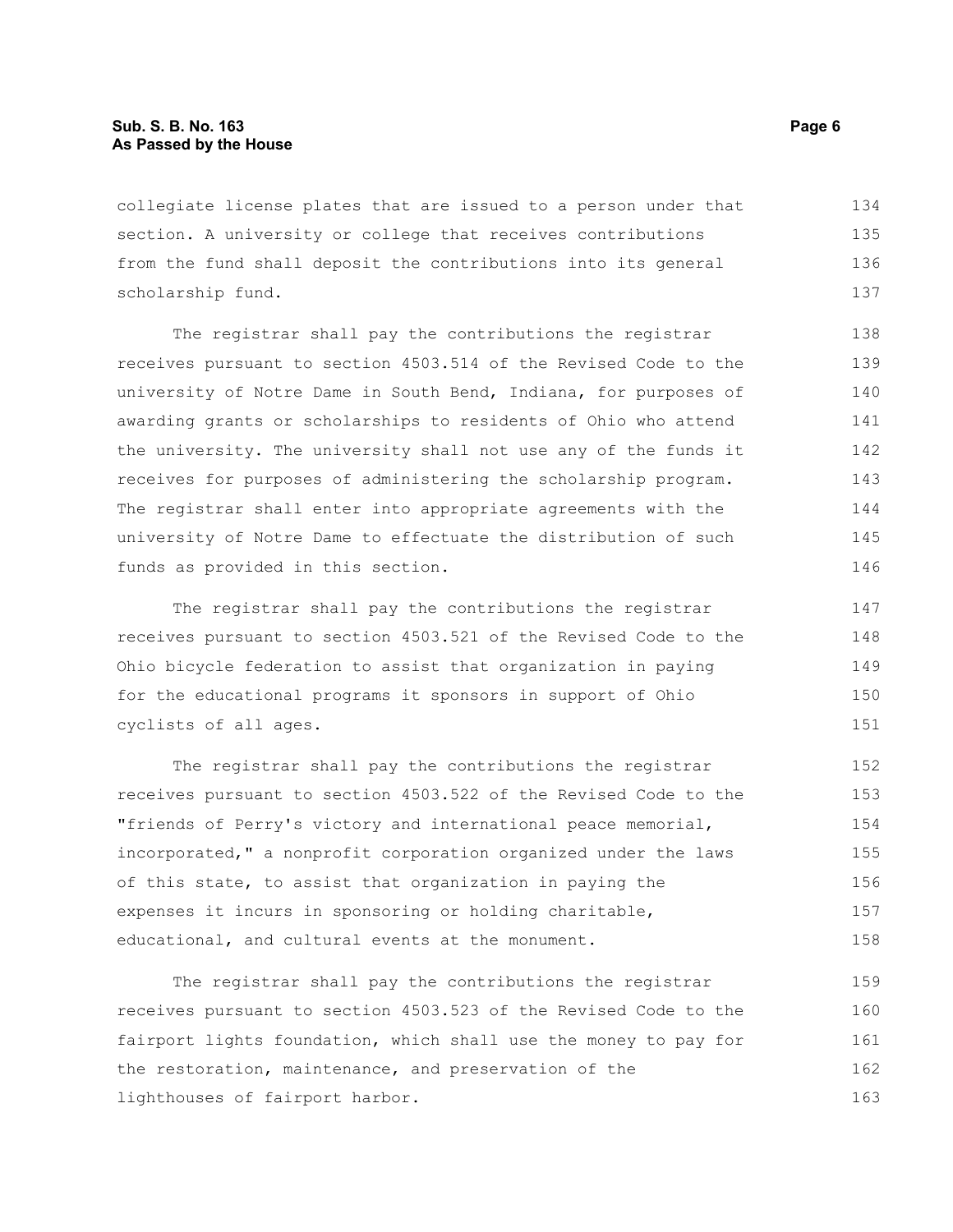### **Sub. S. B. No. 163 Page 7 As Passed by the House**

The registrar shall pay the contributions the registrar receives pursuant to section 4503.524 of the Revised Code to the Massillon tiger football booster club, which shall use the contributions only to promote and support the football team of Washington high school of the Massillon city school district. 164 165 166 167 168

The registrar shall pay the contributions the registrar receives pursuant to section 4503.525 of the Revised Code to the United States power squadron districts seven, eleven, twentyfour, and twenty-nine in equal amounts. Each power squadron district shall use the money it receives under this section to pay for the educational boating programs each district holds or sponsors within this state. 169 170 171 172 173 174 175

The registrar shall pay the contributions the registrar receives pursuant to section 4503.526 of the Revised Code to the Ohio district Kiwanis foundation of the Ohio district of Kiwanis international, which shall use the money it receives under this section to pay the costs of its educational and humanitarian activities.

The registrar shall pay the contributions the registrar receives pursuant to section 4503.528 of the Revised Code to the Ohio children's alliance, which shall use the money it receives under this section to pay the expenses it incurs in advancing its mission of sustainably improving the provision of services to children, young adults, and families in this state. 182 183 184 185 186 187

The registrar shall pay the contributions the registrar receives pursuant to section 4503.529 of the Revised Code to the Ohio nurses foundation. The foundation shall use the money it receives under this section to provide educational scholarships to assist individuals who aspire to join the nursing profession, to assist nurses in the nursing profession who seek to advance 188 189 190 191 192 193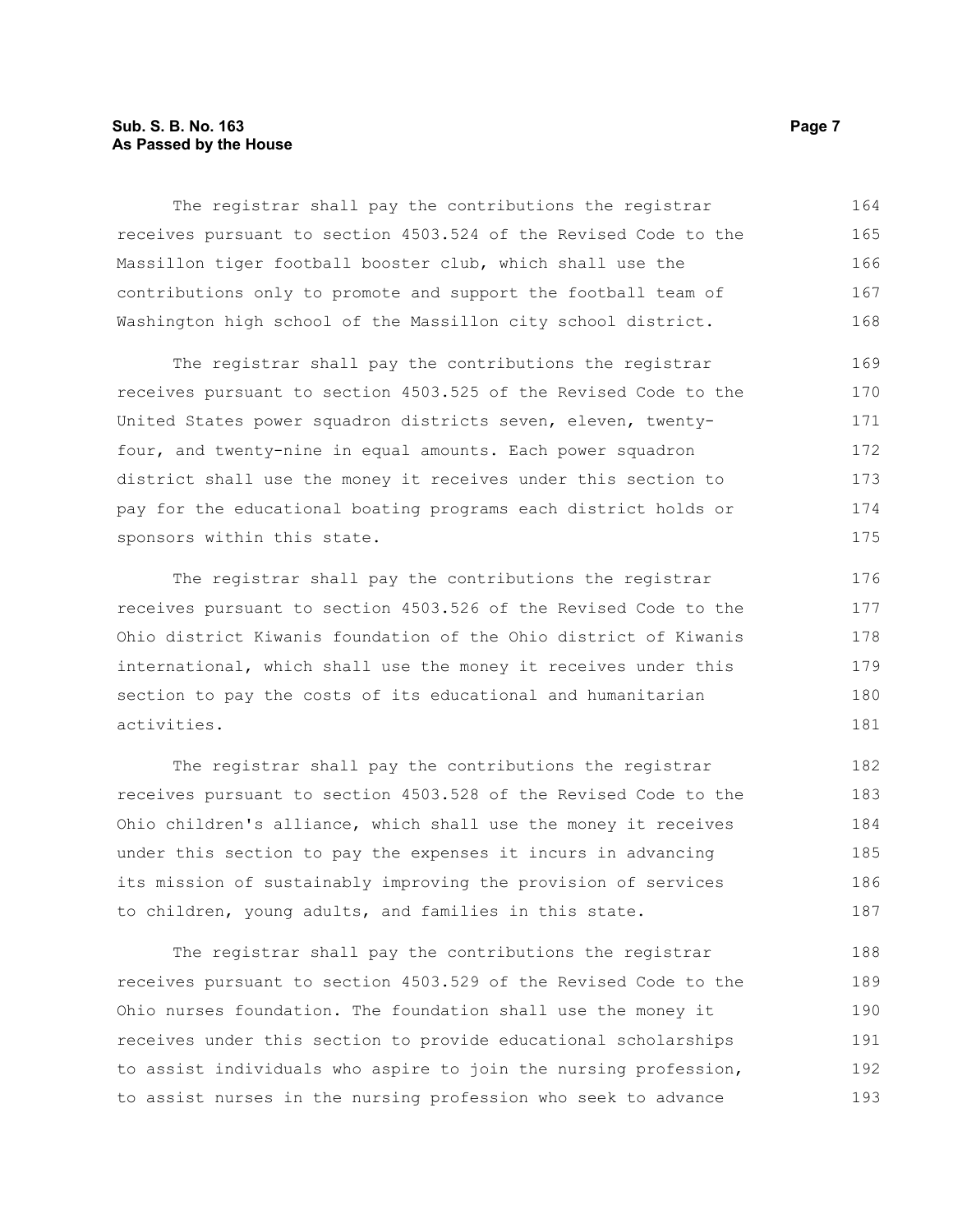their education, and to support persons conducting nursing research concerning the evidence-based practice of nursing and the improvement of patient outcomes. 194 195 196

The registrar shall pay the contributions the registrar receives pursuant to section 4503.531 of the Revised Code to the thank you foundation, incorporated, a nonprofit corporation organized under the laws of this state, to assist that organization in paying for the charitable activities and programs it sponsors in support of United States military personnel, veterans, and their families. 197 198 199 200 201 202 203

The registrar shall pay the contributions the registrar receives pursuant to section 4503.534 of the Revised Code to the disabled American veterans department of Ohio, to be used for programs that serve disabled American veterans and their families. 204 205 206 207 208

The registrar shall pay the contributions the registrar receives pursuant to section 4503.55 of the Revised Code to the pro football hall of fame, which shall deposit the contributions into a special bank account that it establishes and which shall be separate and distinct from any other account the pro football hall of fame maintains, to be used exclusively for the purpose of promoting the pro football hall of fame as a travel destination. 209 210 211 212 213 214 215 216

The registrar shall pay the contributions that are paid to the registrar pursuant to section 4503.545 of the Revised Code to the national rifle association foundation, which shall use the money to pay the costs of the educational activities and programs the foundation holds or sponsors in this state. 217 218 219 220 221

The registrar shall pay to the Ohio pet fund the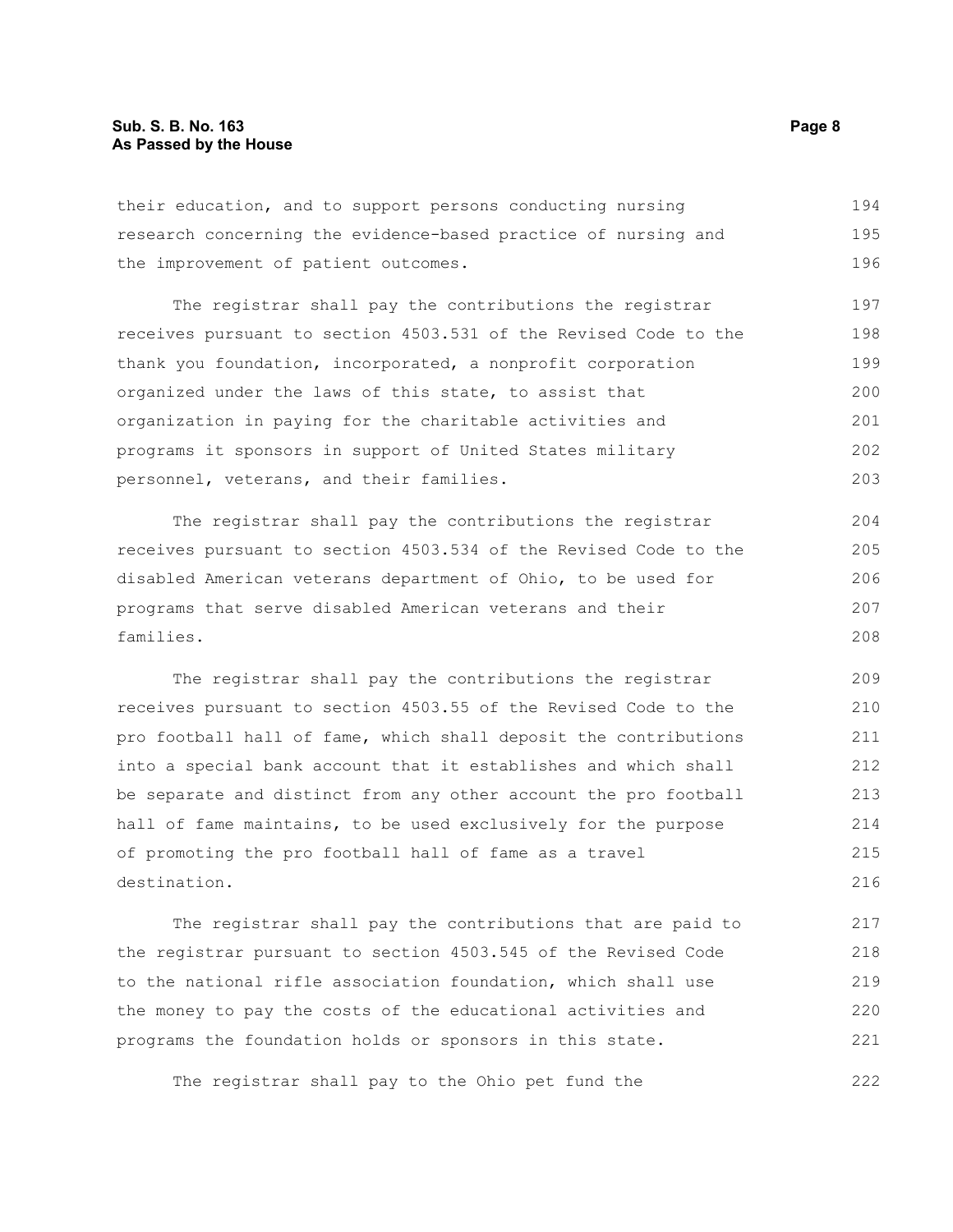contributions the registrar receives pursuant to section 4503.551 of the Revised Code and any other money from any other source, including donations, gifts, and grants, that is designated by the source to be paid to the Ohio pet fund. The Ohio pet fund shall use the moneys it receives under this section to support programs for the sterilization of dogs and cats and for educational programs concerning the proper veterinary care of those animals, and for expenses of the Ohio pet fund that are reasonably necessary for it to obtain and maintain its tax-exempt status and to perform its duties. 223 224 225 226 227 228 229 230 231 232

The registrar shall pay the contributions the registrar receives pursuant to section 4503.552 of the Revised Code to the rock and roll hall of fame and museum, incorporated. 233 234 235

The registrar shall pay the contributions the registrar receives pursuant to section 4503.553 of the Revised Code to the Ohio coalition for animals, incorporated, a nonprofit corporation. Except as provided in division (B) of this section, the coalition shall distribute the money to its members, and the members shall use the money only to pay for educational, charitable, and other programs of each coalition member that provide care for unwanted, abused, and neglected horses. The Ohio coalition for animals may use a portion of the money to pay for reasonable marketing costs incurred in the design and promotion of the license plate and for administrative costs incurred in the disbursement and management of funds received under this section. 236 237 238 239 240 241 242 243 244 245 246 247 248

The registrar shall pay the contributions the registrar receives pursuant to section 4503.554 of the Revised Code to the Ohio state council of the knights of Columbus, which shall use the contributions to pay for its charitable activities and 249 250 251 252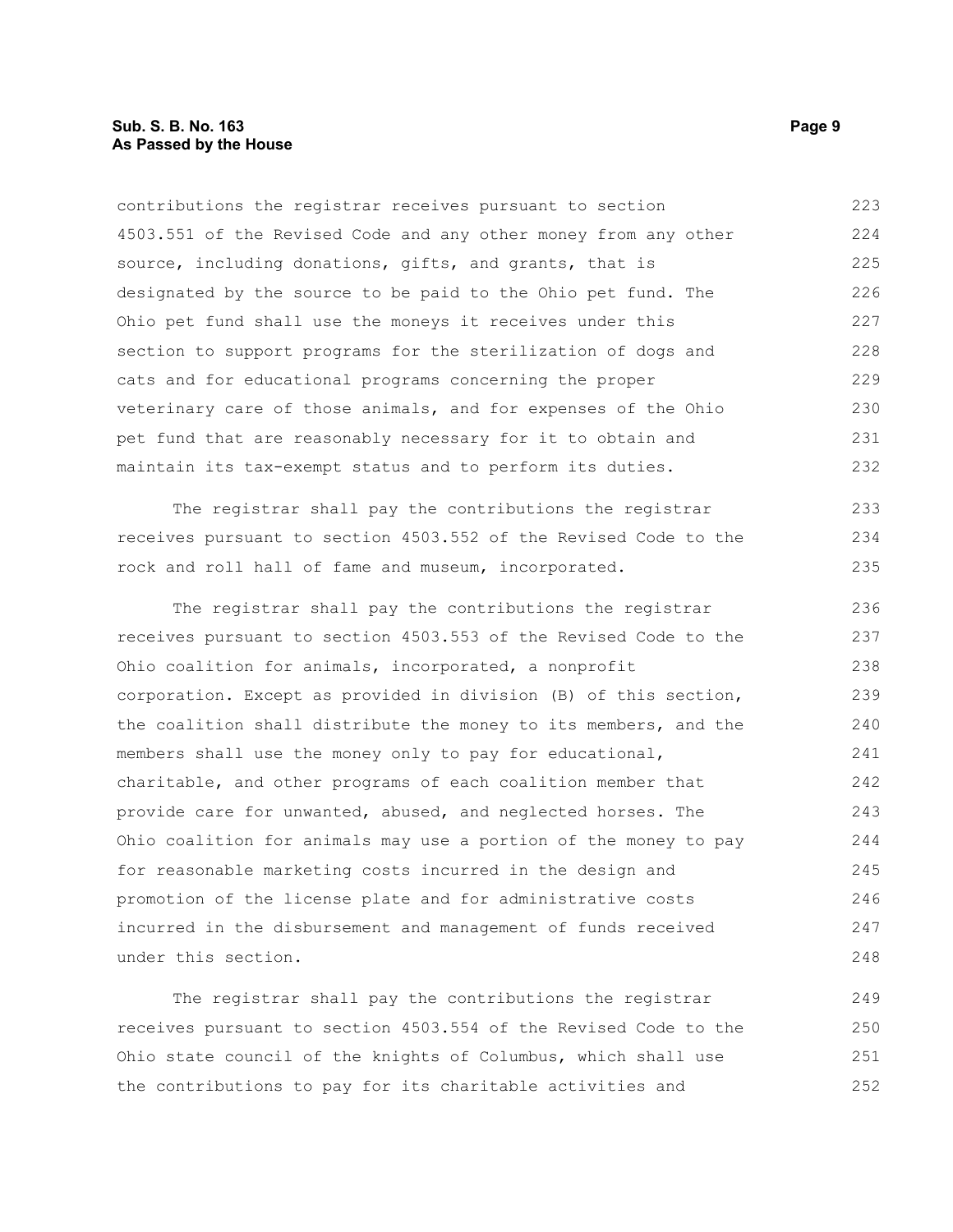#### programs.

253

| The registrar shall pay the contributions the registrar          | 2.54 |
|------------------------------------------------------------------|------|
| receives pursuant to section 4503.555 of the Revised Code to the | 255  |
| western reserve historical society, which shall use the          | 256  |
| contributions to fund the Crawford auto aviation museum.         | 2.57 |

The registrar shall pay the contributions the registrar receives pursuant to section 4503.556 of the Revised Code to the Erica J. Holloman foundation, inc., for the awareness of triple negative breast cancer. The foundation shall use the contributions for charitable and educational purposes. 258 259 260 261 262

The registrar shall pay each contribution the registrar receives pursuant to section 4503.557 of the Revised Code to the central Ohio chapter of the Ronald McDonald house charities, which shall distribute the contribution to the chapter of the Ronald McDonald house charities in whose geographic territory the person who paid the contribution resides. 263 264 265 266 267 268

The registrar shall pay the contributions the registrar receives pursuant to section 4503.561 of the Revised Code to the state of Ohio chapter of ducks unlimited, inc., which shall deposit the contributions into a special bank account that it establishes. The special bank account shall be separate and distinct from any other account the state of Ohio chapter of ducks unlimited, inc., maintains and shall be used exclusively for the purpose of protecting, enhancing, restoring, and managing wetlands and conserving wildlife habitat. The state of Ohio chapter of ducks unlimited, inc., annually shall notify the registrar in writing of the name, address, and account to which such payments are to be made. 269 270 271 272 273 274 275 276 277 278 279 280

The registrar shall pay the contributions the registrar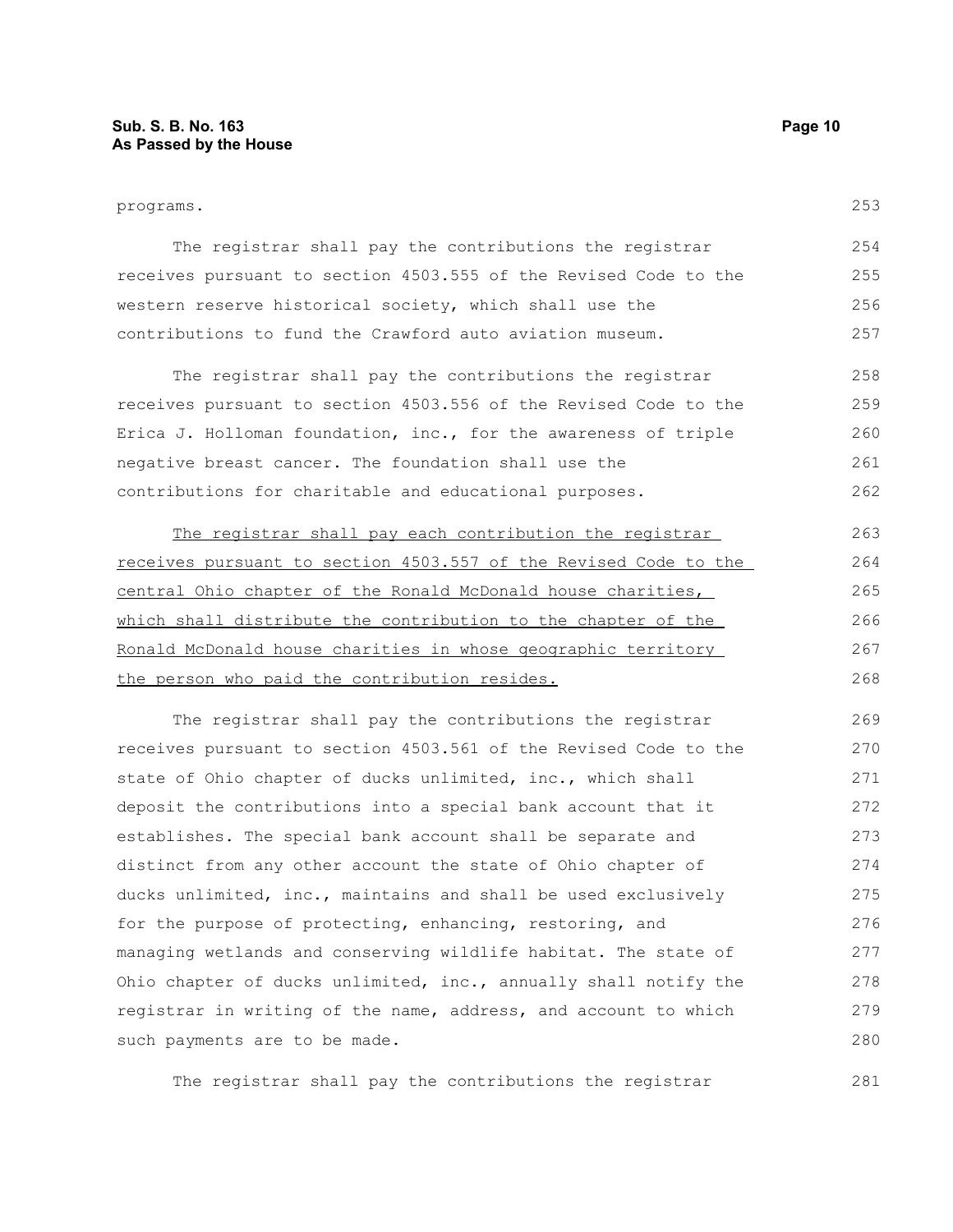receives pursuant to section 4503.562 of the Revised Code to the Mahoning river consortium, which shall use the money to pay the expenses it incurs in restoring and maintaining the Mahoning river watershed. 282 283 284 285

The registrar shall pay the contributions the registrar receives pursuant to section 4503.564 of the Revised Code to Antioch college for the use of the Glen Helen ecology institute to pay expenses related to the Glen Helen nature preserve. 286 287 288 289

The registrar shall pay the contributions the registrar receives pursuant to section 4503.565 of the Revised Code to the conservancy for Cuyahoga valley national park, which shall use the money in support of the park.

The registrar shall pay the contributions the registrar receives pursuant to section 4503.566 of the Revised Code to the Ottawa national wildlife refuge, which shall use the contributions for wildlife preservation purposes. 294 295 296 297

The registrar shall pay the contributions the registrar receives pursuant to section 4503.567 of the Revised Code to the girls on the run of Franklin county, inc., which shall use the contributions to support the activities of the organization. 298 299 300 301

The registrar shall pay the contributions the registrar receives pursuant to section 4503.576 of the Revised Code to the Ohio state beekeepers association, which shall use those contributions to promote beekeeping, provide educational information about beekeeping, and to support other state and local beekeeping programs. 302 303 304 305 306 307

The registrar shall pay the contributions the registrar receives pursuant to section 4503.577 of the Revised Code to the national aviation hall of fame, which shall use the 308 309 310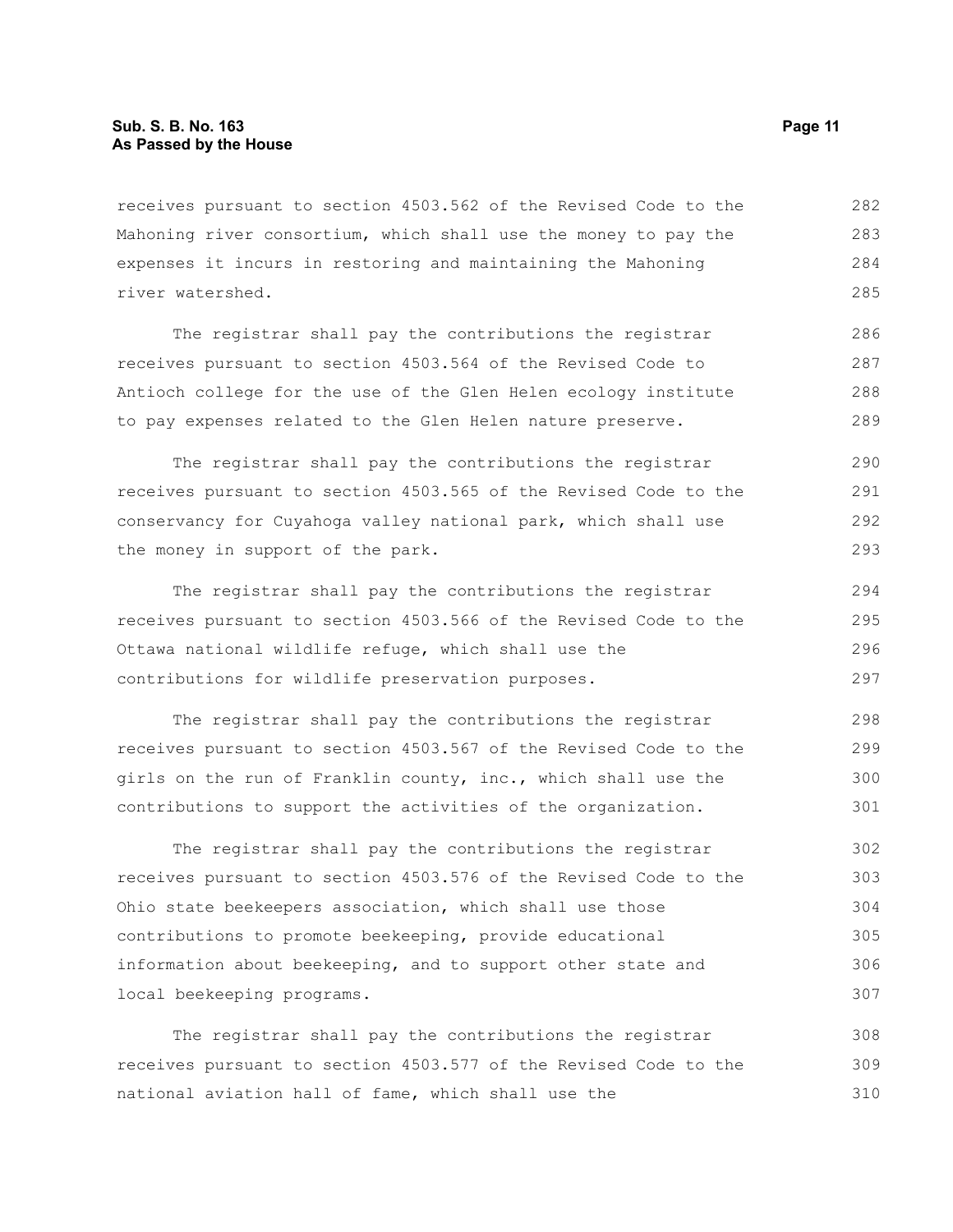| contributions to fulfill its mission of honoring aerospace       | 311 |
|------------------------------------------------------------------|-----|
| legends to inspire future leaders.                               | 312 |
| The registrar shall pay the contributions the registrar          | 313 |
| receives pursuant to section 4503.581 of the Revised Code to the | 314 |
| Ohio sons of the American legion, which shall use the            | 315 |
| contributions to support the activities of the organization.     | 316 |
| The registrar shall pay to a sports commission created           | 317 |
| pursuant to section 4503.591 of the Revised Code each            | 318 |
| contribution the registrar receives under that section that an   | 319 |
| applicant pays to obtain license plates that bear the logo of a  | 320 |
| professional sports team located in the county of that sports    | 321 |
| commission and that is participating in the license plate        | 322 |
| program pursuant to division (E) of that section, irrespective   | 323 |
| of the county of residence of an applicant.                      | 324 |
| The registrar shall pay to a community charity each              | 325 |
| contribution the registrar receives under section 4503.591 of    | 326 |
| the Revised Code that an applicant pays to obtain license plates | 327 |
| that bear the logo of a professional sports team that is         | 328 |
| participating in the license plate program pursuant to division  | 329 |
| (G) of that section.                                             | 330 |
| The registrar shall pay the contributions the registrar          | 331 |
| receives pursuant to section 4503.592 of the Revised Code to     | 332 |
| pollinator partnership's monarch wings across Ohio program,      | 333 |
| which shall use the contributions for the protection and         | 334 |
| preservation of the monarch butterfly and pollinator corridor in | 335 |
| Ohio and for educational programs.                               | 336 |
| The registrar shall pay the contributions the registrar          | 337 |
|                                                                  |     |

receives pursuant to section 4503.594 of the Revised Code to pelotonia, which shall use the contributions for the purpose of 338 339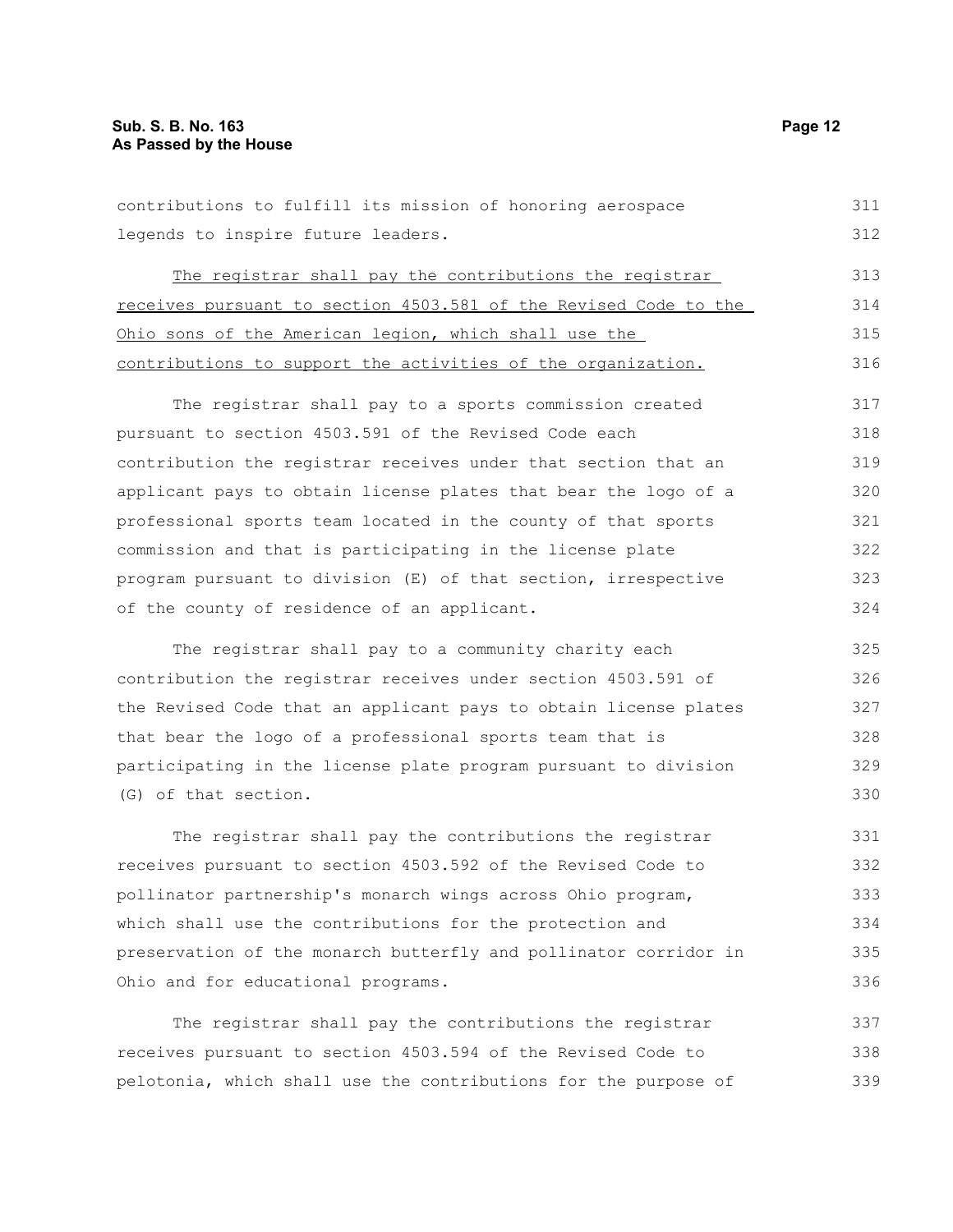supporting cancer research.

The registrar shall pay the contributions the registrar receives pursuant to section 4503.595 of the Revised Code to the Stan Hywet hall and gardens. 341 343

The registrar shall pay the contributions the registrar receives pursuant to section 4503.596 of the Revised Code to the Cuyahoga valley scenic railroad.

The registrar shall pay the contributions the registrar receives pursuant to section 4503.67 of the Revised Code to the Dan Beard council of the boy scouts of America. The council shall distribute all contributions in an equitable manner throughout the state to regional councils of the boy scouts.

The registrar shall pay the contributions the registrar receives pursuant to section 4503.68 of the Revised Code to the great river council of the girl scouts of the United States of AmericaOhio's heartland. The council girl scouts of Ohio's heartland shall distribute all contributions in an equitable manner throughout the state to regional councils of the girl scouts. 352 353 354 355 356 357 358

The registrar shall pay the contributions the registrar receives pursuant to section 4503.69 of the Revised Code to the Dan Beard council of the boy scouts of America. The council shall distribute all contributions in an equitable manner throughout the state to regional councils of the boy scouts. 359 360 361 362 363

The registrar shall pay the contributions the registrar receives pursuant to section 4503.70 of the Revised Code to the charitable foundation of the grand lodge of Ohio, f. & a. m., which shall use the contributions for scholarship purposes. 364 365 366 367

The registrar shall pay the contributions the registrar 368

342

344 345 346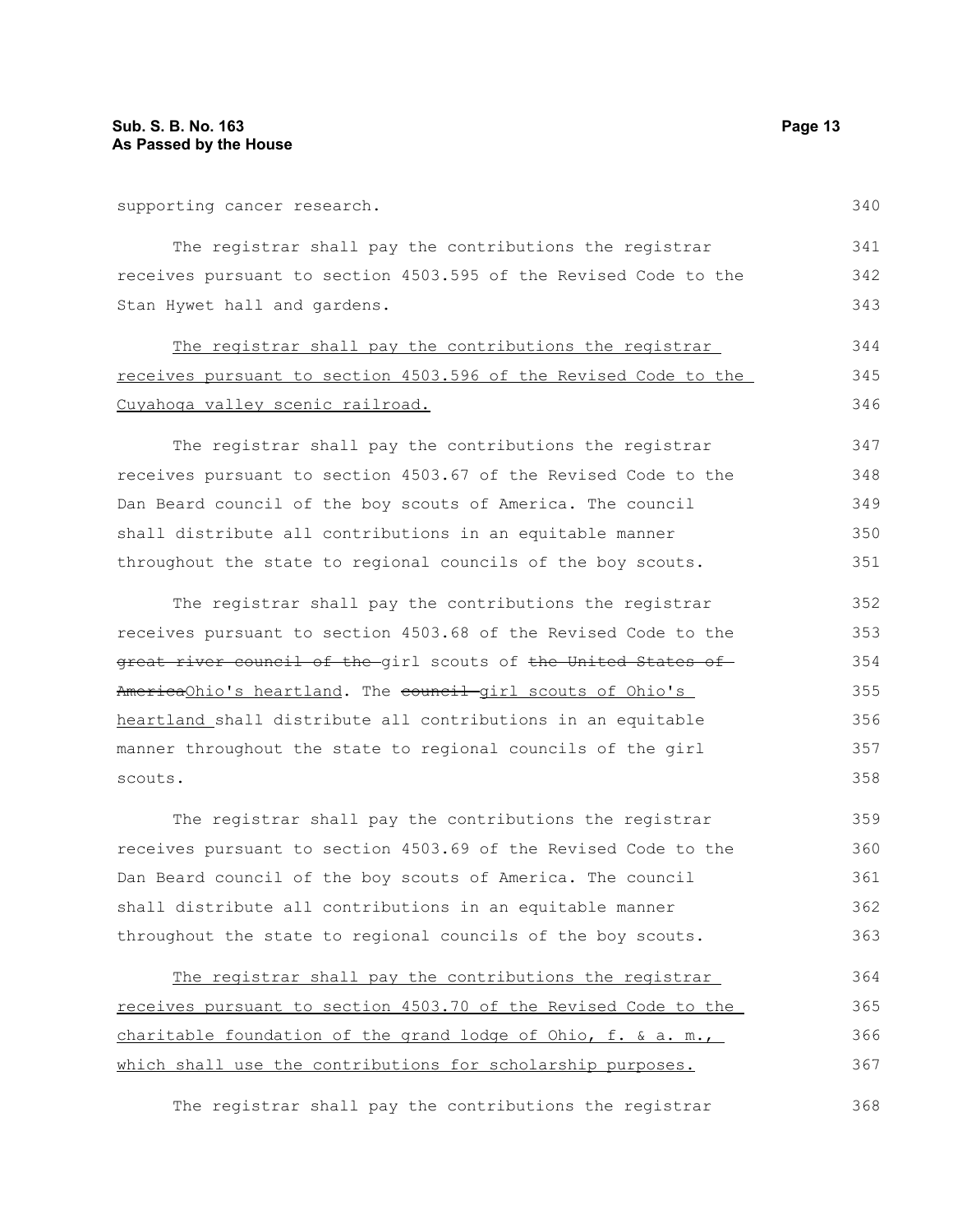#### **Sub. S. B. No. 163 Page 14 As Passed by the House**

receives pursuant to section 4503.701 of the Revised Code to the Prince Hall grand lodge of free and accepted masons of Ohio, which shall use the contributions for scholarship purposes. 369 370 371

The registrar shall pay the contributions the registrar receives pursuant to section 4503.702 of the Revised Code to the Ohio Association of the Improved Benevolent and Protective Order of the Elks of the World, which shall use the funds for charitable purposes. 372 373 374 375 376

The registrar shall pay the contributions the registrar receives pursuant to section 4503.71 of the Revised Code to the fraternal order of police of Ohio, incorporated, which shall deposit the fees into its general account to be used for purposes of the fraternal order of police of Ohio, incorporated. 377 378 379 380 381

The registrar shall pay the contributions the registrar receives pursuant to section 4503.711 of the Revised Code to the fraternal order of police of Ohio, incorporated, which shall deposit the contributions into an account that it creates to be used for the purpose of advancing and protecting the law enforcement profession, promoting improved law enforcement methods, and teaching respect for law and order. 382 383 384 385 386 387 388

The registrar shall pay the contributions received pursuant to section 4503.712 of the Revised Code to Ohio concerns of police survivors, which shall use those contributions to provide whatever assistance may be appropriate to the families of Ohio law enforcement officers who are killed in the line of duty. 389 390 391 392 393 394

The registrar shall pay the contributions received pursuant to section 4503.713 of the Revised Code to the greater Cleveland peace officers memorial society, which shall use those 395 396 397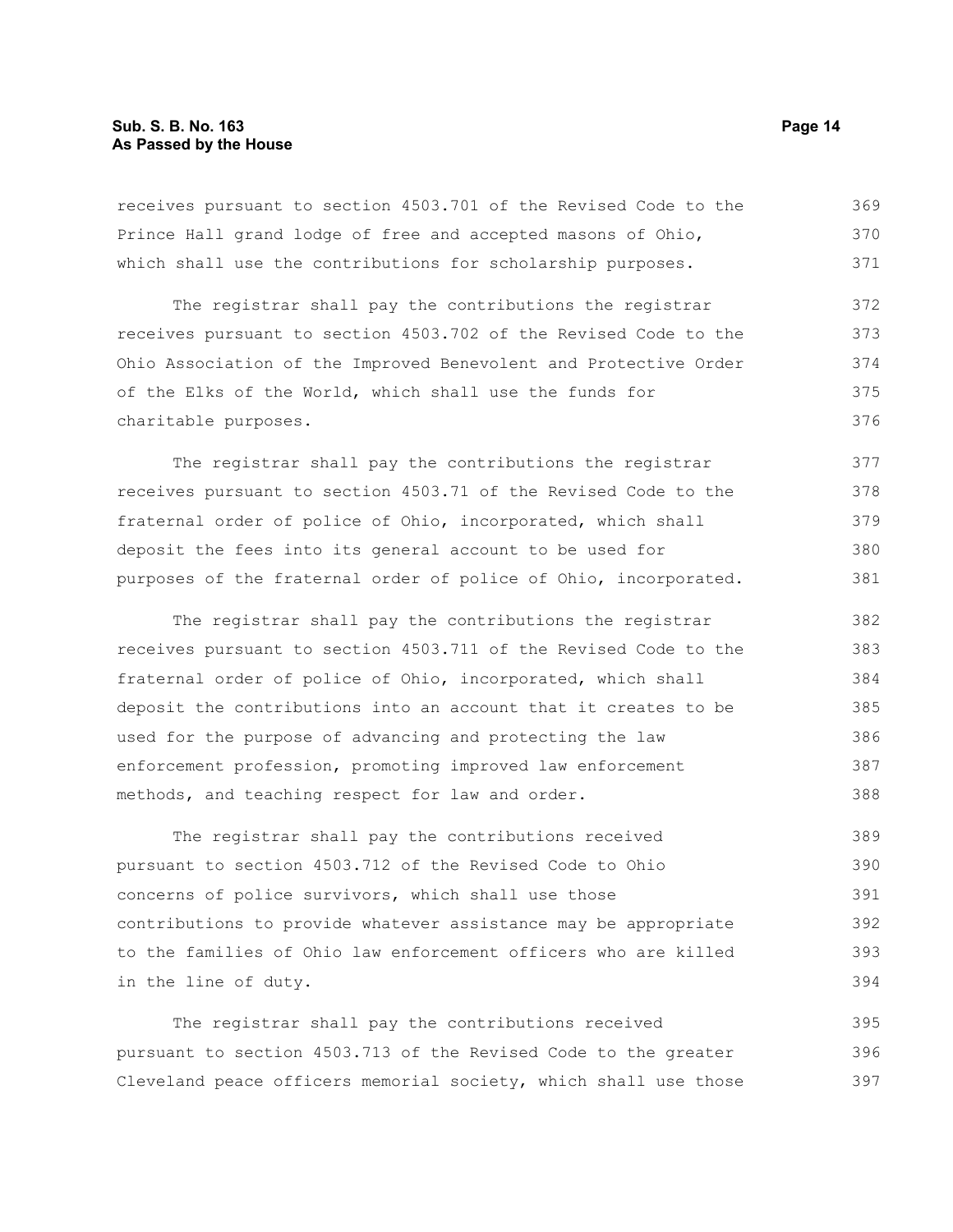the line of duty and support its charitable purposes. The registrar shall pay the contributions received pursuant to section 4503.714 of the Revised Code to the Ohio association of chiefs of police. The registrar shall pay the contributions the registrar receives pursuant to section 4503.715 of the Revised Code to the fallen linemen organization, which shall use the contributions to recognize and memorialize fallen linemen and support their families. The registrar shall pay the contributions the registrar receives pursuant to section 4503.716 of the Revised Code to the fallen timbers battlefield preservation commission, which shall use the contributions to further the mission of the commission. The registrar shall pay the contributions the registrar receives pursuant to section 4503.72 of the Revised Code to the organization known on March 31, 2003, as the Ohio CASA/GAL association, a private, nonprofit corporation organized under Chapter 1702. of the Revised Code. The Ohio CASA/GAL association shall use these contributions to pay the expenses it incurs in administering a program to secure the proper representation in the courts of this state of abused, neglected, and dependent children, and for the training and supervision of persons participating in that program. The registrar shall pay the contributions the registrar receives pursuant to section 4503.722 of the Revised Code to the Down Syndrome Association of Central Ohio, which shall use the contributions for advocacy purposes throughout the state. 399 400 401 402 403 404 405 406 407 408 409 410 411 412 413 414 415 416 417 418 419 420 421 422 423 424 425

contributions to honor law enforcement officers who have died in

The registrar shall pay the contributions the registrar 426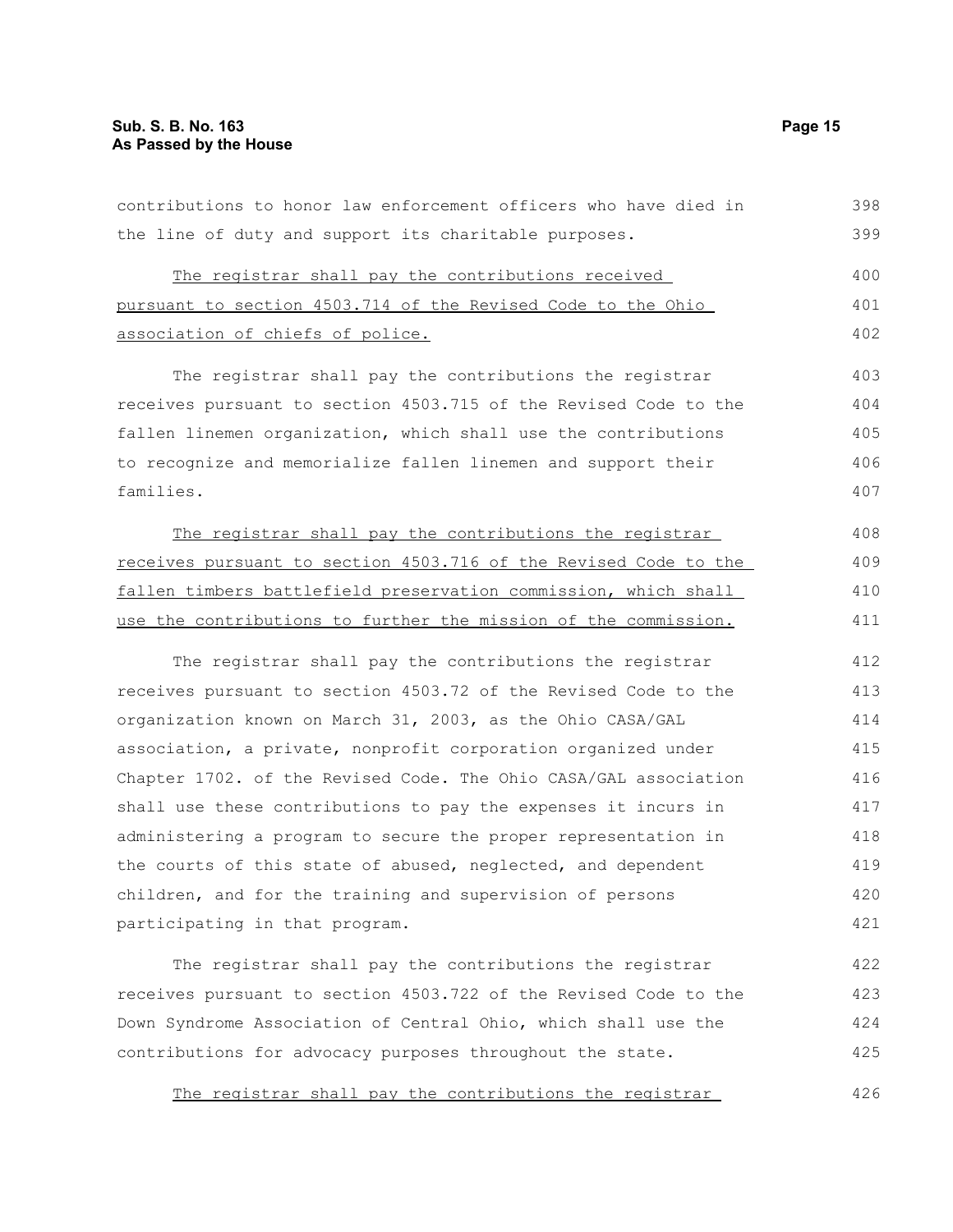| receives pursuant to section 4503.725 of the Revised Code to the | 427 |
|------------------------------------------------------------------|-----|
| ALS association central & southern Ohio chapter, which shall     | 428 |
| split the contributions between that chapter and the ALS         | 429 |
| association northern Ohio chapter in accordance with any         | 430 |
| agreement between the two associations. The contributions shall  | 431 |
| be used to discover treatments and a cure for ALS, and to serve, | 432 |
| advocate for, and empower people affected by ALS to live their   | 433 |
| lives to the fullest.                                            | 434 |
| The registrar shall pay the contributions the registrar          | 435 |
| receives pursuant to section 4503.73 of the Revised Code to      | 436 |
| Wright B. Flyer, incorporated, which shall deposit the           | 437 |
| contributions into its general account to be used for purposes   | 438 |
| of Wright B. Flyer, incorporated.                                | 439 |
| The registrar shall pay the contributions the registrar          | 440 |
| receives pursuant to section 4503.732 of the Revised Code to the | 441 |
| Siegel Shuster society, a nonprofit organization dedicated to    | 442 |
| commemorating and celebrating the creation of Superman in        | 443 |
| Cleveland, Ohio.                                                 | 444 |
| The registrar shall pay the contributions the registrar          | 445 |
| receives pursuant to section 4503.733 of the Revised Code to the | 446 |
| central Ohio chapter of the juvenile diabetes research           | 447 |
| foundation, which shall distribute the contributions to the      | 448 |
| chapters of the juvenile diabetes research foundation in whose   | 449 |
| geographic territory the person who paid the contribution        | 450 |
| resides.                                                         | 451 |
| The registrar shall pay the contributions the registrar          | 452 |
| receives pursuant to section 4503.734 of the Revised Code to the | 453 |
| Ohio highway patrol auxiliary foundation, which shall use the    | 454 |
| contributions to fulfill the foundation's mission of supporting  | 455 |
| law enforcement education and assistance.                        | 456 |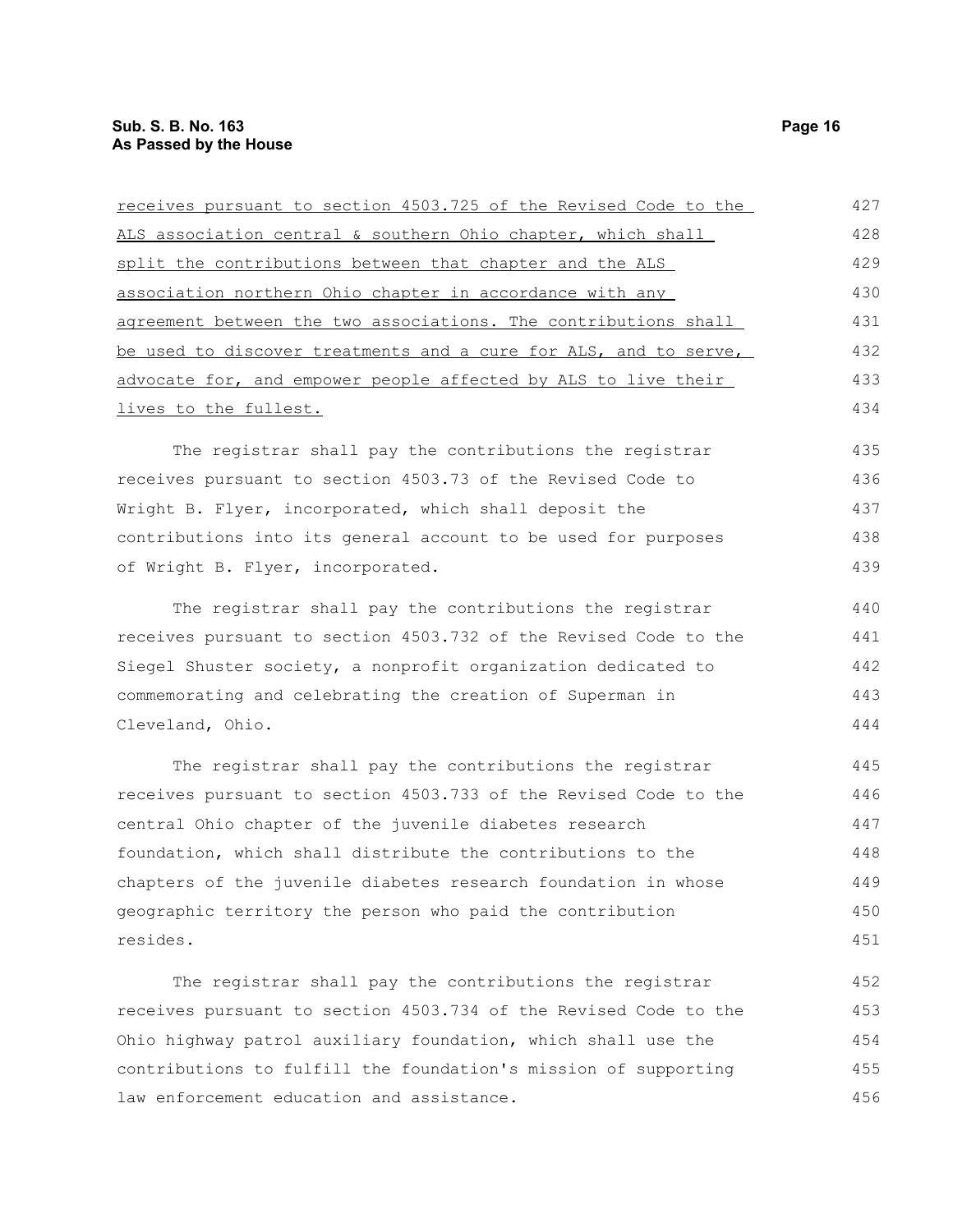### **Sub. S. B. No. 163 Page 17 As Passed by the House**

The registrar shall pay the contributions the registrar receives pursuant to section 4503.74 of the Revised Code to the Columbus zoological park association, which shall disburse the moneys to Ohio's major metropolitan zoos, as defined in section 4503.74 of the Revised Code, in accordance with a written agreement entered into by the major metropolitan zoos. 457 458 459 460 461 462

The registrar shall pay the contributions the registrar receives pursuant to section 4503.75 of the Revised Code to the rotary foundation, located on March 31, 2003, in Evanston, Illinois, to be placed in a fund known as the permanent fund and used to endow educational and humanitarian programs of the rotary foundation. 463 464 465 466 467 468

The registrar shall pay the contributions the registrar receives pursuant to section 4503.751 of the Revised Code to the Ohio association of realtors, which shall deposit the contributions into a property disaster relief fund maintained under the Ohio realtors charitable and education foundation. 469 470 471 472 473

The registrar shall pay the contributions the registrar receives pursuant to section 4503.752 of the Revised Code to buckeye corvettes, incorporated, which shall use the contributions to pay for its charitable activities and programs. 474 475 476 477

The registrar shall pay the contributions the registrar receives pursuant to section 4503.763 of the Revised Code to the Ohio history connection to be used solely to build, support, and maintain the Ohio battleflag collection within the Ohio history connection. 478 479 480 481 482

The registrar shall pay the contributions the registrar receives pursuant to section 4503.764 of the Revised Code to the Medina county historical society, which shall use those 483 484 485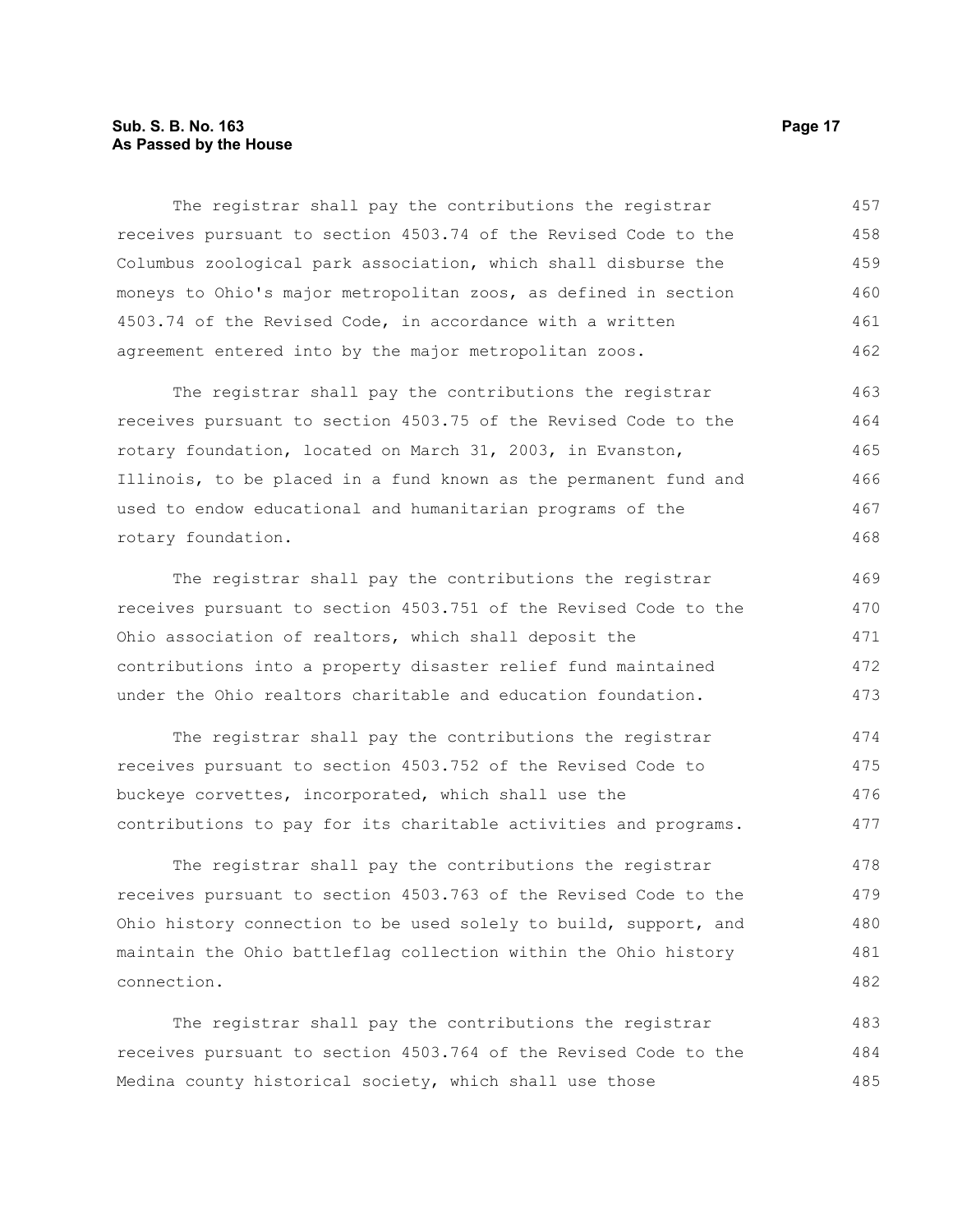contributions to distribute between the various historical societies and museums in Medina county. The registrar shall pay the contributions the registrar receives pursuant to section 4503.765 of the Revised Code to the Amaranth grand chapter foundation, which shall use the contributions for communal outreach, charitable service, and scholarship purposes. The registrar shall pay the contributions the registrar receives pursuant to section 4503.767 of the Revised Code to folds of honor of central Ohio, which shall use the contributions to provide scholarships to spouses and children either of disabled veterans or of members of any branch of the armed forces who died during their service. The registrar shall pay the contributions the registrar receives pursuant to section 4503.85 of the Revised Code to the Ohio sea grant college program to be used for Lake Erie area research projects. The registrar shall pay the contributions the registrar receives pursuant to section 4503.86 of the Revised Code to the Ohio Lincoln highway historic byway, which shall use those contributions solely to promote and support the historical preservation and advertisement of the Lincoln highway in this state. 486 487 488 489 490 491 492 493 494 495 496 497 498 499 500 501 502 503 504 505 506 507 508

The registrar shall pay the contributions the registrar receives pursuant to section 4503.87 of the Revised Code to the Grove City little league dream field fund, which shall use those contributions solely to build, maintain, and improve youth baseball fields within the municipal corporation of Grove City. 509 510 511 512 513

The registrar shall pay the contributions the registrar 514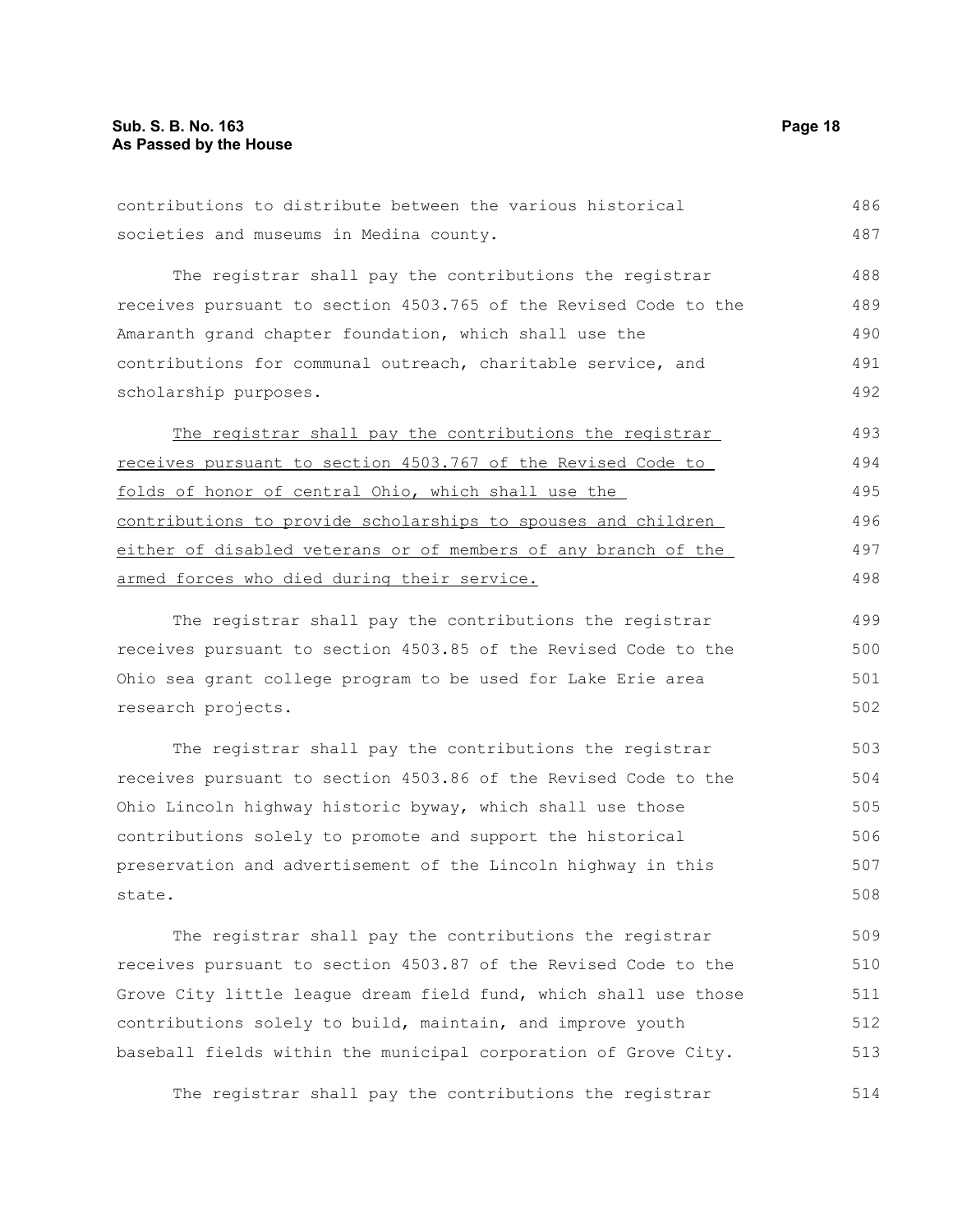#### **Sub. S. B. No. 163 Page 19 As Passed by the House**

receives pursuant to section 4503.871 of the Revised Code to the Solon city school district. The school district shall use the contributions it receives to pay the expenses it incurs in providing services to the school district's students that assist in developing or maintaining the mental and emotional well-being of the students. The services provided may include bereavement counseling, instruction in defensive driving techniques, sensitivity training, and the counseling and education of students regarding bullying, dating violence, drug abuse, suicide prevention, and human trafficking. The school district superintendent or, in the school district superintendent's discretion, the appropriate school principal or appropriate school counselors shall determine any charitable organizations that the school district hires to provide those services. The school district also may use the contributions it receives to pay for members of the faculty of the school district to receive training in providing such services to the students of the school district. The school district shall ensure that any charitable organization that is hired by the district is exempt from federal income taxation under subsection 501(c)(3) of the Internal Revenue Code. The school district shall not use the contributions it receives for any other purpose. 515 516 517 518 519 520 521 522 523 524 525 526 527 528 529 530 531 532 533 534 535 536

The registrar shall pay the contributions the registrar receives pursuant to section 4503.872 of the Revised Code to the Canton city school district. The district may use the contributions for student welfare, but shall not use the contributions for any political purpose or to pay salaries of district employees. 537 538 539 540 541 542

The registrar shall pay the contributions the registrar receives pursuant to section 4503.873 of the Revised Code to Padua Franciscan high school located in the municipal 543 544 545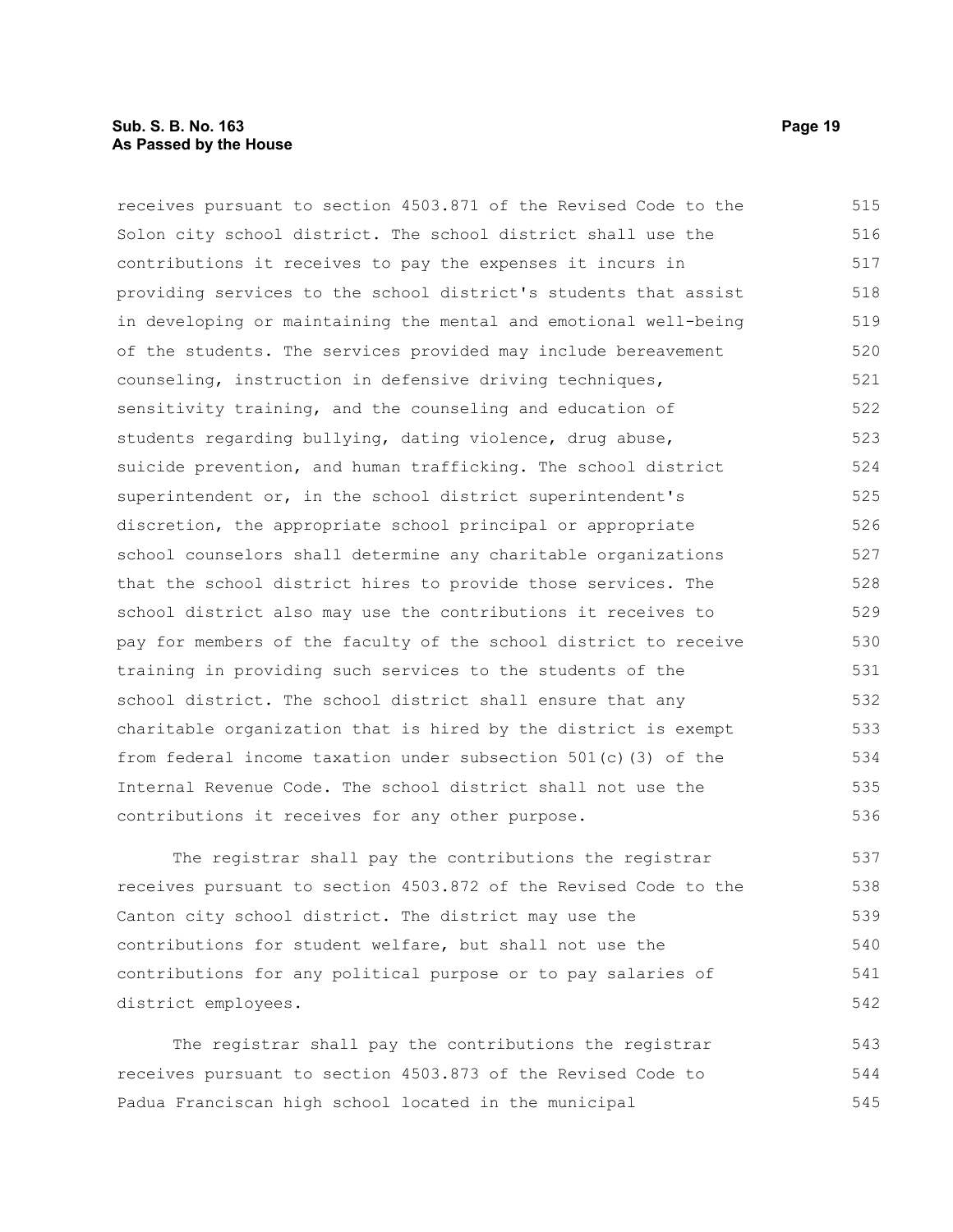#### **Sub. S. B. No. 163 Page 20 As Passed by the House**

corporation of Parma. The school shall use fifty per cent of the contributions it receives to provide tuition assistance to its students. The school shall use the remaining fifty per cent to pay the expenses it incurs in providing services to the school's students that assist in developing or maintaining the mental and emotional well-being of the students. The services provided may include bereavement counseling, instruction in defensive driving techniques, sensitivity training, and the counseling and education of students regarding bullying, dating violence, drug abuse, suicide prevention, and human trafficking. As a part of providing such services, the school may pay for members of the faculty of the school to receive training in providing those services. The school principal or, in the school principal's discretion, appropriate school counselors shall determine any charitable organizations that the school hires to provide those services. The school shall ensure that any such charitable organization is exempt from federal income taxation under subsection 501(c)(3) of the Internal Revenue Code. The school shall not use the contributions it receives for any other purpose. 546 547 548 549 550 551 552 553 554 555 556 557 558 559 560 561 562 563 564 565

The registrar shall pay the contributions the registrar receives pursuant to section 4503.874 of the Revised Code to St. Edward high school located in the municipal corporation of Lakewood. The school shall use fifty per cent of the contributions it receives to provide tuition assistance to its students. The school shall use the remaining fifty per cent to pay the expenses it incurs in providing services to the school's students that assist in developing or maintaining the mental and emotional well-being of the students. The services provided may include bereavement counseling, instruction in defensive driving techniques, sensitivity training, and the counseling and 566 567 568 569 570 571 572 573 574 575 576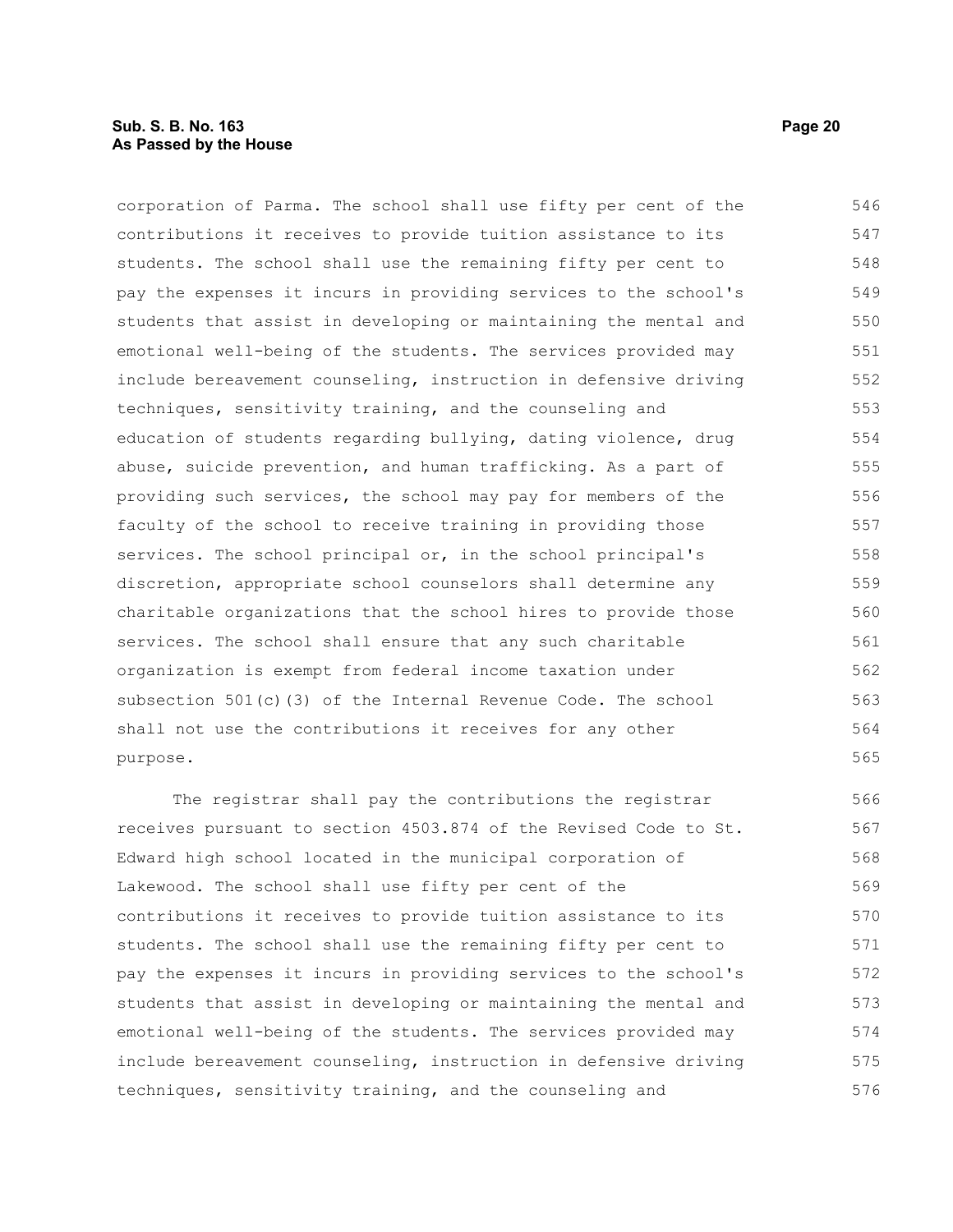### **Sub. S. B. No. 163 Page 21 As Passed by the House**

education of students regarding bullying, dating violence, drug abuse, suicide prevention, and human trafficking. As a part of providing such services, the school may pay for members of the faculty of the school to receive training in providing those services. The school principal or, in the school principal's discretion, appropriate school counselors shall determine any charitable organizations that the school hires to provide those services. The school shall ensure that any such charitable organization is exempt from federal income taxation under subsection 501(c)(3) of the Internal Revenue Code. The school shall not use the contributions it receives for any other purpose. 577 578 579 580 581 582 583 584 585 586 587 588

The registrar shall pay the contributions the registrar receives pursuant to section 4503.875 of the Revised Code to Walsh Jesuit high school located in the municipal corporation of Cuyahoga Falls. The school shall use fifty per cent of the contributions it receives to provide tuition assistance to its students. The school shall use the remaining fifty per cent to pay the expenses it incurs in providing services to the school's students that assist in developing or maintaining the mental and emotional well-being of the students. The services provided may include bereavement counseling, instruction in defensive driving techniques, sensitivity training, and the counseling and education of students regarding bullying, dating violence, drug abuse, suicide prevention, and human trafficking. As a part of providing such services, the school may pay for members of the faculty of the school to receive training in providing those services. The school principal or, in the school principal's discretion, appropriate school counselors shall determine any charitable organizations that the school hires to provide those services. The school shall ensure that any such charitable 589 590 591 592 593 594 595 596 597 598 599 600 601 602 603 604 605 606 607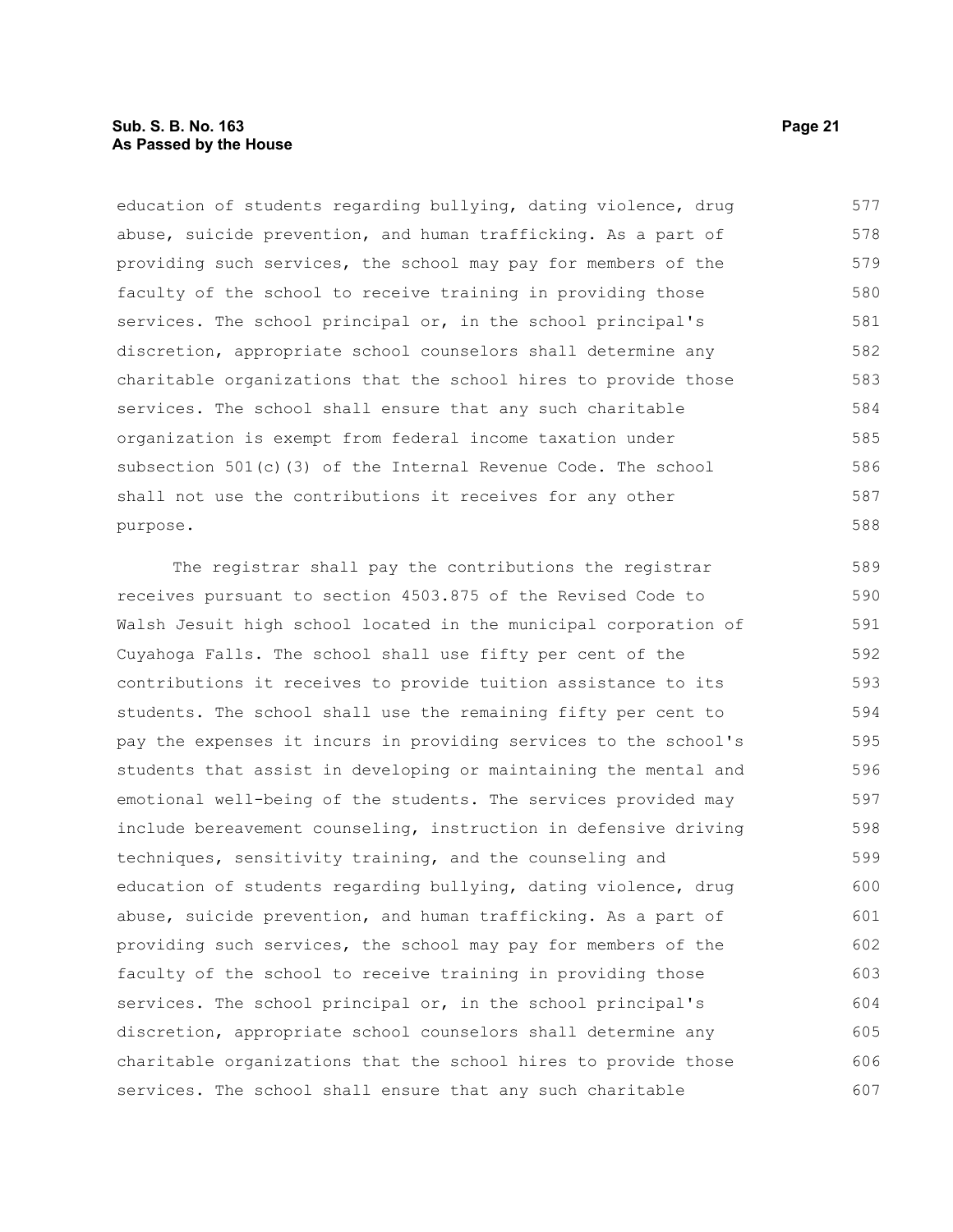organization is exempt from federal income taxation under subsection 501(c)(3) of the Internal Revenue Code. The school shall not use the contributions it receives for any other purpose. 608 609 610 611

The registrar shall pay the contributions the registrar receives pursuant to section 4503.876 of the Revised Code to the North Royalton city school district. The school district shall use the contributions it receives to pay the expenses it incurs in providing services to the school district's students that assist in developing or maintaining the mental and emotional well-being of the students. The services provided may include bereavement counseling, instruction in defensive driving techniques, sensitivity training, and the counseling and education of students regarding bullying, dating violence, drug abuse, suicide prevention, and human trafficking. The school district superintendent or, in the school district superintendent's discretion, the appropriate school principal or appropriate school counselors shall determine any charitable organizations that the school district hires to provide those services. The school district also may use the contributions it receives to pay for members of the faculty of the school district to receive training in providing such services to the students of the school district. The school district shall ensure that any charitable organization that is hired by the district is exempt from federal income taxation under subsection 501(c)(3) of the Internal Revenue Code. The school district shall not use the contributions it receives for any other purpose. 612 613 614 615 616 617 618 619 620 621 622 623 624 625 626 627 628 629 630 631 632 633 634 635

The registrar shall pay the contributions the registrar receives pursuant to section 4503.877 of the Revised Code to the Independence local school district. The school district shall 636 637 638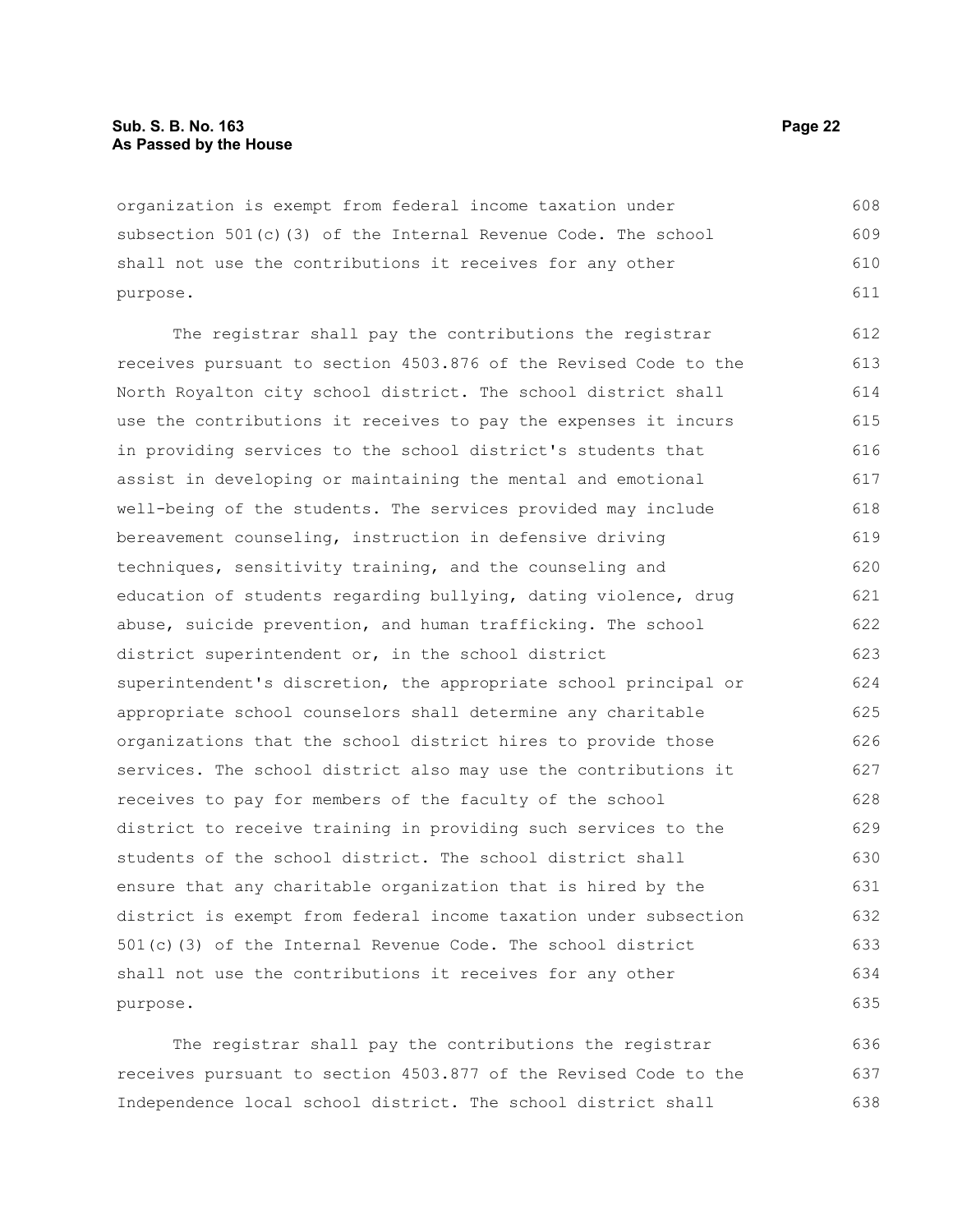#### **Sub. S. B. No. 163 Page 23 As Passed by the House**

use the contributions it receives to pay the expenses it incurs in providing services to the school district's students that assist in developing or maintaining the mental and emotional well-being of the students. The services provided may include bereavement counseling, instruction in defensive driving techniques, sensitivity training, and the counseling and education of students regarding bullying, dating violence, drug abuse, suicide prevention, and human trafficking. The school district superintendent or, in the school district superintendent's discretion, the appropriate school principal or appropriate school counselors shall determine any charitable organizations that the school district hires to provide those services. The school district also may use the contributions it receives to pay for members of the faculty of the school district to receive training in providing such services to the students of the school district. The school district shall ensure that any charitable organization that is hired by the district is exempt from federal income taxation under subsection 501(c)(3) of the Internal Revenue Code. The school district shall not use the contributions it receives for any other purpose. 639 640 641 642 643 644 645 646 647 648 649 650 651 652 653 654 655 656 657 658 659

The registrar shall pay the contributions the registrar receives pursuant to section 4503.878 of the Revised Code to the Cuyahoga Heights local school district. The school district shall use the contributions it receives to pay the expenses it incurs in providing services to the school district's students that assist in developing or maintaining the mental and emotional well-being of the students. The services provided may include bereavement counseling, instruction in defensive driving techniques, sensitivity training, and the counseling and education of students regarding bullying, dating violence, drug 660 661 662 663 664 665 666 667 668 669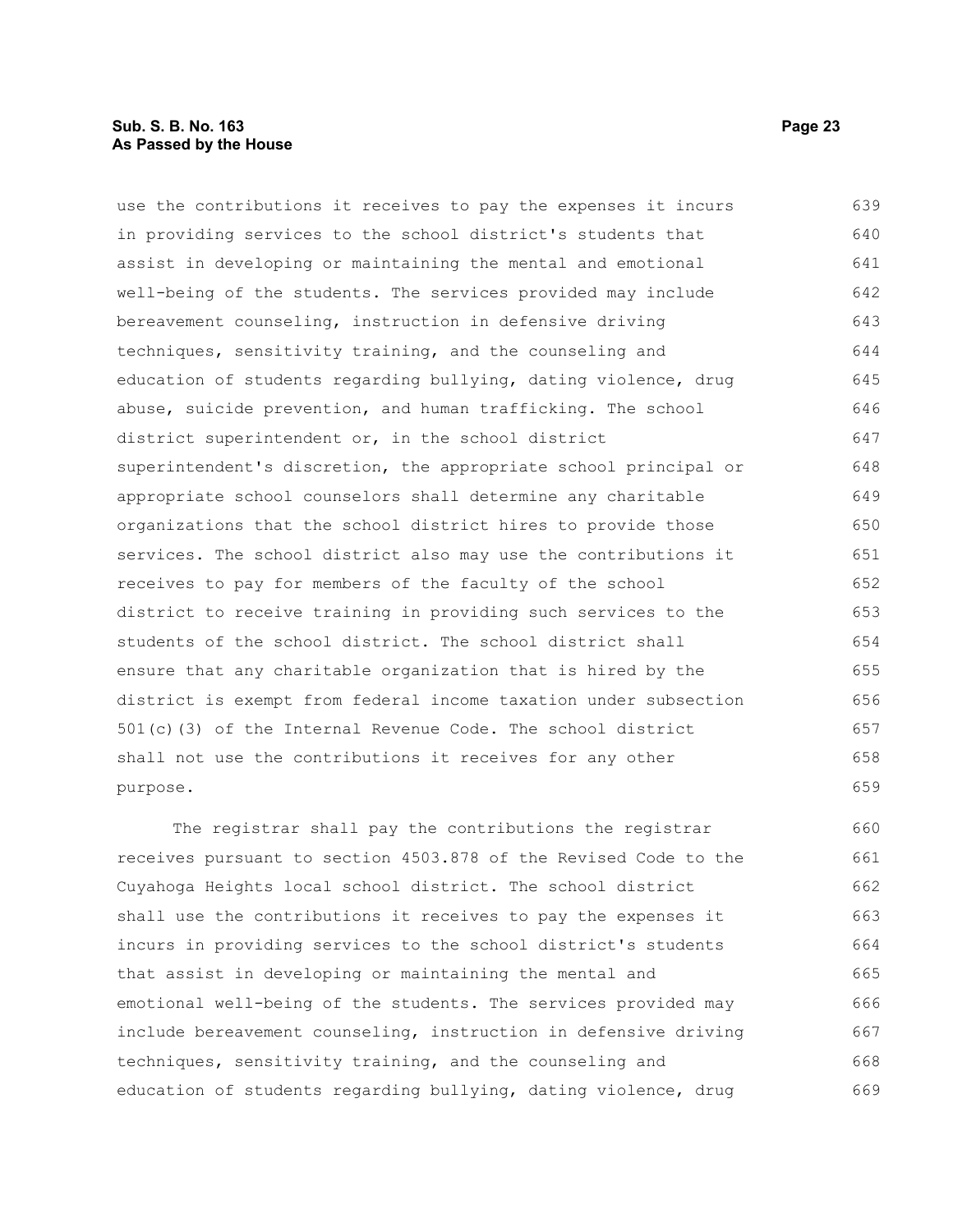abuse, suicide prevention, and human trafficking. The school district superintendent or, in the school district superintendent's discretion, the appropriate school principal or appropriate school counselors, shall determine any charitable organizations that the school district hires to provide those services. The school district also may use the contributions it receives to pay for members of the faculty of the school district to receive training in providing such services to the students of the school district. The school district shall ensure that any charitable organization that is hired by the district is exempt from federal income taxation under subsection 501(c)(3) of the Internal Revenue Code. The school district shall not use the contributions it receives for any other purpose. 670 671 672 673 674 675 676 677 678 679 680 681 682 683

The registrar shall pay the contributions the registrar receives pursuant to section 4503.879 of the Revised Code to the west technical high school alumni association, which shall use the contributions for activities sponsored by the association. 684 685 686 687

The registrar shall pay the contributions the registrar receives pursuant to section 4503.88 of the Revised Code to the Kenston local school district. The school district shall use the contributions it receives to pay the expenses it incurs in providing services that assist in developing or maintaining a culture of environmental responsibility and an innovative science, technology, engineering, art, and math (S.T.E.A.M.) curriculum to the school district's students. The school district shall not use the contributions it receives for any other purpose. 688 689 690 691 692 693 694 695 696 697

The registrar shall pay the contributions the registrar receives pursuant to section 4503.881 of the Revised Code to La 698 699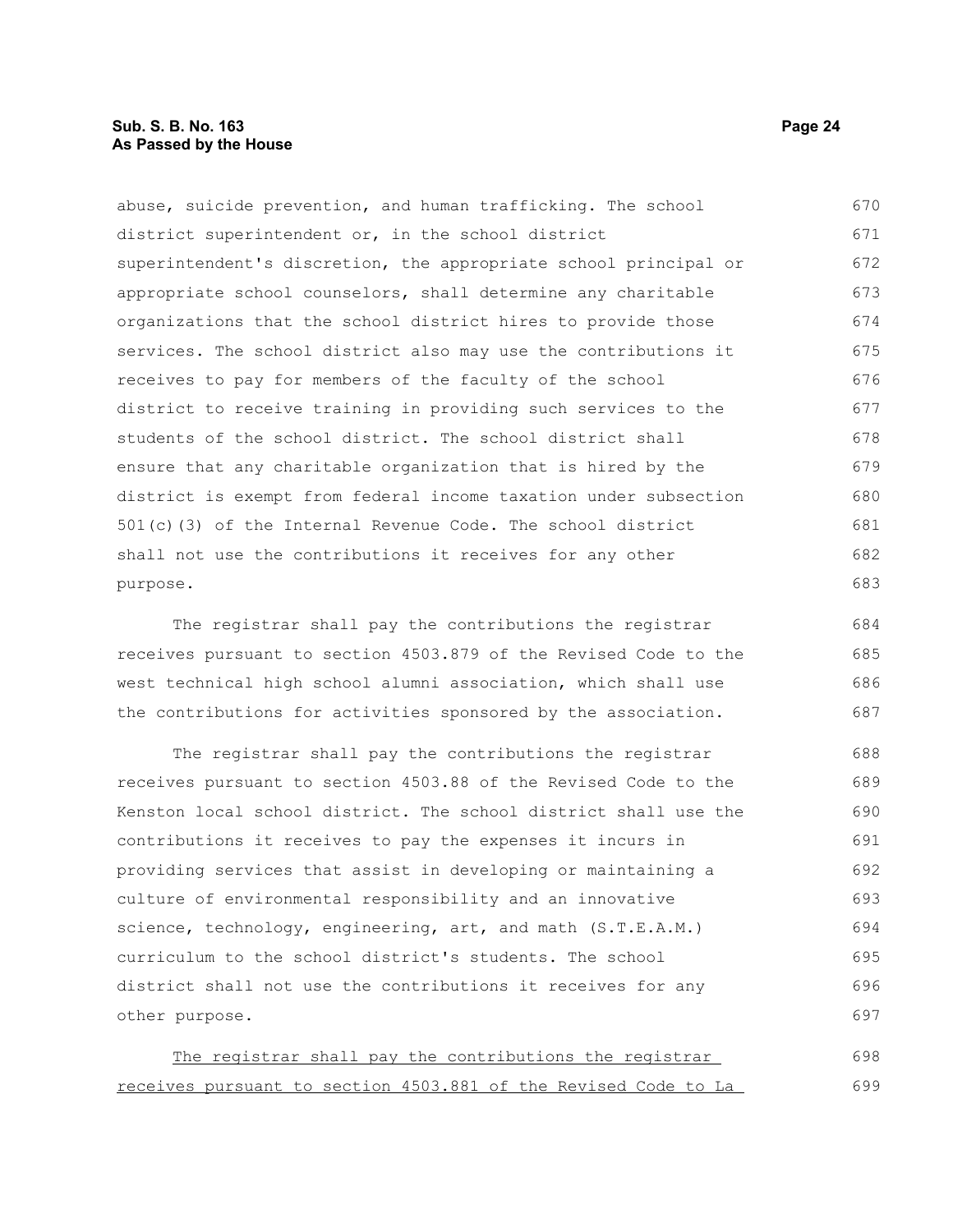| Salle high school in the municipal corporation of Cincinnati.    | 700 |
|------------------------------------------------------------------|-----|
| The high school shall not use the contributions it receives for  | 701 |
| any political purpose.                                           | 702 |
| The registrar shall pay the contributions the registrar          | 703 |
| receives pursuant to section 4503.883 of the Revised Code to St. | 704 |
| Charles preparatory school located in the municipal corporation  | 705 |
| of Columbus, which shall use the contributions for the school's  | 706 |
| alumni association and the alumni association's purposes.        | 707 |
| The registrar shall pay the contributions the registrar          | 708 |
| receives pursuant to section 4503.89 of the Revised Code to the  | 709 |
| American red cross of greater Columbus on behalf of the Ohio     | 710 |
| chapters of the American red cross, which shall use the          | 711 |
| contributions for disaster readiness, preparedness, and response | 712 |
| programs on a statewide basis.                                   | 713 |
| The registrar shall pay the contributions the registrar          | 714 |
| receives pursuant to section 4503.891 of the Revised Code to the | 715 |
| Ohio lions foundation. The foundation shall use the              | 716 |
| contributions for charitable and educational purposes.           | 717 |
| The registrar shall pay the contributions the registrar          | 718 |
| receives pursuant to section 4503.892 of the Revised Code to the | 719 |
| Hudson city school district. The school district shall not use   | 720 |
| the contributions it receives for any political purpose.         | 721 |
| The registrar shall pay the contributions the registrar          | 722 |
| receives pursuant to section 4503.893 of the Revised Code to the | 723 |
| Harrison Central jr./sr. high school located in the municipal    | 724 |
| corporation of Cadiz.                                            | 725 |
| The registrar shall pay the contributions the registrar          | 726 |
| receives pursuant to section 4503.899 of the Revised Code to the | 727 |
| Cleveland clinic foundation, which shall use the contributions   | 728 |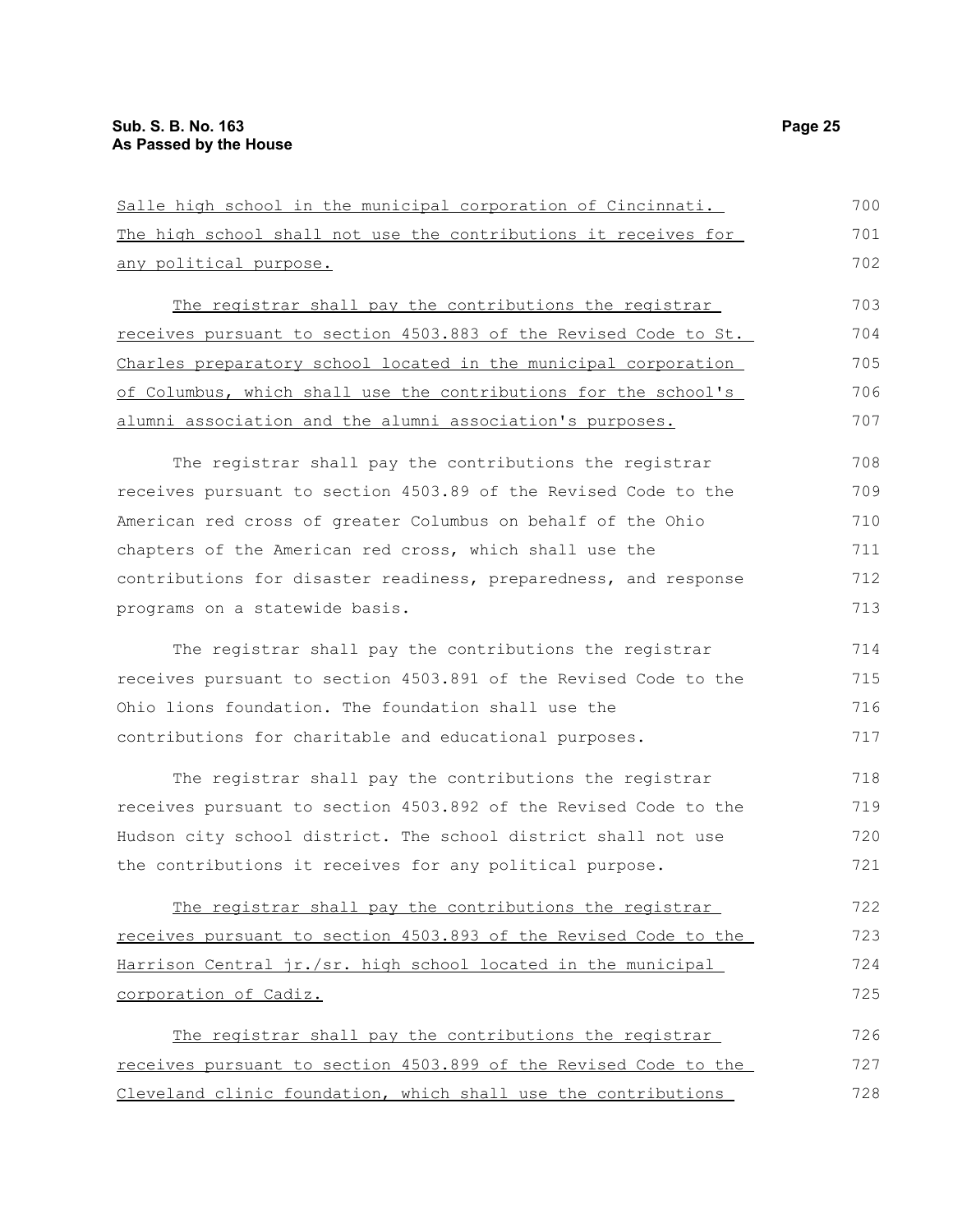| to support Cleveland clinic children's education, research, and  | 729 |
|------------------------------------------------------------------|-----|
| patient services.                                                | 730 |
| The registrar shall pay the contributions the registrar          | 731 |
| receives pursuant to section 4503.90 of the Revised Code to the  | 732 |
| nationwide children's hospital foundation.                       | 733 |
| The registrar shall pay the contributions the registrar          | 734 |
| receives pursuant to section 4503.901 of the Revised Code to the | 735 |
| Ohio association for pupil transportation, which shall use the   | 736 |
| money to support transportation programs, provide training to    | 737 |
| school transportation professionals, and support other           | 738 |
| initiatives for school transportation safety.                    | 739 |
| The registrar shall pay the contributions the registrar          | 740 |
| receives pursuant to section 4503.902 of the Revised Code to St. | 741 |
| Ignatius high school located in the municipal corporation of     | 742 |
| Cleveland. The school shall use fifty per cent of the            | 743 |
| contributions it receives to provide tuition assistance to its   | 744 |
| students. The school shall use the remaining fifty per cent to   | 745 |
| pay the expenses it incurs in providing services to the school's | 746 |
| students that assist in developing or maintaining the mental and | 747 |
| emotional well-being of the students. The services provided may  | 748 |
| include bereavement counseling, instruction in defensive driving | 749 |
| techniques, sensitivity training, and the counseling and         | 750 |
| education of students regarding bullying, dating violence, drug  | 751 |
| abuse, suicide prevention, and human trafficking. As a part of   | 752 |
| providing such services, the school may pay for members of the   | 753 |
| faculty of the school to receive training in providing those     | 754 |
| services. The school principal or, in the school principal's     | 755 |
| discretion, appropriate school counselors shall determine any    | 756 |
| charitable organizations that the school hires to provide those  | 757 |
| services. The school shall ensure that any such charitable       | 758 |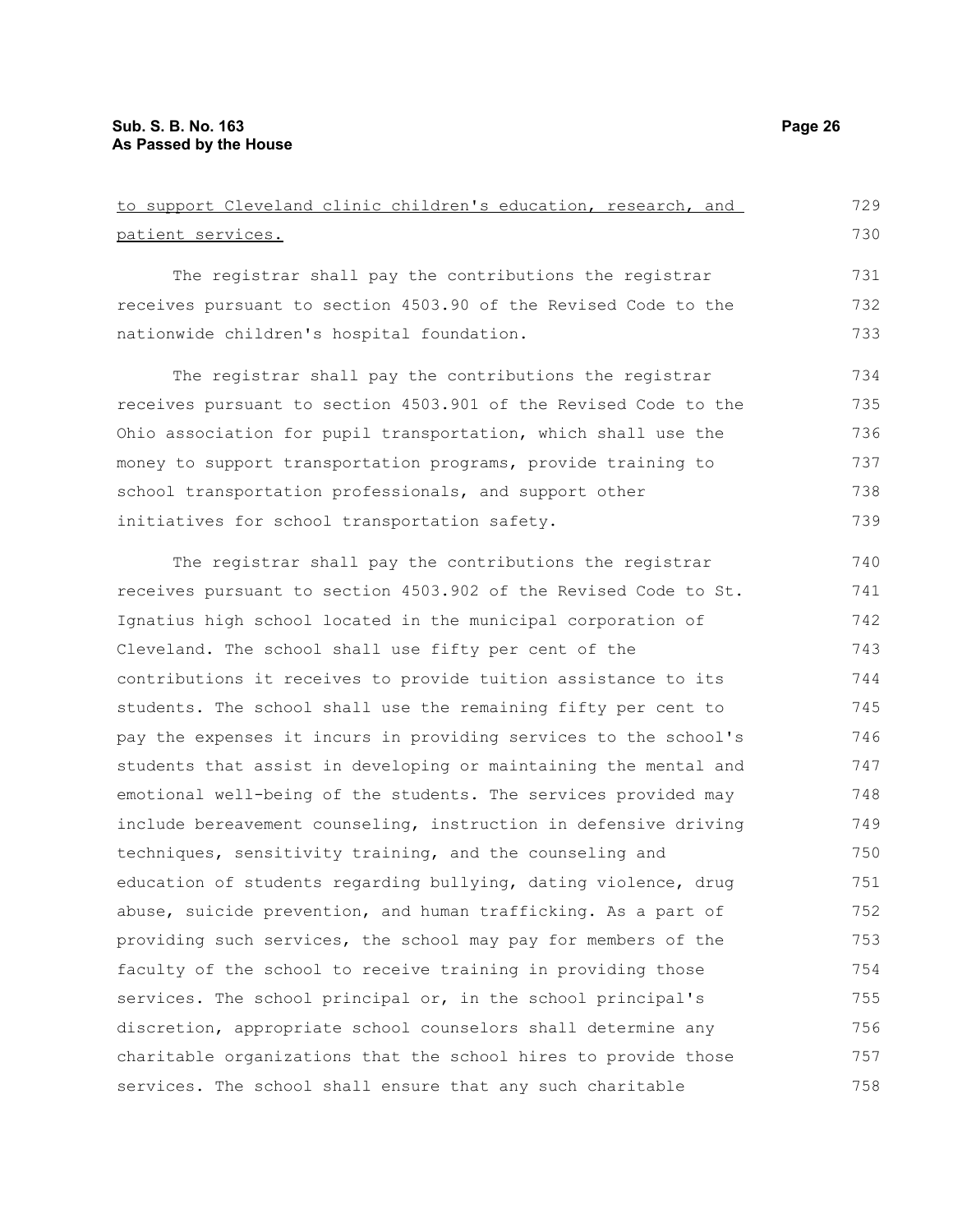organization is exempt from federal income taxation under subsection 501(c)(3) of the Internal Revenue Code. The school shall not use the contributions it receives for any other purpose. 759 760 761 762

The registrar shall pay the contributions the registrar receives pursuant to section 4503.903 of the Revised Code to the Brecksville-Broadview Heights city school district. The school district shall use the contributions it receives to pay the expenses it incurs in providing services to the school district's students that assist in developing or maintaining the mental and emotional well-being of the students. The services provided may include bereavement counseling, instruction in defensive driving techniques, sensitivity training, and the counseling and education of students regarding bullying, dating violence, drug abuse, suicide prevention, and human trafficking. The school district superintendent or, in the school district superintendent's discretion, the appropriate school principal or appropriate school counselors shall determine any charitable organizations that the school district hires to provide those services. The school district also may use the contributions it receives to pay for members of the faculty of the school district to receive training in providing such services to the students of the school district. The school district shall ensure that any charitable organization that is hired by the district is exempt from federal income taxation under subsection 501(c)(3) of the Internal Revenue Code. The school district shall not use the contributions it receives for any other purpose. 763 764 765 766 767 768 769 770 771 772 773 774 775 776 777 778 779 780 781 782 783 784 785 786

The registrar shall pay the contributions the registrar receives pursuant to section 4503.904 of the Revised Code to the Chagrin Falls exempted village school district. The school 787 788 789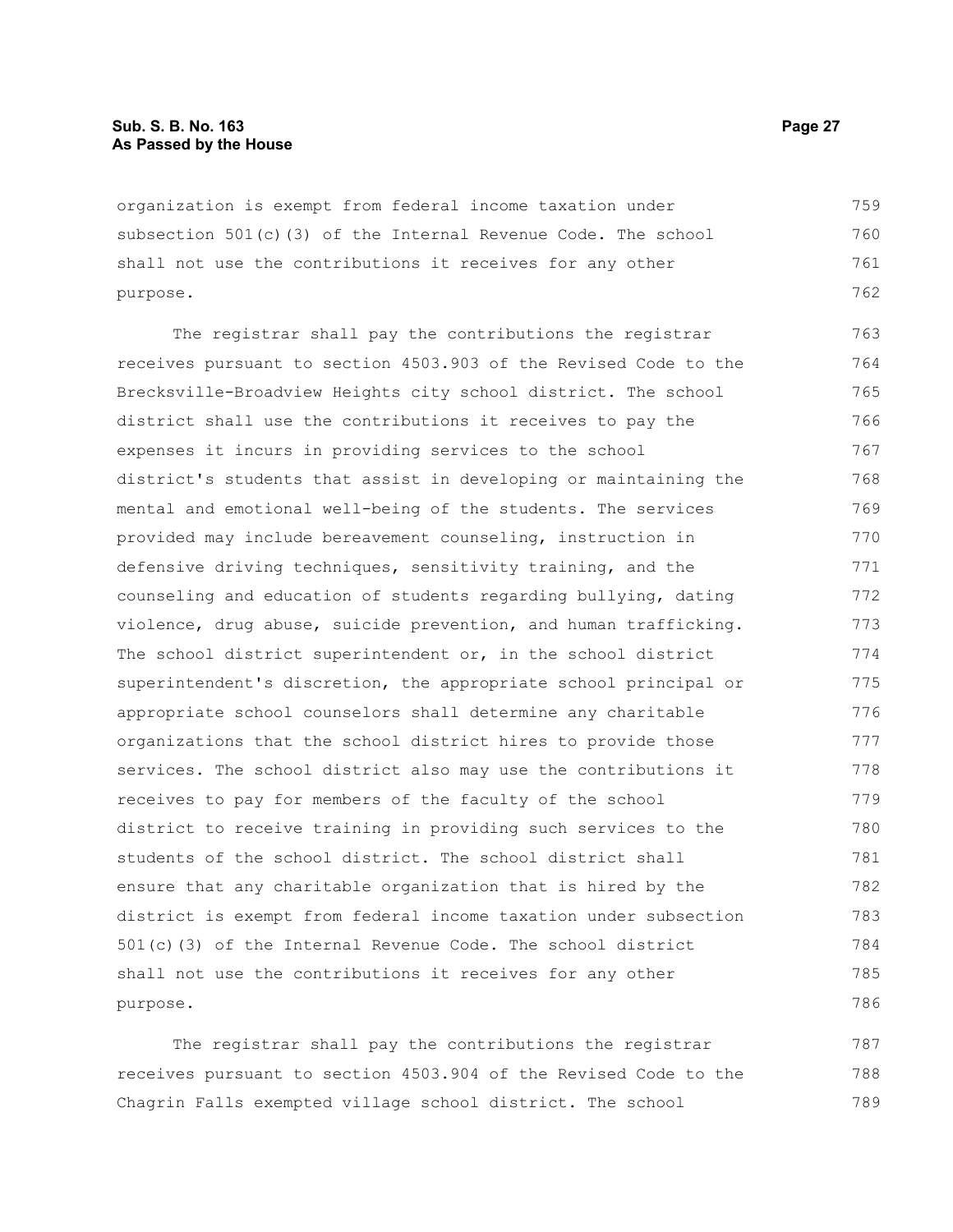#### **Sub. S. B. No. 163 Page 28 As Passed by the House**

district shall use the contributions it receives to pay the expenses it incurs in providing services to the school district's students that assist in developing or maintaining the mental and emotional well-being of the students. The services provided may include bereavement counseling, instruction in defensive driving techniques, sensitivity training, and the counseling and education of students regarding bullying, dating violence, drug abuse, suicide prevention, and human trafficking. The school district superintendent or, in the school district superintendent's discretion, the appropriate school principal or appropriate school counselors shall determine any charitable organizations that the school district hires to provide those services. The school district also may use the contributions it receives to pay for members of the faculty of the school district to receive training in providing such services to the students of the school district. The school district shall ensure that any charitable organization that is hired by the district is exempt from federal income taxation under subsection 501(c)(3) of the Internal Revenue Code. The school district shall not use the contributions it receives for any other purpose. 790 791 792 793 794 795 796 797 798 799 800 801 802 803 804 805 806 807 808 809 810

The registrar shall pay the contributions the registrar receives pursuant to section 4503.905 of the Revised Code to the Cuyahoga valley career center. The career center shall use the contributions it receives to pay the expenses it incurs in providing services to the career center's students that assist in developing or maintaining the mental and emotional well-being of the students. The services provided may include bereavement counseling, instruction in defensive driving techniques, sensitivity training, and the counseling and education of students regarding bullying, dating violence, drug abuse, 811 812 813 814 815 816 817 818 819 820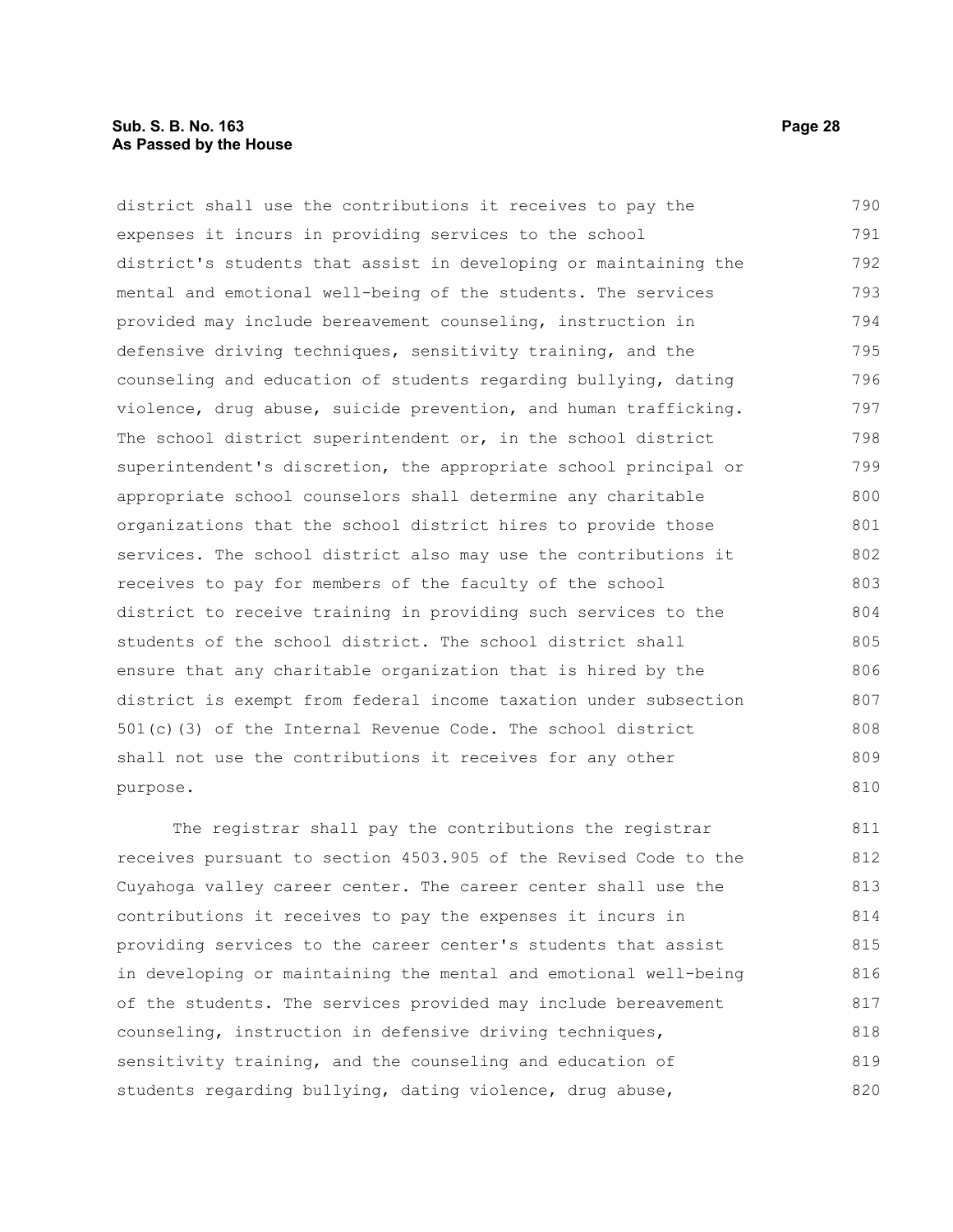#### **Sub. S. B. No. 163 Page 29 As Passed by the House**

suicide prevention, and human trafficking. The career center's superintendent or in the career center's superintendent's discretion, the school board or appropriate school counselors shall determine any charitable organizations that the career center hires to provide those services. The career center also may use the contributions it receives to pay for members of the faculty of the career center to receive training in providing such services to the students of the career center. The career center shall ensure that any charitable organization that is hired by the career center is exempt from federal income taxation under subsection 501(c)(3) of the Internal Revenue Code. The career center shall not use the contributions it receives for any other purpose. The registrar shall pay the contributions the registrar 821 822 823 824 825 826 827 828 829 830 831 832 833 834

receives pursuant to section 4503.906 of the Revised Code to the Stow-Munroe Falls city school district. The school district shall not use the contributions it receives for any political purpose. 835 836 837 838

The registrar shall pay the contributions the registrar receives pursuant to section 4503.907 of the Revised Code to the Twinsburg city school district. The school district shall not use the contributions it receives for any political purpose. 839 840 841 842

The registrar shall pay the contributions the registrar receives pursuant to section 4503.908 of the Revised Code to St. Xavier high school located in Springfield township in Hamilton county. The school shall use fifty per cent of the contributions it receives to provide tuition assistance to its students. The school shall use the remaining fifty per cent to pay the expenses it incurs in providing services to the school's students that assist in developing or maintaining the mental and 843 844 845 846 847 848 849 850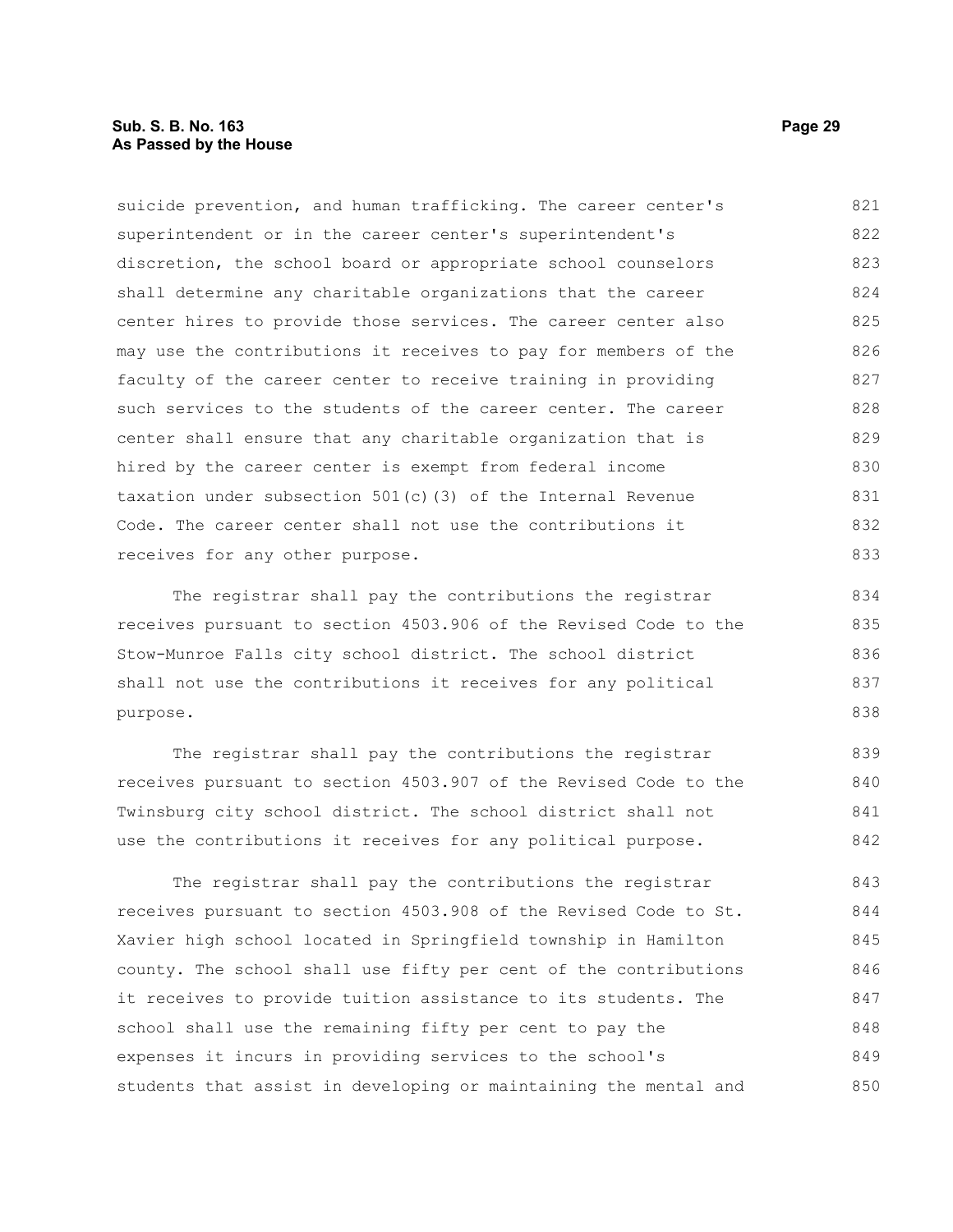emotional well-being of the students. The services provided may include bereavement counseling, instruction in defensive driving techniques, sensitivity training, and the counseling and education of students regarding bullying, dating violence, drug abuse, suicide prevention, and human trafficking. As a part of providing such services, the school may pay for members of the faculty of the school to receive training in providing those services. The school principal or, in the school principal's discretion, appropriate school counselors shall determine any charitable organizations that the school hires to provide those services. The school shall ensure that any such charitable organization is exempt from federal income taxation under subsection 501(c)(3) of the Internal Revenue Code. The school shall not use the contributions it receives for any other purpose. 851 852 853 854 855 856 857 858 859 860 861 862 863 864 865

The registrar shall pay the contributions the registrar receives pursuant to section 4503.909 of the Revised Code to the Grandview Heights city school district, which shall use the contributions for its gifted programs and special education and related services.

The registrar shall pay the contributions received pursuant to section 4503.92 of the Revised Code to support our troops, incorporated, a national nonprofit corporation, which shall use those contributions in accordance with its articles of incorporation and for the benefit of servicemembers of the armed forces of the United States and their families when they are in financial need. 871 872 873 874 875 876 877

The registrar shall pay the contributions received pursuant to section 4503.931 of the Revised Code to healthy New Albany, which shall use the contributions for its community 878 879 880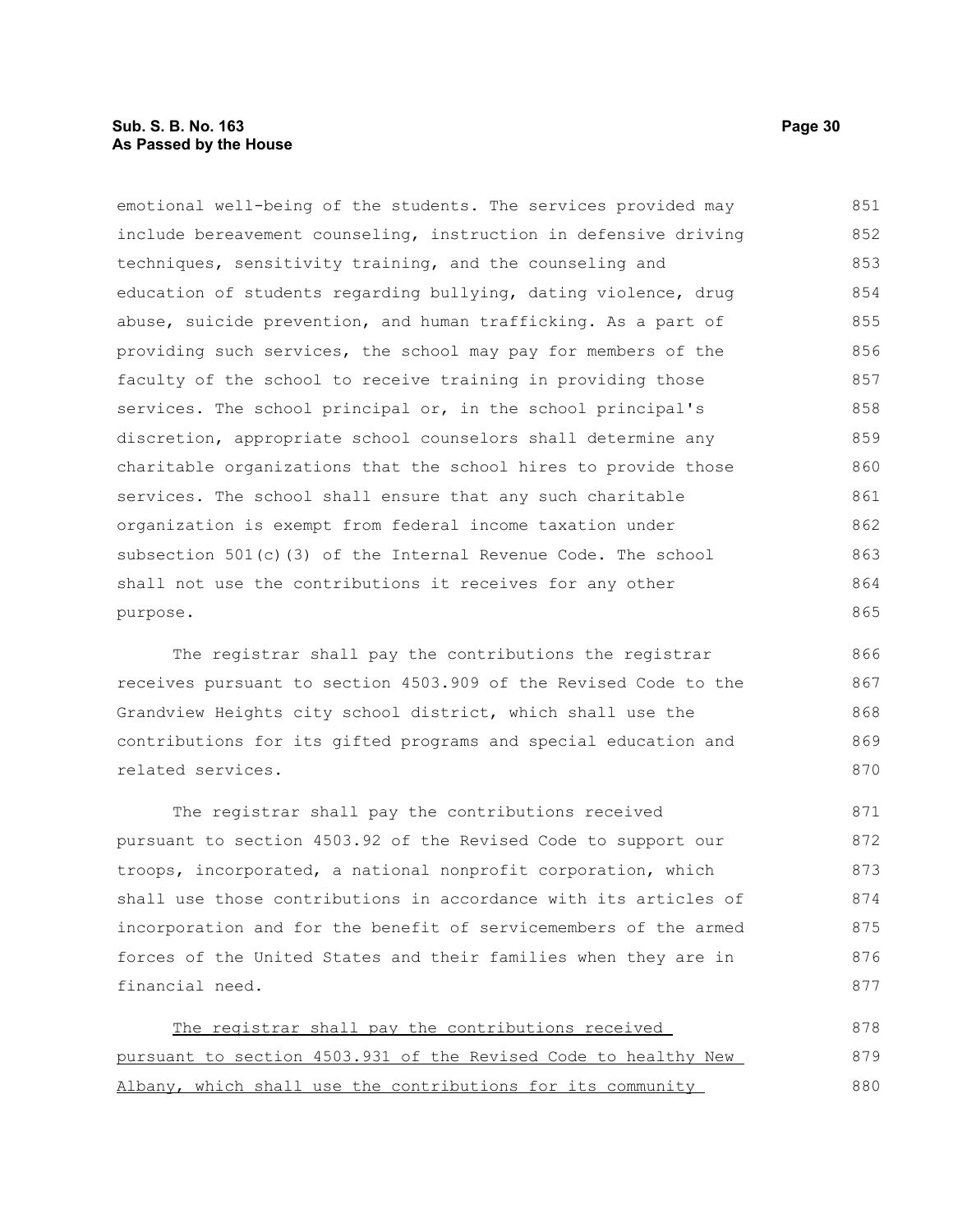The registrar shall pay the contributions the registrar receives pursuant to section 4503.932 of the Revised Code to habitat for humanity of Ohio, inc., which shall use the contributions for its projects related to building affordable houses. 882 883 885 886

The registrar shall pay the contributions the registrar receives pursuant to section 4503.94 of the Revised Code to the Michelle's leading star foundation, which shall use the money solely to fund the rental, lease, or purchase of the simulated driving curriculum of the Michelle's leading star foundation by boards of education of city, exempted village, local, and joint vocational school districts.

The registrar shall pay the contributions the registrar receives pursuant to section 4503.941 of the Revised Code to the Ohio chapter international society of arboriculture, which shall use the money to increase consumer awareness on the importance of proper tree care and to raise funds for the chapter's educational efforts.

The registrar shall pay the contributions received pursuant to section 4503.942 of the Revised Code to zero, the end of prostate cancer, incorporated, a nonprofit organization, which shall use those contributions to raise awareness of prostate cancer, to support research to end prostate cancer, and to support prostate cancer patients and their families. 900 901 902 903 904 905

The registrar shall pay the contributions the registrar receives pursuant to section 4503.945 of the Revised Code to the Summit metro parks foundation, which shall use the money in support of the Summit county metro parks. 906 907 908 909

884

881

893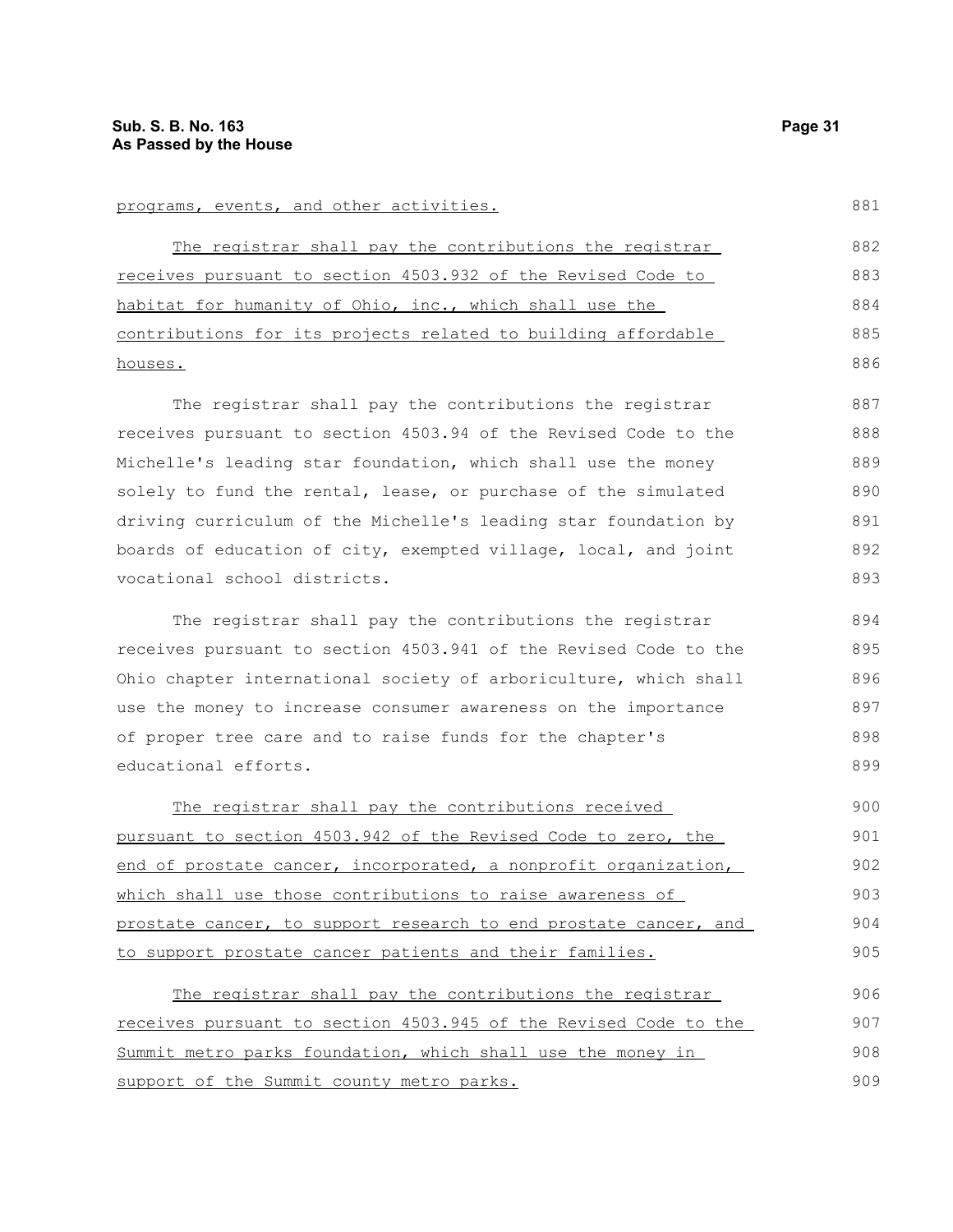### **Sub. S. B. No. 163 Page 32 As Passed by the House**

The registrar shall pay the contributions the registrar receives pursuant to section 4503.951 of the Revised Code to the Cincinnati city school district. 910 911 912

The registrar shall pay the contributions the registrar receives pursuant to section 4503.952 of the Revised Code to Hawken school located in northeast Ohio. The school shall use fifty per cent of the contributions it receives to provide tuition assistance to its students. The school shall use the remaining fifty per cent to pay the expenses it incurs in providing services to the school's students that assist in developing or maintaining the mental and emotional well-being of the students. The services provided may include bereavement counseling, instruction in defensive driving techniques, sensitivity training, and the counseling and education of students regarding bullying, dating violence, drug abuse, suicide prevention, and human trafficking. As a part of providing such services, the school may pay for members of the faculty of the school to receive training in providing those services. The school principal or, in the school principal's discretion, appropriate school counselors shall determine any charitable organizations that the school hires to provide those services. The school shall ensure that any such charitable organization is exempt from federal income taxation under subsection 501(c)(3) of the Internal Revenue Code. The school shall not use the contributions it receives for any other purpose. 913 914 915 916 917 918 919 920 921 922 923 924 925 926 927 928 929 930 931 932 933 934 935

The registrar shall pay the contributions the registrar receives pursuant to section 4503.953 of the Revised Code to Gilmour academy located in the municipal corporation of Gates Mills. The school shall use fifty per cent of the contributions it receives to provide tuition assistance to its students. The 936 937 938 939 940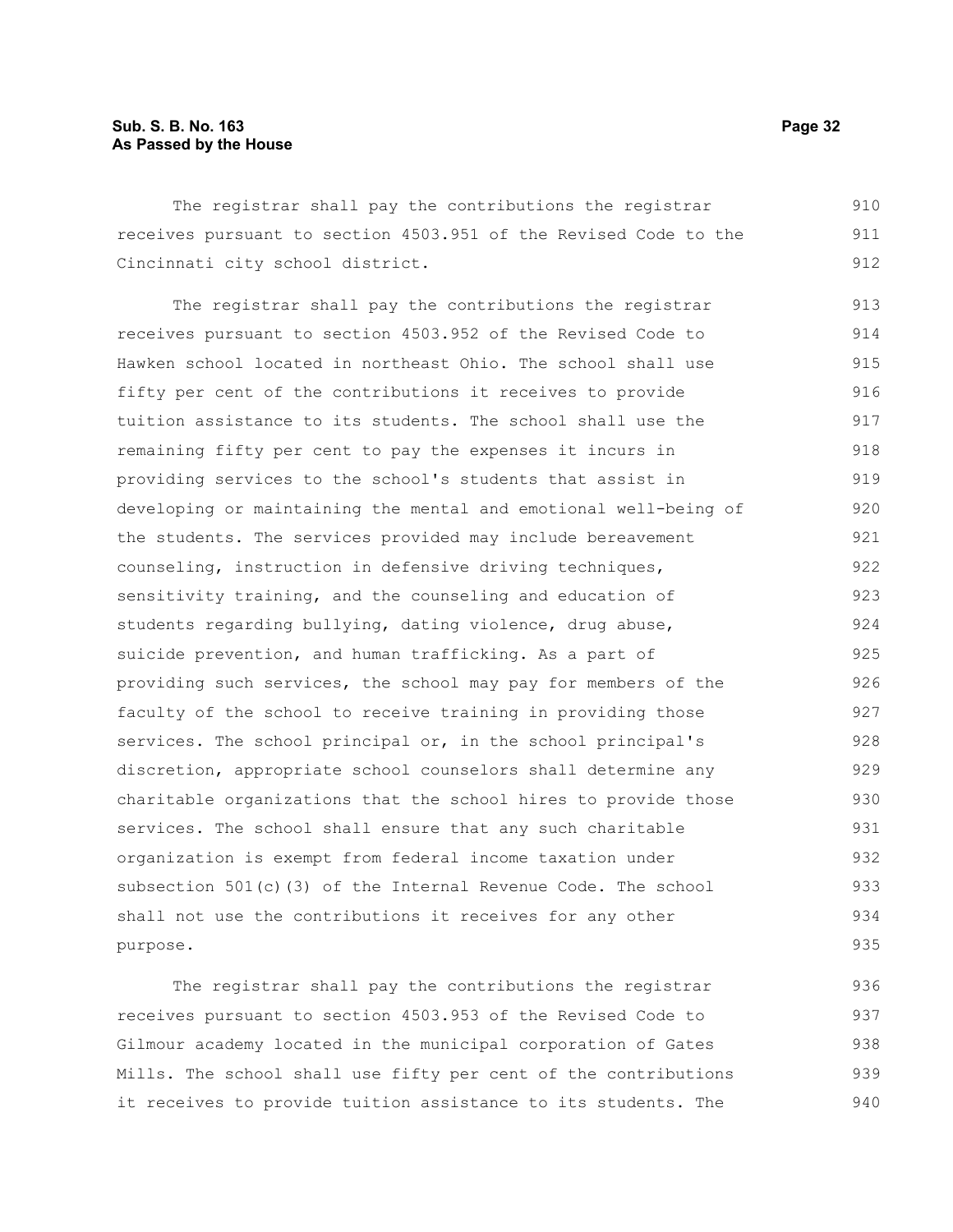#### **Sub. S. B. No. 163 Page 33 As Passed by the House**

school shall use the remaining fifty per cent to pay the expenses it incurs in providing services to the school's students that assist in developing or maintaining the mental and emotional well-being of the students. The services provided may include bereavement counseling, instruction in defensive driving techniques, sensitivity training, and the counseling and education of students regarding bullying, dating violence, drug abuse, suicide prevention, and human trafficking. As a part of providing such services, the school may pay for members of the faculty of the school to receive training in providing those services. The school principal or, in the school principal's discretion, appropriate school counselors shall determine any charitable organizations that the school hires to provide those services. The school shall ensure that any such charitable organization is exempt from federal income taxation under subsection 501(c)(3) of the Internal Revenue Code. The school shall not use the contributions it receives for any other purpose. 941 942 943 944 945 946 947 948 949 950 951 952 953 954 955 956 957 958

The registrar shall pay the contributions the registrar receives pursuant to section 4503.954 of the Revised Code to University school located in the suburban area near the municipal corporation of Cleveland. The school shall use fifty per cent of the contributions it receives to provide tuition assistance to its students. The school shall use the remaining fifty per cent to pay the expenses it incurs in providing services to the school's students that assist in developing or maintaining the mental and emotional well-being of the students. The services provided may include bereavement counseling, instruction in defensive driving techniques, sensitivity training, and the counseling and education of students regarding bullying, dating violence, drug abuse, suicide prevention, and 959 960 961 962 963 964 965 966 967 968 969 970 971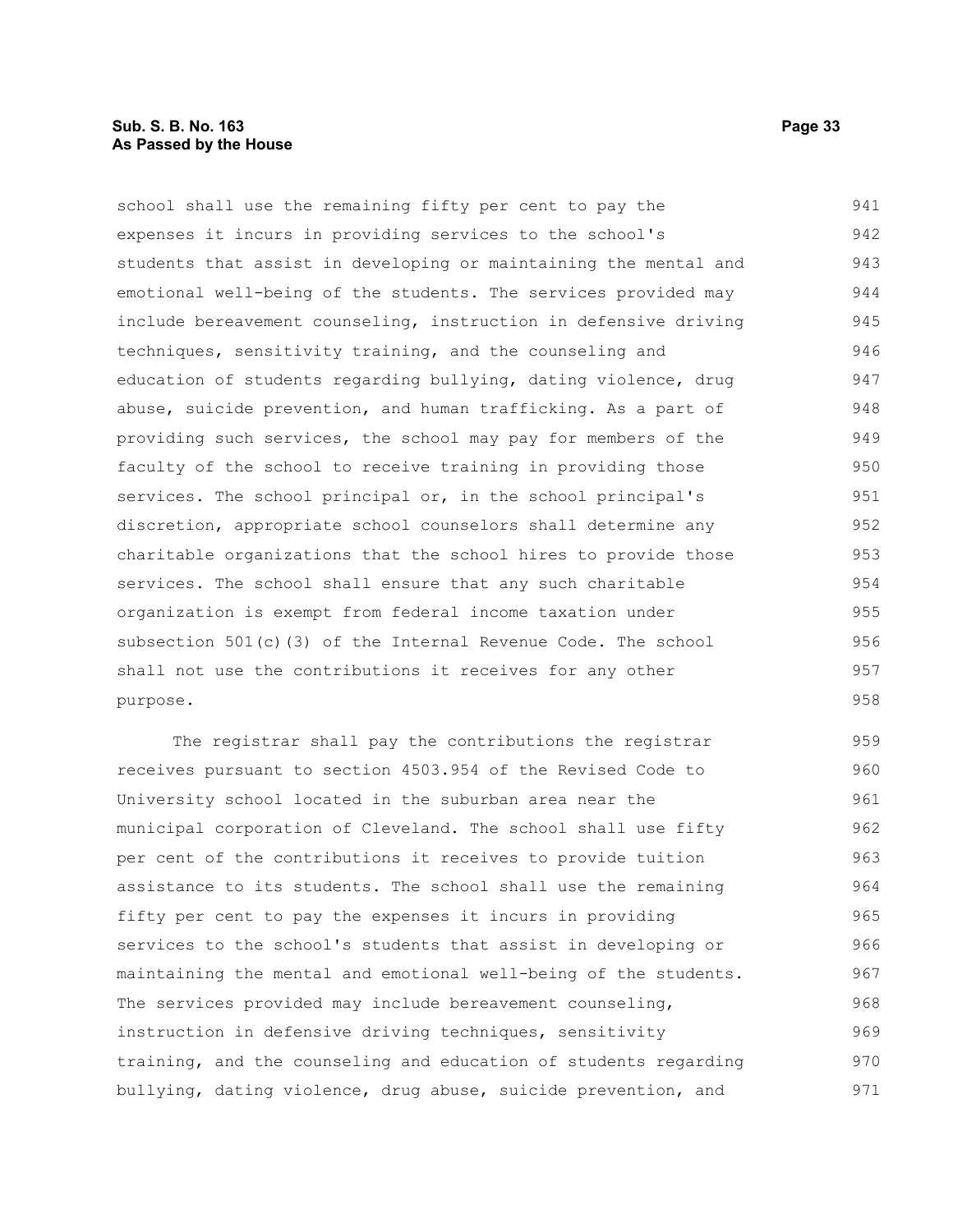human trafficking. As a part of providing such services, the school may pay for members of the faculty of the school to receive training in providing those services. The school principal or, in the school principal's discretion, appropriate school counselors shall determine any charitable organizations that the school hires to provide those services. The school shall ensure that any such charitable organization is exempt from federal income taxation under subsection 501(c)(3) of the Internal Revenue Code. The school shall not use the contributions it receives for any other purpose. 972 973 974 975 976 977 978 979 980 981

The registrar shall pay the contributions the registrar receives pursuant to section 4503.955 of the Revised Code to Saint Albert the Great school located in North Royalton. The school shall use fifty per cent of the contributions it receives to provide tuition assistance to its students. The school shall use the remaining fifty per cent to pay the expenses it incurs in providing services to the school's students that assist in developing or maintaining the mental and emotional well-being of the students. The services provided may include bereavement counseling, instruction in defensive driving techniques, sensitivity training, and the counseling and education of students regarding bullying, dating violence, drug abuse, suicide prevention, and human trafficking. As a part of providing such services, the school may pay for members of the faculty of the school to receive training in providing those services. The school principal or, in the school principal's discretion, appropriate school counselors shall determine any charitable organizations that the school hires to provide those services. The school shall ensure that any such charitable organization is exempt from federal income taxation under subsection 501(c)(3) of the Internal Revenue Code. The school 982 983 984 985 986 987 988 989 990 991 992 993 994 995 996 997 998 999 1000 1001 1002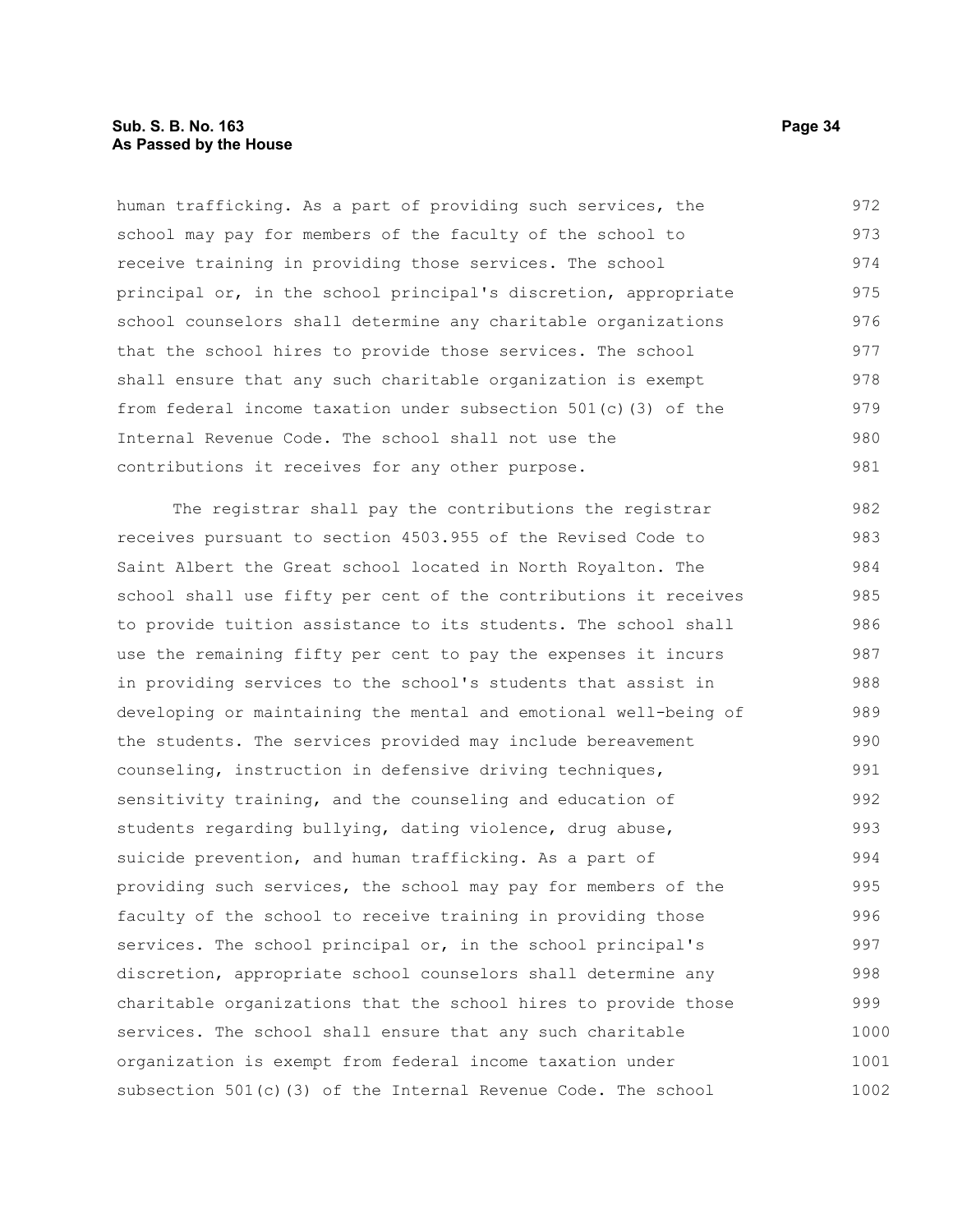shall not use the contributions it receives for any other purpose. The registrar shall pay the contributions the registrar receives pursuant to section 4503.956 of the Revised Code to the Liberty Center local school district, which shall use the contributions for its gifted programs and special education and related services. The registrar shall pay the contributions the registrar receives pursuant to section 4503.957 of the Revised Code to John F. Kennedy Catholic school located in Warren. The school shall not use the contributions it receives for any political purpose. The registrar shall pay the contributions the registrar receives pursuant to section 4503.958 of the Revised Code to Elder high school located in the municipal corporation of Cincinnati. The school shall use fifty per cent of the contributions it receives to provide tuition assistance to its students, twenty-five per cent of the contributions to benefit arts and enrichment at the school, and twenty-five per cent of the contributions to benefit athletics at the school. The registrar shall pay the contributions the registrar receives pursuant to section 4503.961 of the Revised Code to Fairfield senior high school located in the municipal corporation of Fairfield. The high school shall not use the contributions for any political purpose. The registrar shall pay the contributions the registrar receives pursuant to section 4503.962 of the Revised Code to Hamilton high school located in the municipal corporation of Hamilton. The high school shall not use the contributions for 1003 1004 1005 1006 1007 1008 1009 1010 1011 1012 1013 1014 1015 1016 1017 1018 1019 1020 1021 1022 1023 1024 1025 1026 1027 1028 1029 1030 1031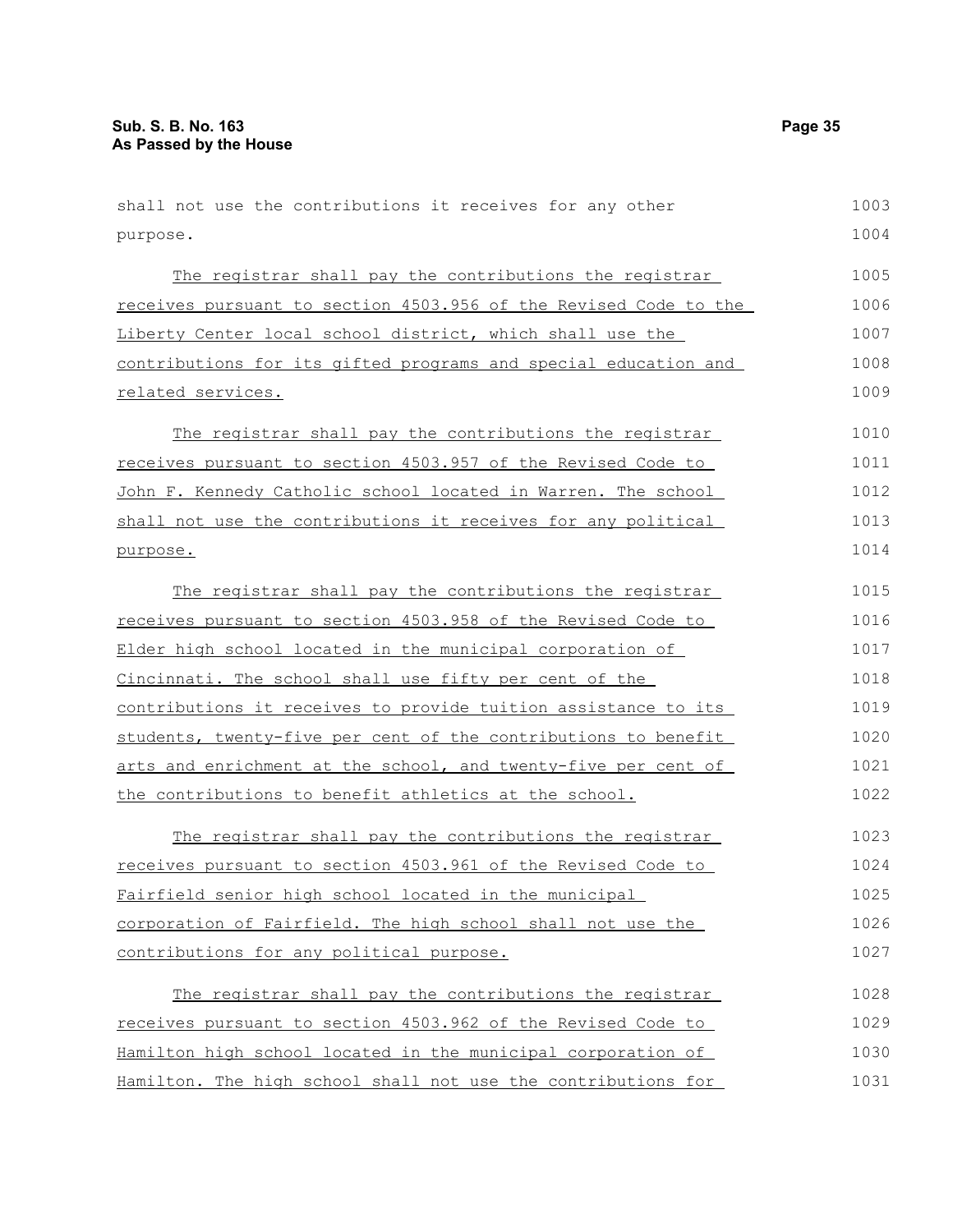#### any political purpose.

1032

| The registrar shall pay the contributions the registrar         | 1033 |
|-----------------------------------------------------------------|------|
| receives pursuant to section 4503.963 of the Revised Code to    | 1034 |
| Ross high school located in Ross township in Butler county. The | 1035 |
| high school shall not use the contributions for any political   | 1036 |
| purpose.                                                        | 1037 |

The registrar shall pay the contributions the registrar receives pursuant to section 4503.97 of the Revised Code to the friends of united Hatzalah of Israel, which shall use the money to support united Hatzalah of Israel, which provides free emergency medical first response throughout Israel. 1038 1039 1040 1041 1042

The registrar shall pay the contributions the registrar receives pursuant to section 4503.98 of the Revised Code to the Westerville parks foundation to support the programs and activities of the foundation and its mission of pursuing the city of Westerville's vision of becoming "A City Within A Park." 1043 1044 1045 1046 1047

(C) All investment earnings of the license plate contribution fund shall be credited to the fund. Not later than the first day of May of every year, the registrar shall distribute to each entity described in division (B) of this section the investment income the fund earned the previous calendar year. The amount of such a distribution paid to an entity shall be proportionate to the amount of money the entity received from the fund during the previous calendar year. 1048 1049 1050 1051 1052 1053 1054 1055

 **Sec. 4503.506.** (A) The owner or lessee of any passenger car, noncommercial motor vehicle, recreational vehicle, or other vehicle of a class approved by the registrar of motor vehicles may apply to the registrar for the registration of the vehicle and issuance of "Ohio DeMolay" license plates. The application 1056 1057 1058 1059 1060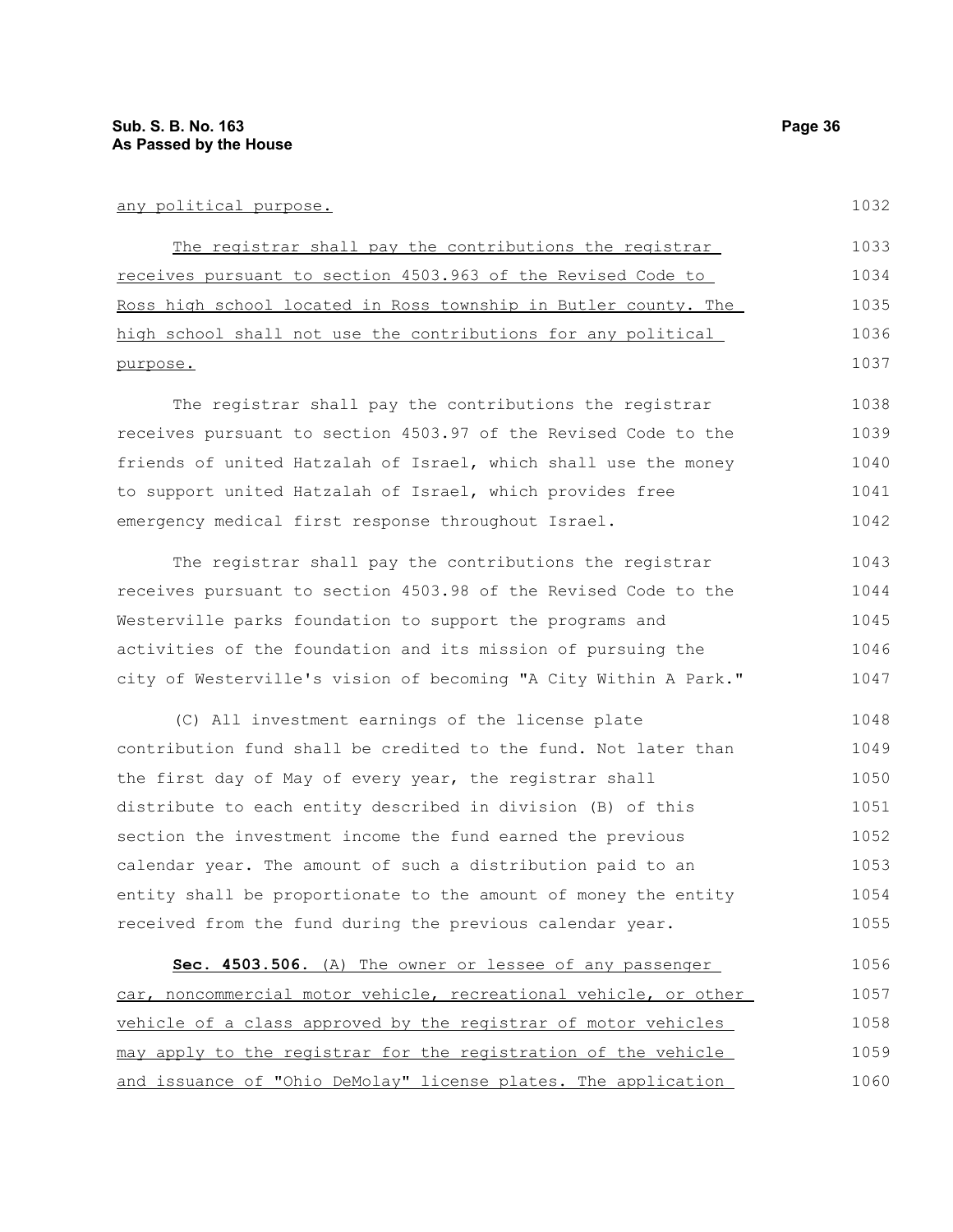| may be combined with a request for a special reserved license     | 1061 |
|-------------------------------------------------------------------|------|
| plate under section 4503.40 or 4503.42 of the Revised Code. Upon  | 1062 |
| receipt of the completed application and compliance by the        | 1063 |
| applicant with divisions (B) and (C) of this section, the         | 1064 |
| registrar shall issue to the applicant the appropriate vehicle    | 1065 |
| registration and a set of "Ohio DeMolay" license plates and a     | 1066 |
| validation sticker, or a validation sticker alone when required   | 1067 |
| by section 4503.191 of the Revised Code.                          | 1068 |
| In addition to the letters and numbers ordinarily                 | 1069 |
| inscribed on the license plates, "Ohio DeMolay" license plates    | 1070 |
| shall display an appropriate logo and words selected by           | 1071 |
| representatives of Ohio demolay that are approved by the          | 1072 |
| registrar. "Ohio DeMolay" license plates shall display county     | 1073 |
| identification stickers that identify the county of registration  | 1074 |
| as required under section 4503.19 of the Revised Code.            | 1075 |
| (B) "Ohio DeMolay" license plates and a validation                | 1076 |
| sticker, or validation sticker alone, shall be issued upon        | 1077 |
| receipt of an application for registration of a motor vehicle     | 1078 |
| under this section; payment of the regular license tax as         | 1079 |
| prescribed under section 4503.04 of the Revised Code, any         | 1080 |
| applicable motor vehicle license tax levied under Chapter 4504.   | 1081 |
| of the Revised Code, any applicable additional fee prescribed by  | 1082 |
| section 4503.40 or 4503.42 of the Revised Code, an additional     | 1083 |
| administrative fee of ten dollars, and a contribution as          | 1084 |
| provided in division (C) (1) of this section; and compliance with | 1085 |
| all other applicable laws relating to the registration of motor   | 1086 |
| <u>vehicles.</u>                                                  | 1087 |
| (C)(1) For each application for registration and                  | 1088 |
| registration renewal notice the registrar receives under this     | 1089 |
| section, the registrar shall collect a contribution of fifteen    | 1090 |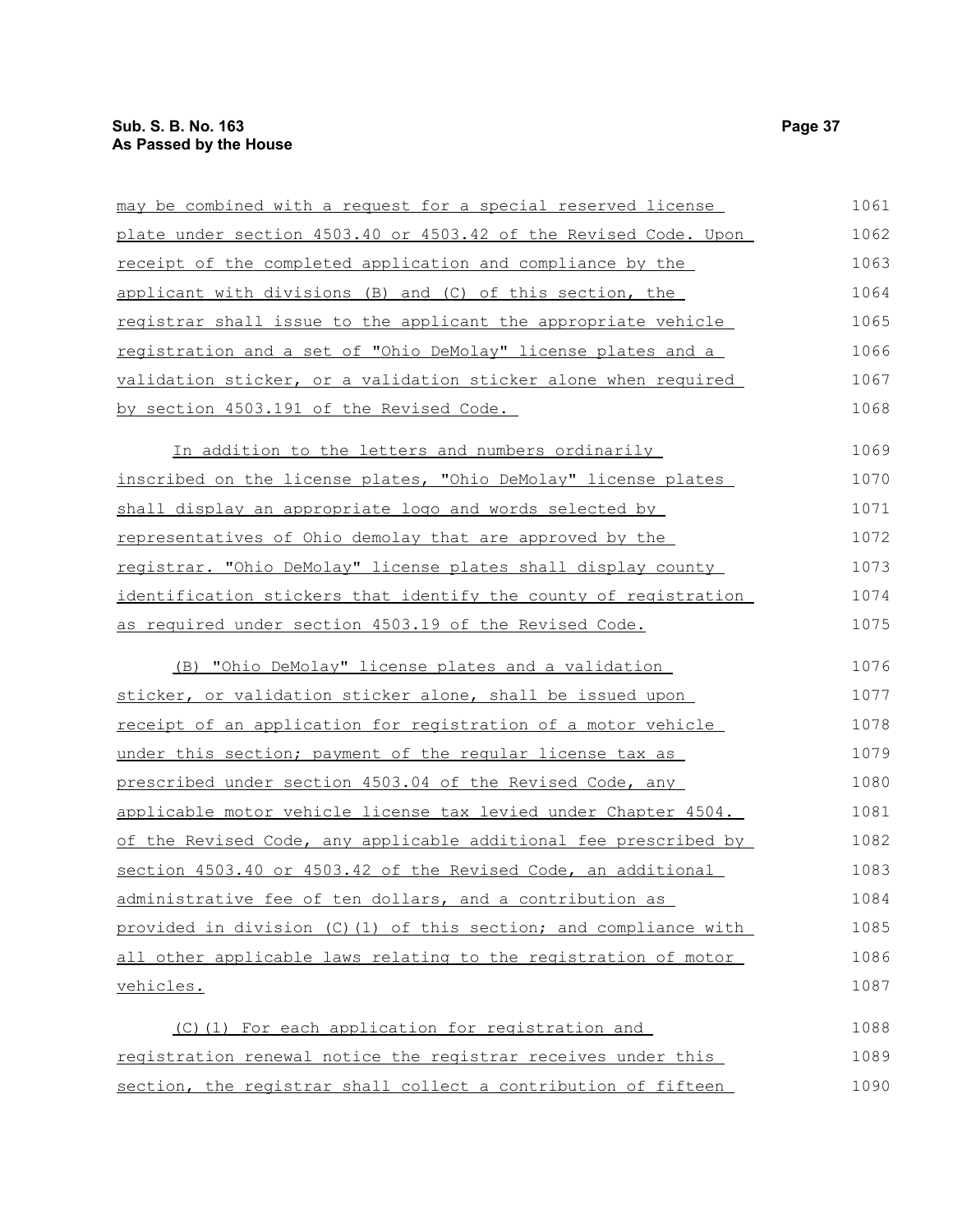| dollars. The registrar shall deposit this contribution into the  | 1091 |
|------------------------------------------------------------------|------|
| state treasury to the credit of the license plate contribution   | 1092 |
| fund created in section 4501.21 of the Revised Code.             | 1093 |
| (2) The registrar shall deposit the administrative fee of        | 1094 |
| ten dollars, the purpose of which is to compensate the bureau of | 1095 |
| motor vehicles for additional services required in the issuing   | 1096 |
| of "Ohio DeMolay" license plates, into the state treasury to the | 1097 |
| credit of the public safety - highway purposes fund created in   | 1098 |
| section 4501.06 of the Revised Code.                             | 1099 |
| Sec. 4503.557. (A) The owner or lessee of any passenger          | 1100 |
| car, noncommercial motor vehicle, recreational vehicle, or other | 1101 |
| vehicle of a class approved by the registrar of motor vehicles   | 1102 |
| may apply to the registrar for the registration of the vehicle   | 1103 |
| and issuance of "Ronald McDonald House Charities" license        | 1104 |
| plates. The application may be combined with a request for a     | 1105 |
| special reserved license plate under section 4503.40 or 4503.42  | 1106 |
| of the Revised Code. Upon receipt of the completed application   | 1107 |
| and compliance by the applicant with divisions (B) and (C) of    | 1108 |
| this section, the registrar shall issue to the applicant the     | 1109 |
| appropriate vehicle registration and a set of "Ronald McDonald   | 1110 |
| House Charities" license plates and a validation sticker, or a   | 1111 |
| validation sticker alone when required by section 4503.191 of    | 1112 |
| the Revised Code.                                                | 1113 |
| In addition to the letters and numbers ordinarily                | 1114 |
| inscribed on the license plates, "Ronald McDonald House          | 1115 |
| Charities" license plates shall display an appropriate logo and  | 1116 |
| words selected by representatives of the Ronald McDonald house   | 1117 |
| charities and that are approved by the registrar. "Ronald        | 1118 |
| McDonald House Charities" license plates shall display county    | 1119 |
| identification stickers that identify the county of registration | 1120 |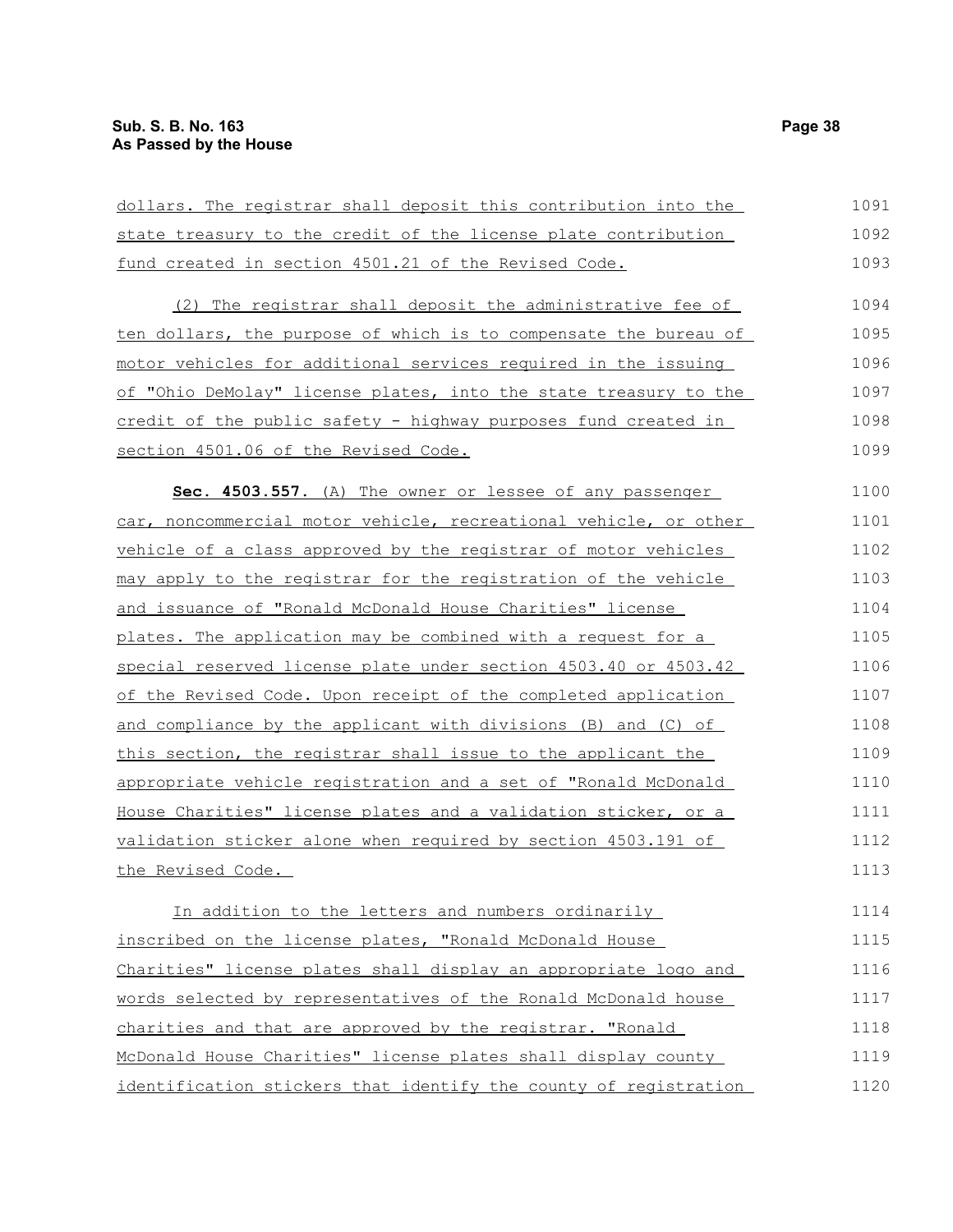as required under section 4503.19 of the Revised Code.

| (B) "Ronald McDonald House Charities" license plates and a       | 1122 |
|------------------------------------------------------------------|------|
| validation sticker, or validation sticker alone, shall be issued | 1123 |
| upon receipt of an application for registration of a motor       | 1124 |
| vehicle under this section; payment of the regular license tax   | 1125 |
| as prescribed under section 4503.04 of the Revised Code, any     | 1126 |
| applicable motor vehicle license tax levied under Chapter 4504.  | 1127 |
| of the Revised Code, any applicable additional fee prescribed by | 1128 |
| section 4503.40 or 4503.42 of the Revised Code, an additional    | 1129 |
| administrative fee of ten dollars, and a contribution as         | 1130 |
| provided in division (C)(1) of this section; and compliance with | 1131 |
| all other applicable laws relating to the registration of motor  | 1132 |
| vehicles.                                                        | 1133 |
| (C)(1) For each application for registration and                 | 1134 |
| registration renewal notice the registrar receives under this    | 1135 |
| section, the registrar shall collect a contribution of twenty-   | 1136 |
| five dollars. The registrar shall deposit this contribution into | 1137 |
| the state treasury to the credit of the license plate            | 1138 |
| contribution fund created in section 4501.21 of the Revised      | 1139 |
| Code.                                                            | 1140 |
| (2) The registrar shall deposit the administrative fee of        | 1141 |
| ten dollars, the purpose of which is to compensate the bureau of | 1142 |
| motor vehicles for additional services required in the issuing   | 1143 |
| of "Ronald McDonald House Charities" license plates, into the    | 1144 |
| state treasury to the credit of the public safety - highway      | 1145 |
| purposes fund created in section 4501.06 of the Revised Code.    | 1146 |
| Sec. 4503.558. (A) The owner or lessee of any passenger          | 1147 |
| car, noncommercial motor vehicle, recreational vehicle, or other | 1148 |
| vehicle of a class approved by the registrar of motor vehicles   | 1149 |
| may apply to the registrar for the registration of the vehicle   | 1150 |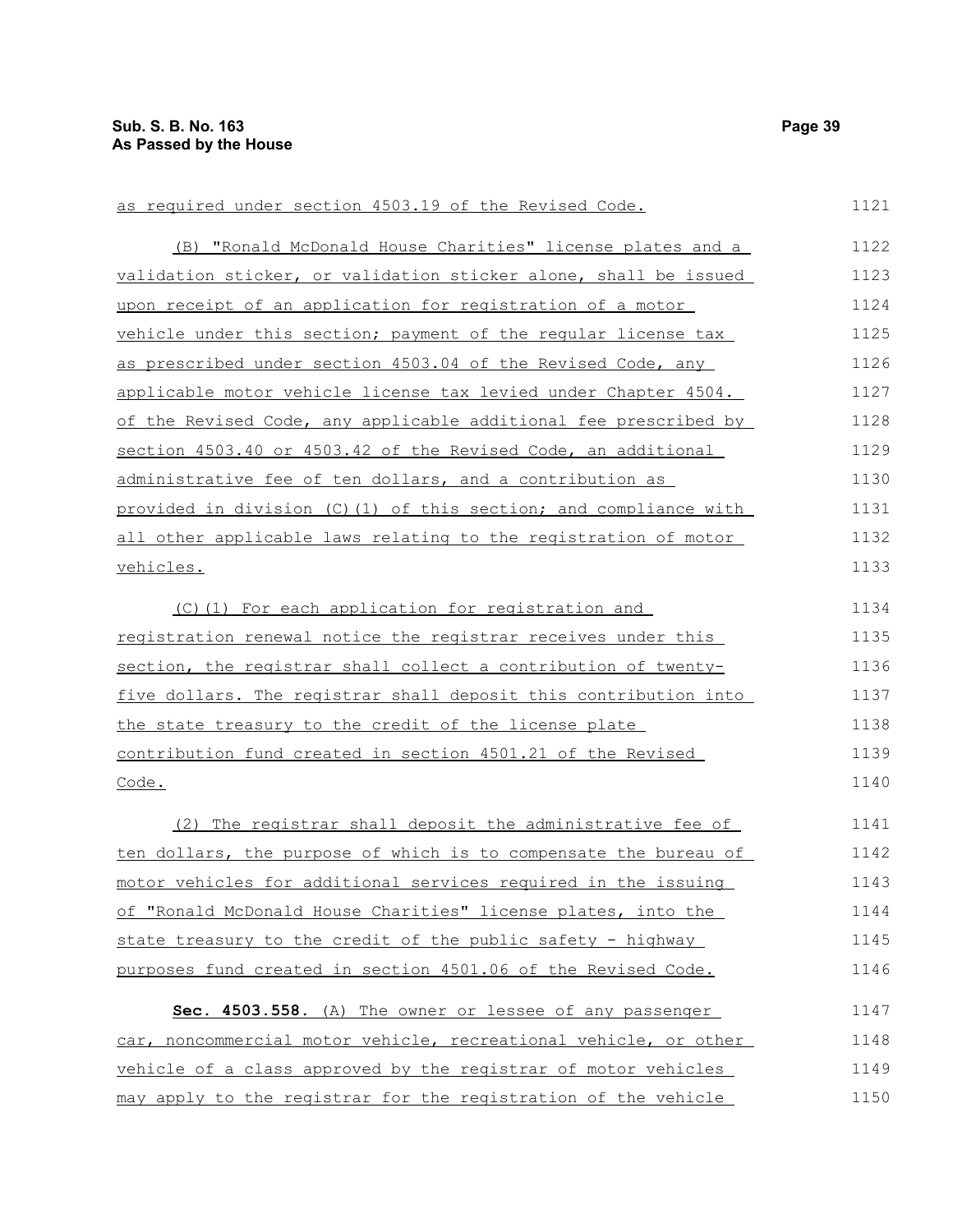| and issuance of "Stop Elder Abuse" license plates. The           | 1151 |
|------------------------------------------------------------------|------|
| application may be combined with a request for a special         | 1152 |
| reserved license plate under section 4503.40 or 4503.42 of the   | 1153 |
| Revised Code. Upon receipt of the completed application and      | 1154 |
| compliance by the applicant with divisions (B) and (C) of this   | 1155 |
| section, the registrar shall issue to the applicant the          | 1156 |
| appropriate vehicle registration and a set of "Stop Elder Abuse" | 1157 |
| license plates and a validation sticker, or a validation sticker | 1158 |
| alone when required by section 4503.191 of the Revised Code.     | 1159 |
| In addition to the letters and numbers ordinarily                | 1160 |
| inscribed on the license plates, "Stop Elder Abuse" license      | 1161 |
| plates shall display the words "Stop Elder Abuse" and any other  | 1162 |
| logo or words chosen by the registrar. "Stop Elder Abuse"        | 1163 |
| license plates shall display county identification stickers that | 1164 |
| identify the county of registration as required under section    | 1165 |
| <u>4503.19 of the Revised Code.</u>                              | 1166 |
| (B) "Stop Elder Abuse" license plates and a validation           | 1167 |
| sticker, or validation sticker alone, shall be issued upon       | 1168 |
| receipt of an application for registration of a motor vehicle    | 1169 |
| under this section; payment of the reqular license tax as        | 1170 |
| prescribed under section 4503.04 of the Revised Code, any        | 1171 |
| applicable motor vehicle license tax levied under Chapter 4504.  | 1172 |
| of the Revised Code, any applicable additional fee prescribed by | 1173 |
| section 4503.40 or 4503.42 of the Revised Code, and an           | 1174 |
| additional administrative fee of ten dollars; and compliance     | 1175 |
| with all other applicable laws relating to the registration of   | 1176 |
| motor vehicles.                                                  | 1177 |
| (C) For each application for registration and registration       | 1178 |
| renewal notice the registrar receives under this section, the    | 1179 |

registrar shall collect an administrative fee of ten dollars, 1180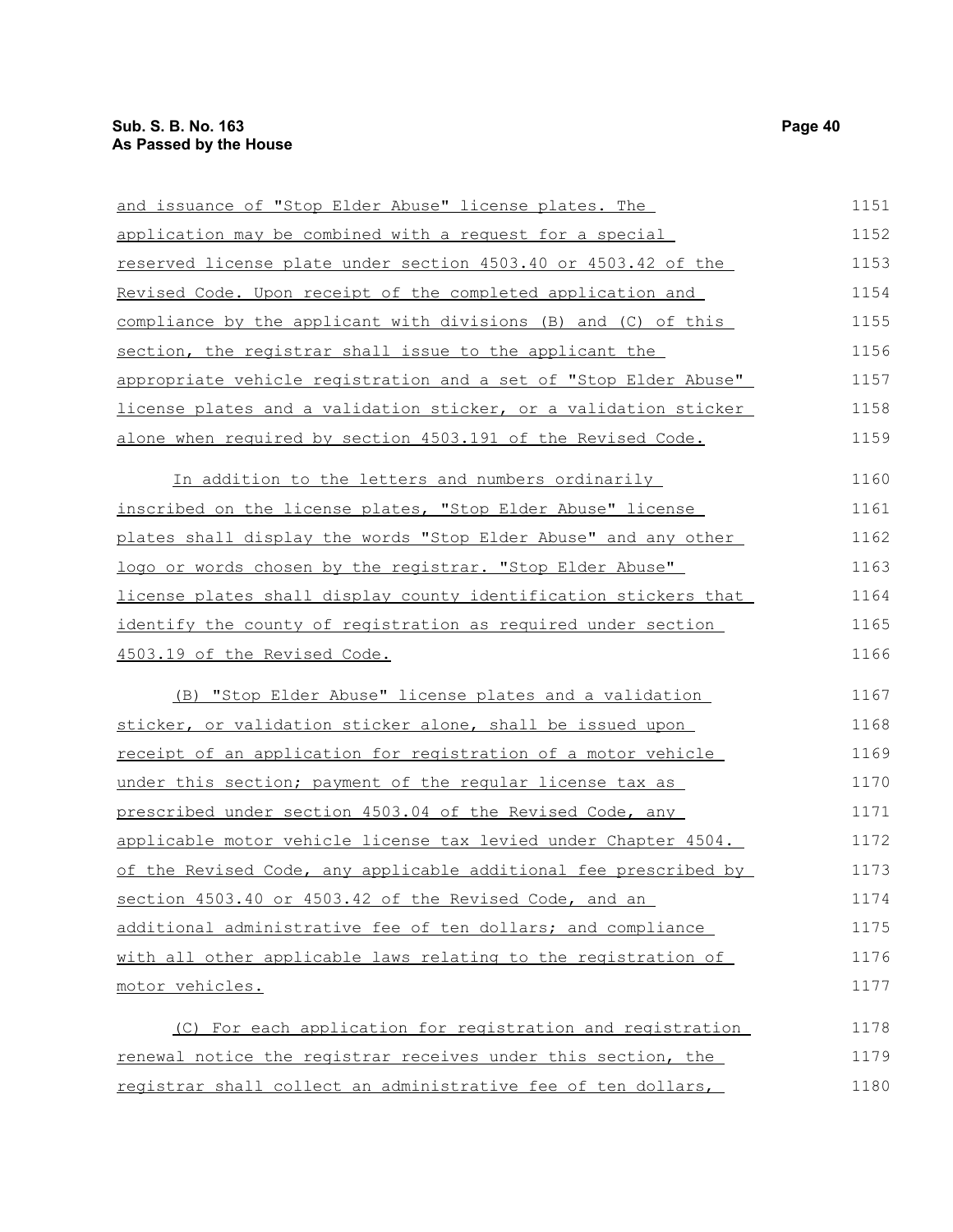| the purpose of which is to compensate the bureau of motor        | 1181 |
|------------------------------------------------------------------|------|
| vehicles for additional services required in the issuing of      | 1182 |
| "Stop Elder Abuse" license plates. The registrar shall deposit   | 1183 |
| the fee into the state treasury to the credit of the public      | 1184 |
| safety - highway purposes fund created in section 4501.06 of the | 1185 |
| Revised Code.                                                    | 1186 |
| Sec. 4503.571. $(A)$ (1) Any person who has been awarded the     | 1187 |
| purple heart may apply to the registrar of motor vehicles for    | 1188 |
| the registration of any passenger car, noncommercial motor       | 1189 |
| vehicle, recreational vehicle, motorcycle when the registrar     | 1190 |
| determines that producing a purple heart motorcycle license      | 1191 |
| plate is feasible, or other vehicle of a class approved by the   | 1192 |
| registrar that the person owns or leases. The application shall  | 1193 |
| be accompanied by such documentary evidence in support of the    | 1194 |
| award as the registrar may require. The application may be       | 1195 |
| combined with a request for a special reserved license plate     | 1196 |
| under section 4503.40 or 4503.42 of the Revised Code.            | 1197 |

If the applicant also is eligible for license plates imprinted with the international symbol of access under section 4503.44 of the Revised Code, the applicant may apply to have the purple heart license plates that are issued to the applicant display the international symbol of access. The application shall be accompanied by such documentary evidence in support of the disability and of the vehicle alterations as the registrar requires under section 4503.44 of the Revised Code. 1198 1199 1200 1201 1202 1203 1204 1205

(2) Upon receipt of an application for registration of a motor vehicle under this section and any required taxes, and upon presentation of the required supporting evidence of the award of the purple heart and, as applicable, the evidence required under section 4503.44 of the Revised Code, the 1206 1207 1208 1209 1210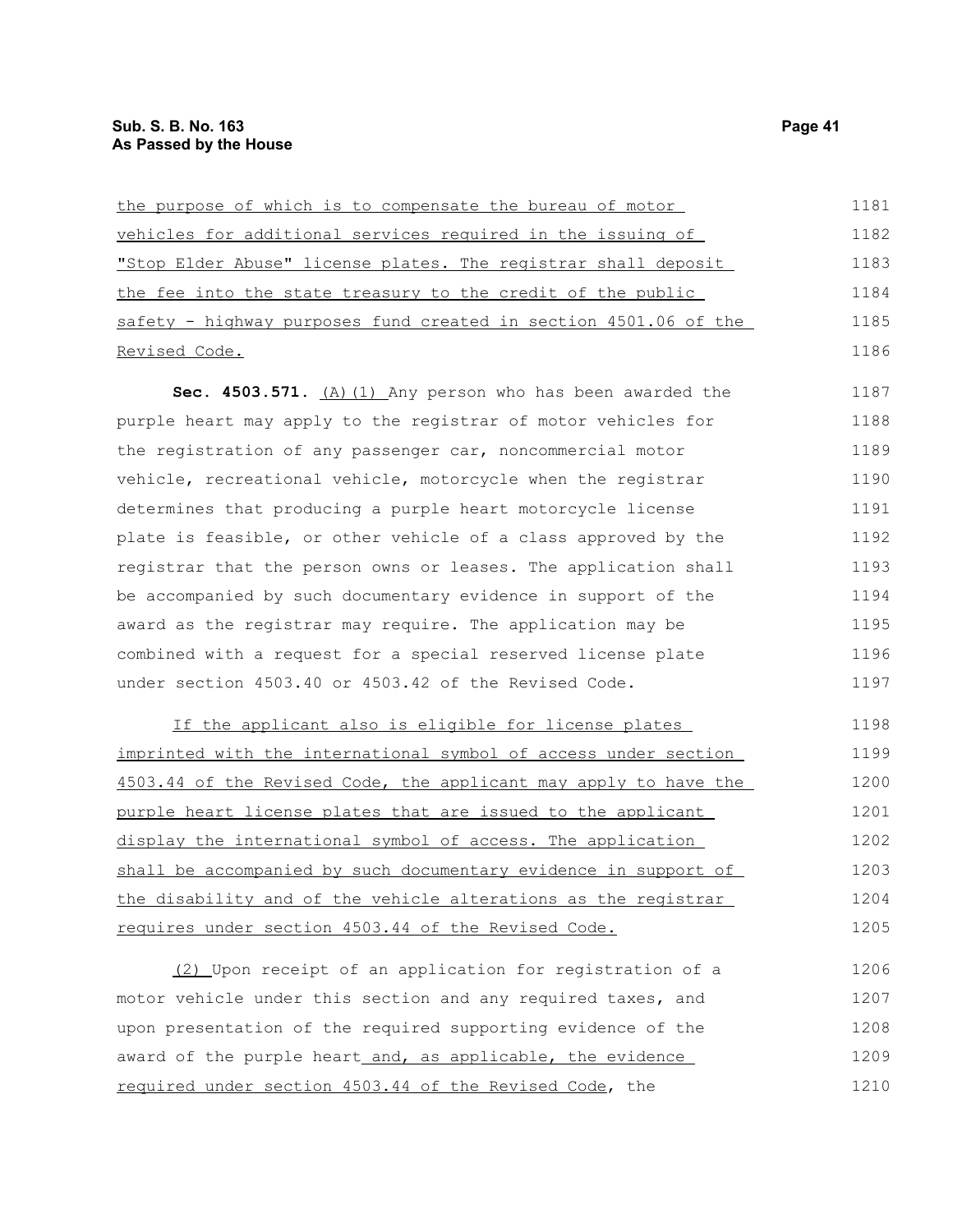registrar shall issue to the applicant the appropriate motor vehicle registration and a set of license plates and a validation sticker, or a validation sticker alone when required by section 4503.191 of the Revised Code. 1211 1212 1213 1214

(3) In addition to the letters and numbers ordinarily inscribed on the license plates, the license plates shall be inscribed with the words "PURPLE HEART." When applicable, the license plates also shall display the international symbol of access. The license plates shall bear county identification stickers that identify the county of registration as required under section 4503.19 of the Revised Code. 1215 1216 1217 1218 1219 1220 1221

(B) The license plates and validation stickers shall be issued without the payment of any registration fee and service fee required by sections 4503.04, 4503.10, and 4503.102 of the Revised Code, and without the payment of any local motor vehicle license tax levied under Chapter 4504. of the Revised Code. The applicant shall comply with all other applicable laws relating to the registration of motor vehicles. If the application is combined with a request for a special reserved license plate under section 4503.40 or 4503.42 of the Revised Code, the license plates and validation sticker shall be issued upon payment of seventy-five per cent of the additional fee prescribed under section 4503.40 or 4503.42 of the Revised Code. 1222 1223 1224 1225 1226 1227 1228 1229 1230 1231 1232 1233

(C) No person who is not a recipient of the purple heart shall willfully and falsely represent that the person is a recipient of a purple heart for the purpose of obtaining license plates under this section. No person shall own a motor vehicle bearing license plates under this section unless the person is eligible to be issued those license plates. 1234 1235 1236 1237 1238 1239

**Sec. 4503.581.** (A) The owner or lessee of any passenger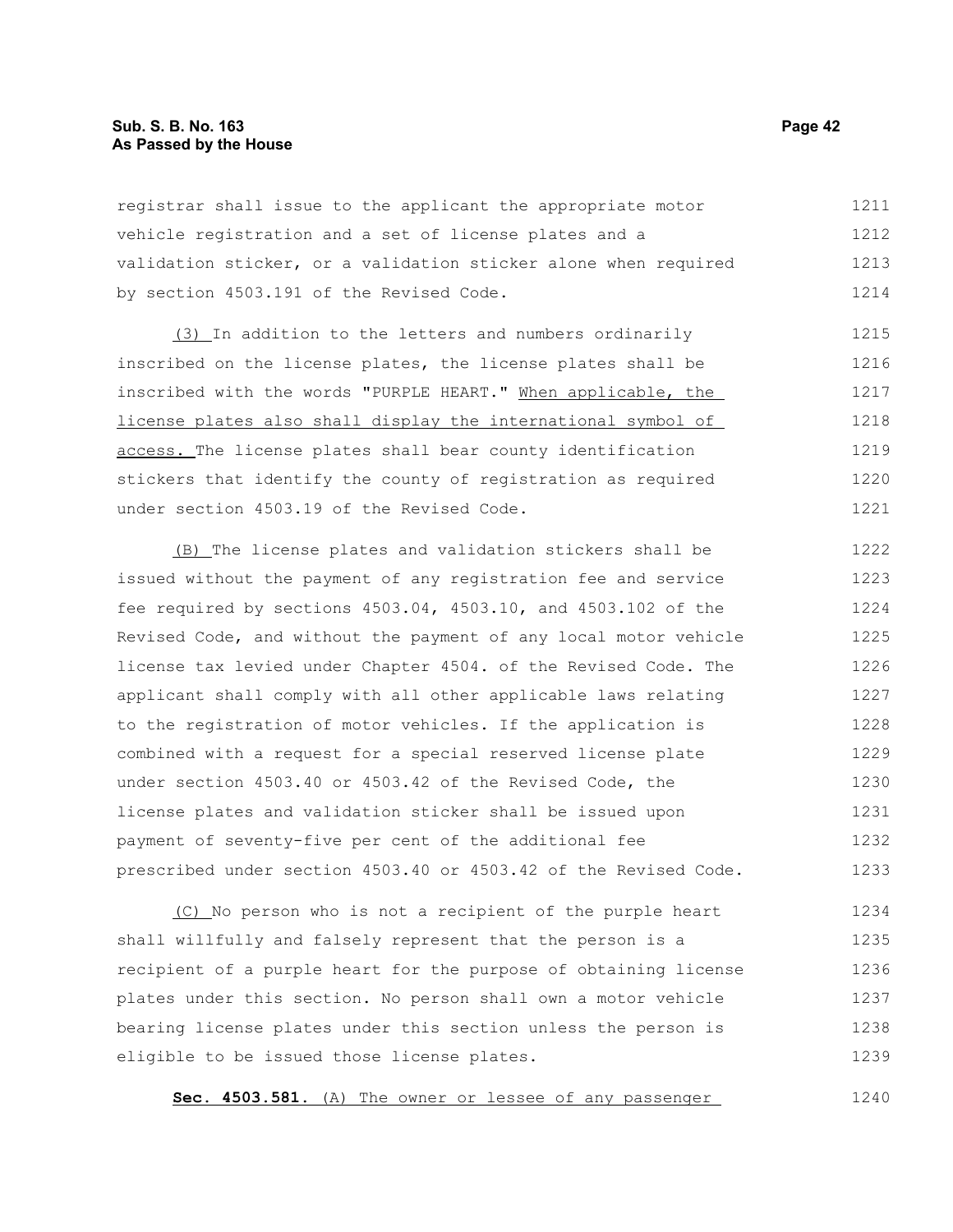| car, noncommercial motor vehicle, recreational vehicle, or other | 1241 |
|------------------------------------------------------------------|------|
| vehicle of a class approved by the registrar of motor vehicles   | 1242 |
| may apply to the registrar for the registration of the vehicle   | 1243 |
| and issuance of "Ohio Sons of the American Legion" license       | 1244 |
| plates. The application may be combined with a request for a     | 1245 |
| special reserved license plate under section 4503.40 or 4503.42  | 1246 |
| of the Revised Code. Upon receipt of the completed application   | 1247 |
| and compliance by the applicant with divisions (B) and (C) of    | 1248 |
| this section, the registrar shall issue to the applicant the     | 1249 |
| appropriate vehicle registration and a set of "Ohio Sons of the  | 1250 |
| American Legion" license plates and a validation sticker, or a   | 1251 |
| validation sticker alone when required by section 4503.191 of    | 1252 |
| the Revised Code.                                                | 1253 |
| In addition to the letters and numbers ordinarily                | 1254 |
| inscribed on the license plates, "Ohio Sons of the American      | 1255 |
| Legion" license plates shall display an appropriate logo and     | 1256 |
| words that are selected by representatives of the Ohio sons of   | 1257 |
| the American legion and approved by the registrar. "Ohio Sons of | 1258 |
| the American Legion" license plates shall display county         | 1259 |
| identification stickers that identify the county of registration | 1260 |
| as required under section 4503.19 of the Revised Code.           | 1261 |
| (B) "Ohio Sons of the American Legion" license plates and        | 1262 |
| a validation sticker, or validation sticker alone, shall be      | 1263 |
| issued upon receipt of an application for registration of a      | 1264 |
| motor vehicle under this section; payment of the reqular license | 1265 |
| tax as prescribed under section 4503.04 of the Revised Code, any | 1266 |
| applicable motor vehicle license tax levied under Chapter 4504.  | 1267 |
| of the Revised Code, any applicable additional fee prescribed by | 1268 |
| section 4503.40 or 4503.42 of the Revised Code, an additional    | 1269 |
| administrative fee of ten dollars, and a contribution as         | 1270 |
|                                                                  |      |

provided in division (C)(1) of this section; and compliance with 1271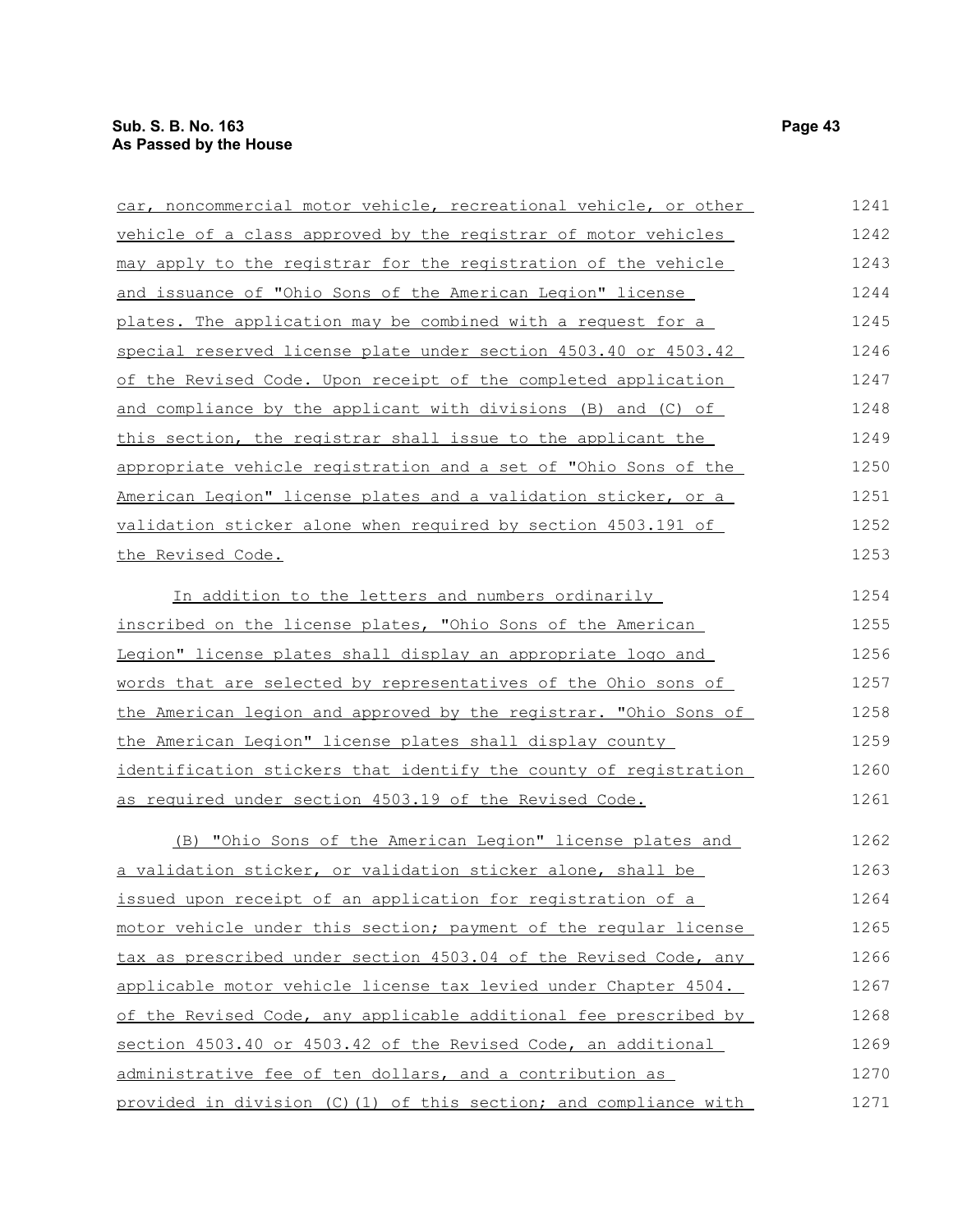all other applicable laws relating to the registration of motor vehicles. (C)(1) For each application for registration and registration renewal notice the registrar receives under this section, the registrar shall collect a contribution of ten dollars. The registrar shall deposit this contribution into the state treasury to the credit of the license plate contribution fund created in section 4501.21 of the Revised Code. (2) The registrar shall deposit the administrative fee of ten dollars, the purpose of which is to compensate the bureau of motor vehicles for additional services required in the issuing of "Ohio Sons of the American Legion" license plates, into the state treasury to the credit of the public safety - highway purposes fund created in section 4501.06 of the Revised Code. (D) Sections 4503.77 and 4503.78 of the Revised Code do not apply to license plates issued under this section. **Sec. 4503.596.** (A) The owner or lessee of any passenger car, noncommercial motor vehicle, recreational vehicle, or other vehicle of a class approved by the registrar of motor vehicles may apply to the registrar for the registration of the vehicle and issuance of "Cuyahoga Valley Scenic Railroad" license plates. The application for "Cuyahoga Valley Scenic Railroad" license plates may be combined with a request for a special reserved license plate under section 4503.40 or 4503.42 of the Revised Code. Upon receipt of the completed application and compliance by the applicant with divisions (B) and (C) of this section, the registrar shall issue to the applicant the appropriate vehicle registration and a set of "Cuyahoga Valley 1272 1273 1274 1275 1276 1277 1278 1279 1280 1281 1282 1283 1284 1285 1286 1287 1288 1289 1290 1291 1292 1293 1294 1295 1296 1297 1298 1299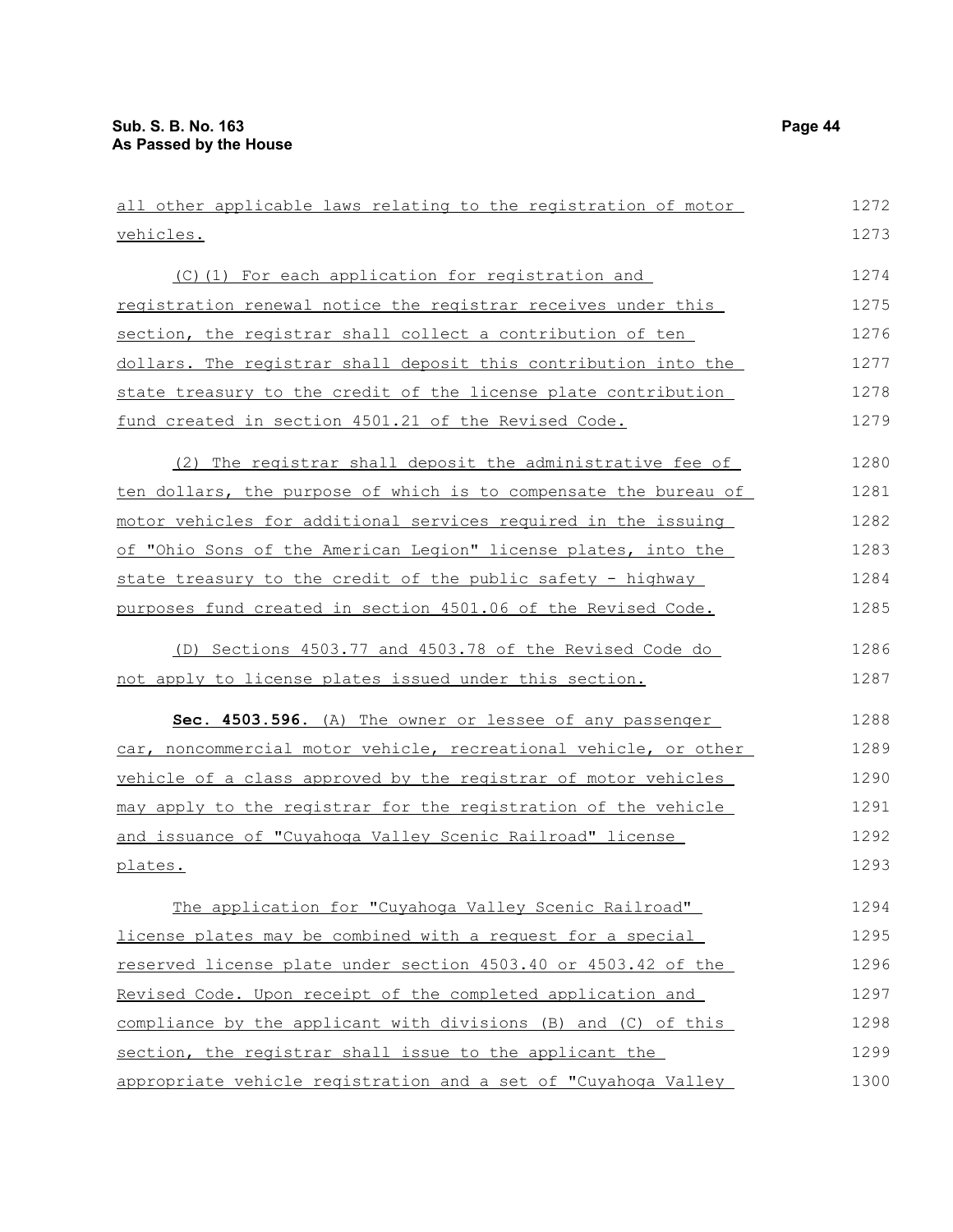| Scenic Railroad" license plates and a validation sticker, or a   | 1301 |
|------------------------------------------------------------------|------|
| validation sticker alone when required by section 4503.191 of    | 1302 |
| the Revised Code.                                                | 1303 |
| In addition to the letters and numbers ordinarily                | 1304 |
| inscribed on the license plates, "Cuyahoga Valley Scenic         | 1305 |
| Railroad" license plates shall display an appropriate logo and   | 1306 |
| words selected by representatives of the Cuyahoga valley scenic  | 1307 |
| railroad and that are approved by the registrar. "Cuyahoga       | 1308 |
| Valley Scenic Railroad" license plates shall display county      | 1309 |
| identification stickers that identify the county of registration | 1310 |
| as required under section 4503.19 of the Revised Code.           | 1311 |
| (B) "Cuyahoga Valley Scenic Railroad" license plates and a       | 1312 |
| validation sticker, or a validation sticker alone, shall be      | 1313 |
| issued upon receipt of an application for registration of a      | 1314 |
| motor vehicle under this section; payment of the reqular license | 1315 |
| tax as prescribed under section 4503.04 of the Revised Code, any | 1316 |
| applicable motor vehicle license tax levied under Chapter 4504.  | 1317 |
| of the Revised Code, any applicable additional fee prescribed by | 1318 |
| section 4503.40 or 4503.42 of the Revised Code, an additional    | 1319 |
| administrative fee of ten dollars, and a contribution as         | 1320 |
| provided in division (C)(1) of this section; and compliance with | 1321 |
| all other applicable laws relating to the registration of motor  | 1322 |
| <u>vehicles.</u>                                                 | 1323 |
| (C)(1) For each application for registration and                 | 1324 |
| registration renewal notice the registrar receives under this    | 1325 |
| section, the registrar shall collect a contribution of fifteen   | 1326 |
| dollars. The registrar shall deposit this contribution into the  | 1327 |
| state treasury to the credit of the license plate contribution   | 1328 |
| fund created in section 4501.21 of the Revised Code.             | 1329 |

(2) The registrar shall deposit the administrative fee of 1330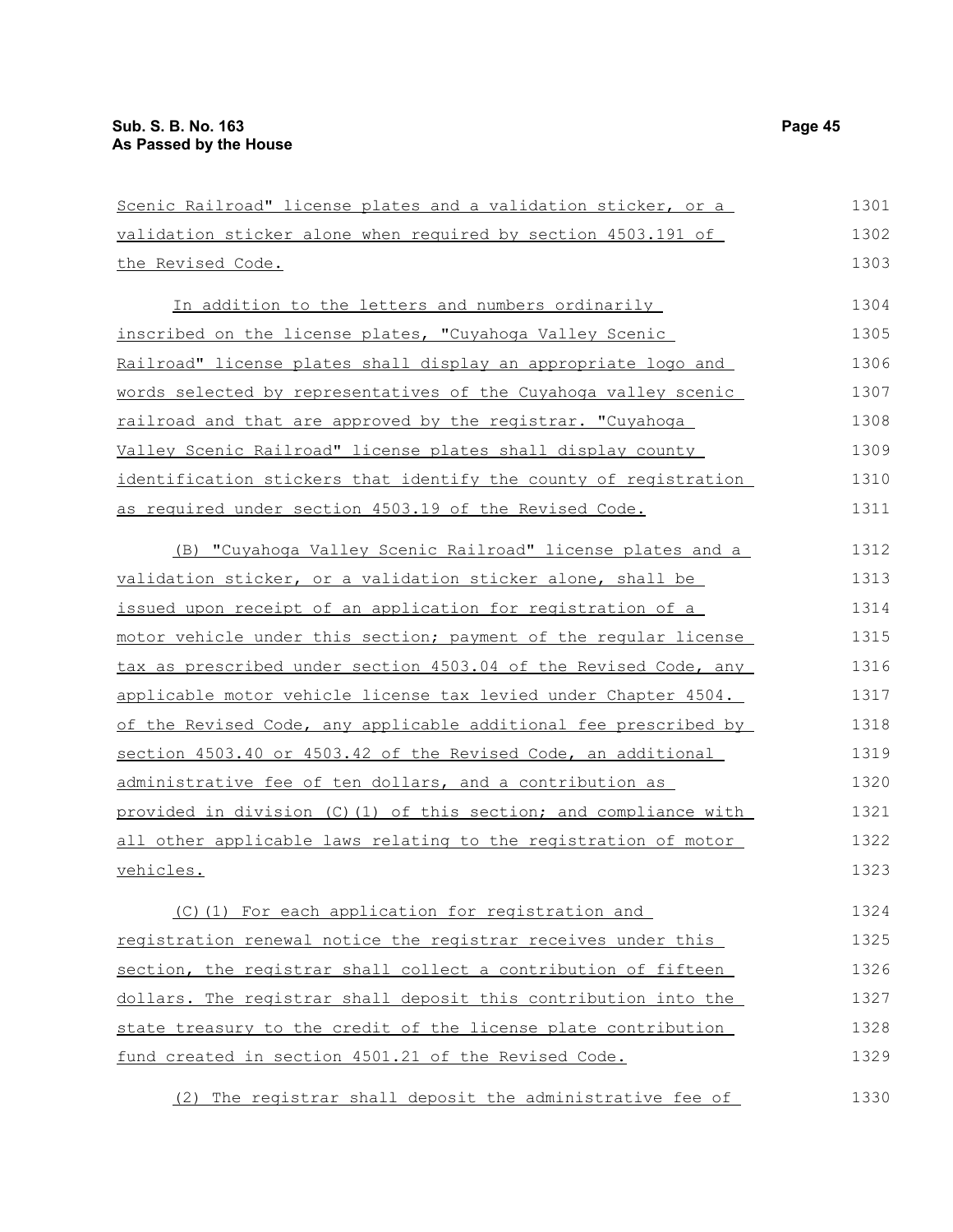| ten dollars, the purpose of which is to compensate the bureau of | 1331 |
|------------------------------------------------------------------|------|
| motor vehicles for additional services required in the issuing   | 1332 |
| of "Cuyahoga Valley Scenic Railroad" license plates, into the    | 1333 |
| state treasury to the credit of the public safety - highway      | 1334 |
| purposes fund created in section 4501.06 of the Revised Code.    | 1335 |
| Sec. 4503.68. (A) If the national organization of the girl       | 1336 |
| scouts of the United States of America desires to have its logo  | 1337 |
| appear on license plates issued by this state, a representative  | 1338 |
| of the Great River council girl scouts of Ohio's heartland shall | 1339 |
| enter into a contract with the registrar of motor vehicles as    | 1340 |
| provided in division (D) of this section. The owner or lessee of | 1341 |
| any passenger car, noncommercial motor vehicle, recreational     | 1342 |
| vehicle, or other vehicle of a class approved by the registrar   | 1343 |
| may apply to the registrar for the registration of the vehicle   | 1344 |
| and issuance of license plates bearing the logo of the girl      | 1345 |
| scouts of the United States of America if the -council girl      | 1346 |
| scouts of Ohio's heartland representative has entered into such  | 1347 |
| a contract. An application made under this section may be        | 1348 |
| combined with a request for a special reserved license plate     | 1349 |
| under section 4503.40 or 4503.42 of the Revised Code. Upon       | 1350 |
| receipt of the completed application and compliance by the       | 1351 |
| applicant with divisions (B) and (C) of this section, the        | 1352 |
| registrar shall issue to the applicant the appropriate vehicle   | 1353 |
| registration and a set of license plates bearing the logo of the | 1354 |
| girl scouts of the United States of America and a validation     | 1355 |
| sticker, or a validation sticker alone when required by section  | 1356 |
| 4503.191 of the Revised Code.                                    | 1357 |

In addition to the letters and numbers ordinarily inscribed thereon, the plates shall display county identification stickers that identify the county of registration as required under section 4503.19 of the Revised Code. 1358 1359 1360 1361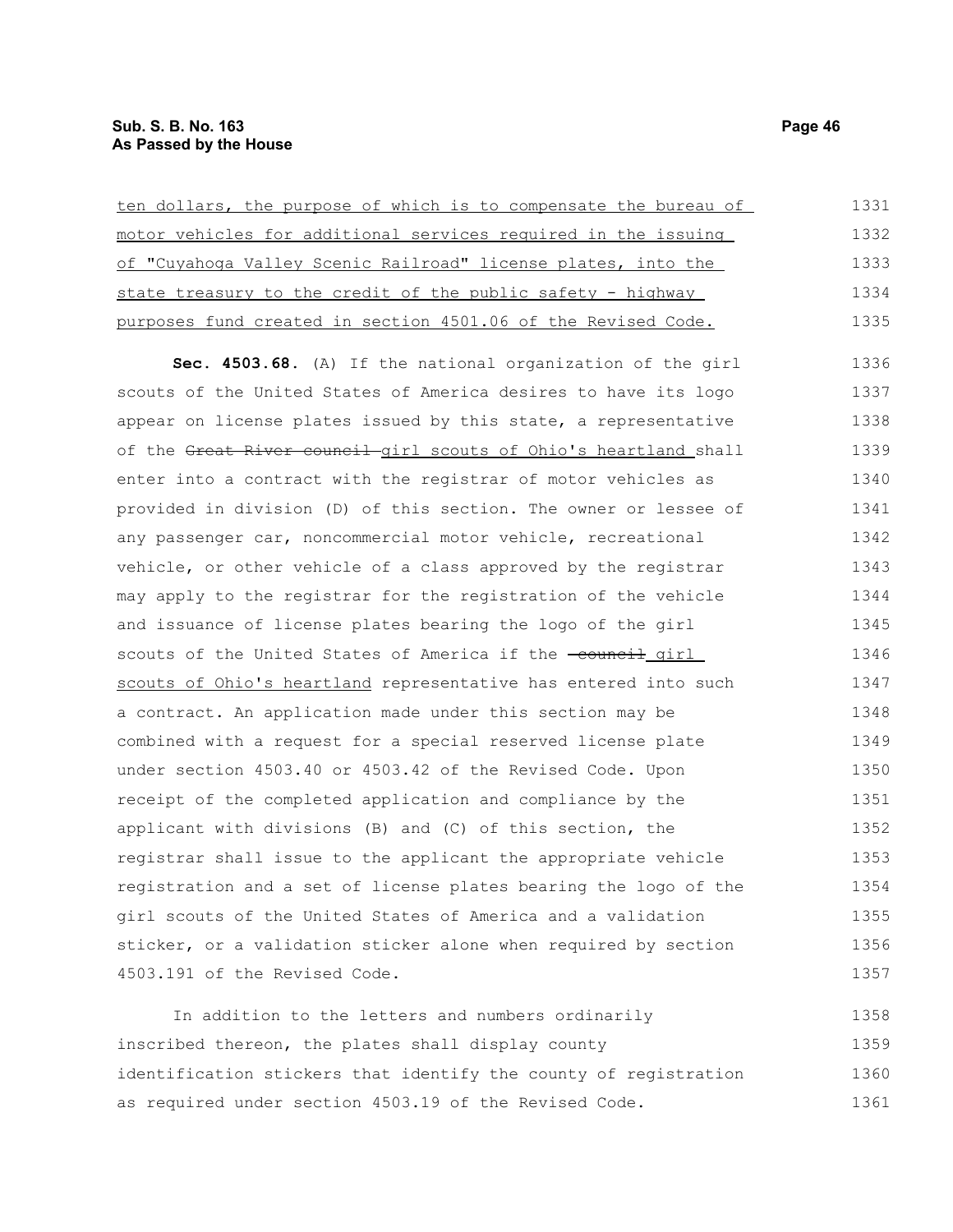## **Sub. S. B. No. 163 Page 47 As Passed by the House**

(B) The girl scouts logo license plates and validation sticker, or validation sticker alone, as the case may be, shall be issued upon payment of the regular license tax as prescribed under section 4503.04 of the Revised Code, any applicable motor vehicle license tax levied under Chapter 4504. of the Revised Code, a fee of ten dollars for the purpose of compensating the bureau of motor vehicles for additional services required in the issuing of girl scouts license plates, and compliance with all other applicable laws relating to the registration of motor vehicles. If the application for a girl scouts license plate is combined with a request for a special reserved license plate under section 4503.40 or 4503.42 of the Revised Code, the license plates and validation sticker, or validation sticker alone, shall be issued upon payment of the regular license tax as prescribed under section 4503.04 of the Revised Code, any applicable motor vehicle tax levied under Chapter 4504. of the Revised Code, a fee of ten dollars for the purpose of compensating the bureau of motor vehicles for additional services required in the issuing of the plates, the additional fee prescribed under section 4503.40 or 4503.42 of the Revised Code, and compliance with all other applicable laws relating to the registration of motor vehicles. 1362 1363 1364 1365 1366 1367 1368 1369 1370 1371 1372 1373 1374 1375 1376 1377 1378 1379 1380 1381 1382 1383

(C) For each application for registration and registration renewal notice the registrar receives under this section, the registrar shall collect a contribution of fifteen dollars. The registrar shall transmit this contribution to the treasurer of state for deposit into the license plate contribution fund created by section 4501.21 of the Revised Code. 1384 1385 1386 1387 1388 1389

The registrar shall transmit the additional fee of ten dollars paid to compensate the bureau for the additional services required in the issuing of girl scouts license plates 1390 1391 1392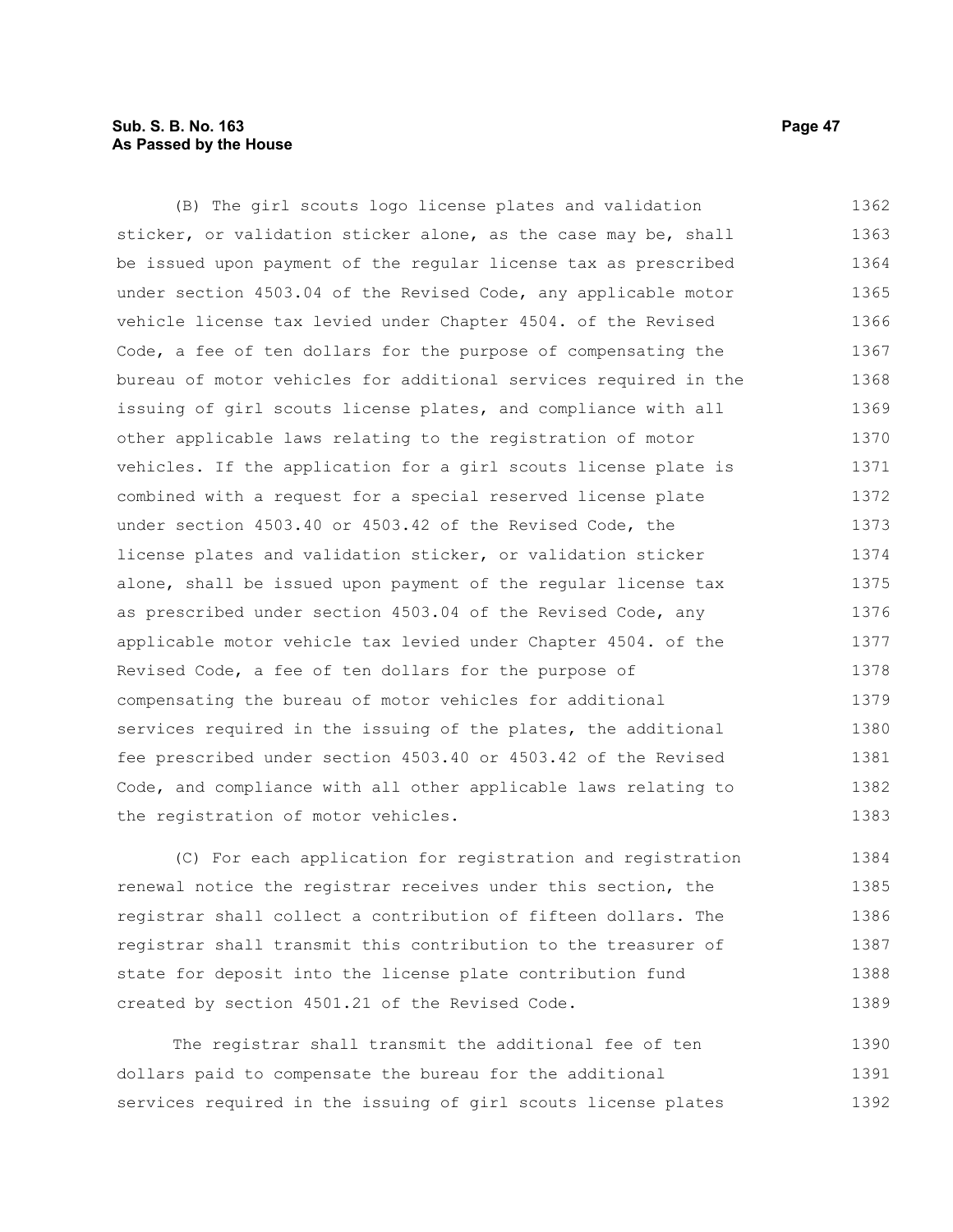## **Sub. S. B. No. 163 Page 48 As Passed by the House**

to the treasurer of state for deposit into the state treasury to the credit of the public safety - highway purposes fund created by section 4501.06 of the Revised Code. 1393 1394 1395

(D) If the national organization of the girl scouts of the United States of America desires to have its logo appear on license plates issued by this state, a representative from the Great River council girl scouts of Ohio's heartland shall contract with the registrar to permit the display of the logo on license plates issued by this state. Upon execution of the contract, the -council girl scouts of Ohio's heartland shall provide a copy of it to the registrar, along with any other documentation the registrar may require. Upon receiving the contract and any required additional documentation, and when the numerical requirement contained in division (A) of section 4503.78 of the Revised Code has been met relative to the girl scouts of the United States of America, the registrar shall take the measures necessary to issue license plates bearing the logo of the girl scouts of the United States of America. 1396 1397 1398 1399 1400 1401 1402 1403 1404 1405 1406 1407 1408 1409 1410

Sec. 4503.70. (A) The owner or lessee of any passenger car, noncommercial motor vehicle, recreational vehicle, or other vehicle of a class approved by the registrar of motor vehicles who is a member in good standing of the grand lodge of free and accepted masons of Ohio may apply to the registrar for the registration of the vehicle and issuance of freemason license plates. The application for freemason license plates may be combined with a request for a special reserved license plate under section 4503.40 or 4503.42 of the Revised Code. Upon receipt of the completed application, presentation by the applicant of satisfactory evidence showing that the applicant is a member in good standing of the grand lodge of free and accepted masons of Ohio, and compliance by the applicant with 1411 1412 1413 1414 1415 1416 1417 1418 1419 1420 1421 1422 1423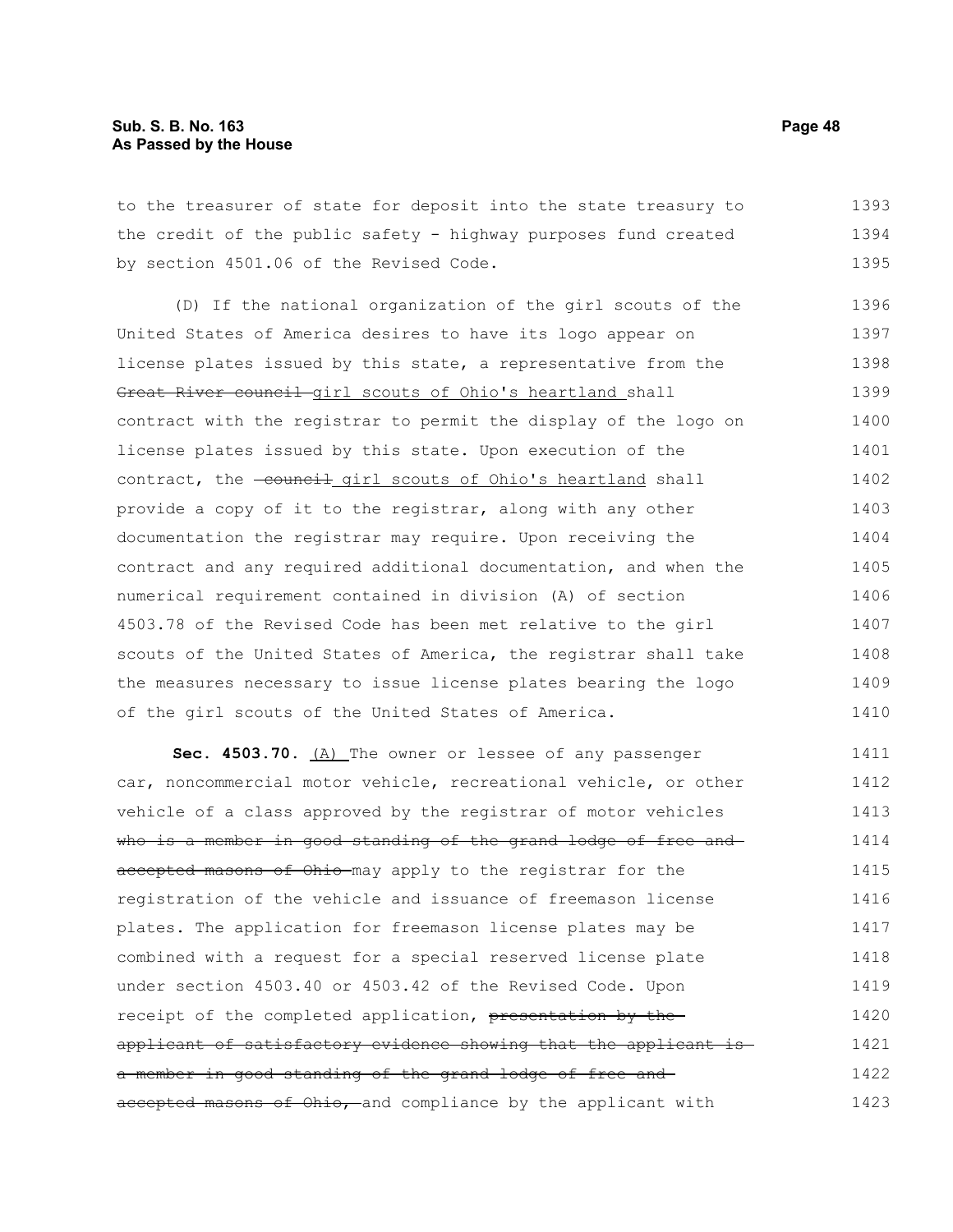divisions (B) and (C) of this section, the registrar shall issue to the applicant the appropriate vehicle registration and a set of freemason license plates with a validation sticker or a validation sticker alone when required by section 4503.191 of the Revised Code. 1424 1425 1426 1427 1428

In addition to the letters and numbers ordinarily inscribed thereonon the license plates, freemason license plates shall be inscribed with identifying words and a symbol ordisplay an appropriate logo designed and words selected by representatives of the grand lodge of free and accepted masons of Ohio and that are approved by the registrar. Freemason license plates shall bear-display\_county identification stickers that identify the county of registration as required under section 4503.19 of the Revised Code. 1429 1430 1431 1432 1433 1434 1435 1436 1437

(B) Freemason license plates and a validation stickerssticker, or a validation sticker alone, shall be issued upon receipt of an application for registration of a motor vehicle under this section; payment of the regular license fee-tax as required by section 4503.04 of the Revised Code $\tau_i$  payment of any local motor vehicle license tax levied under Chapter 4504. of the Revised Code<sub>r</sub>; payment of any applicable additional fee as prescribed by section 4503.40 or 4503.42 of the Revised Code; payment of an additional fee of ten dollars, payment of contributions as provided in division (C)(1) of this section; and compliance with all other applicable laws relating to the registration of motor vehicles. <del>If the application for freemason</del> license plates is combined with a request for a special reserved license plate under section 4503.40 or 4503.42 of the Revised Code, the license plates and validation sticker shall be issued upon payment of the fees and taxes contained in this section and the additional fee prescribed under section 4503.40 or 4503.42 1438 1439 1440 1441 1442 1443 1444 1445 1446 1447 1448 1449 1450 1451 1452 1453 1454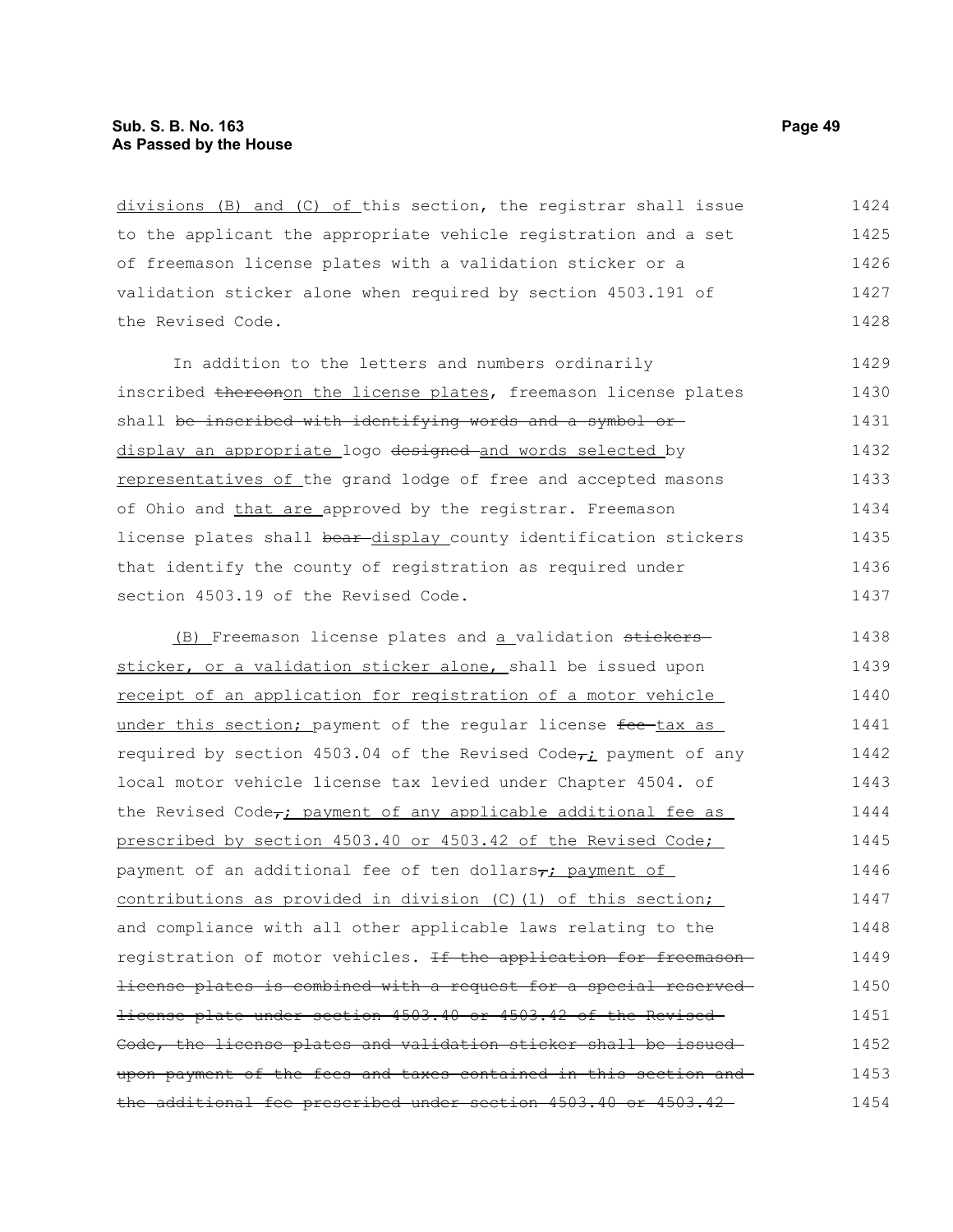1455

| (C)(1) For each application for registration and                | 1456 |
|-----------------------------------------------------------------|------|
| registration renewal notice the registrar receives under this   | 1457 |
| section, the registrar shall collect a contribution of fifteen  | 1458 |
| dollars. The registrar shall deposit this contribution into the | 1459 |
| state treasury to the credit of the license plate contribution  | 1460 |
| fund created in section 4501.21 of the Revised Code.            | 1461 |
|                                                                 |      |

(2) The additional ten dollar fee of ten dollars shall be, which is for the purpose of compensating the bureau of motor vehicles for additional services required in the issuing of freemason license plates, and shall be transmitted by the registrar to the treasurer of state for deposit into the state treasury to the credit of the public safety - highway purposes fund created by section 4501.06 of the Revised Code. 1462 1463 1464 1465 1466 1467 1468

 **Sec. 4503.714.** (A) Any member or staff of the Ohio association of chiefs of police, or any spouse thereof, may apply to the registrar of motor vehicles for the registration of any passenger car, noncommercial motor vehicle, recreational vehicle, or other vehicle of a class approved by the registrar that the person owns or leases and for issuance of "Ohio Association of Chiefs of Police" license plates. The application may be combined with a request for a special reserved license plate under section 4503.40 or 4503.42 of the Revised Code. An applicant shall include with the application for registration such documentary evidence in support of the applicant's status as a member or staff of the Ohio association of chiefs of police, or spouse thereof, as the registrar may require. 1469 1470 1471 1472 1473 1474 1475 1476 1477 1478 1479 1480 1481

| Upon receipt of the completed application and compliance         | 1482 |
|------------------------------------------------------------------|------|
| by the applicant with divisions (B) and (C) of this section, the | 1483 |
| registrar shall issue to the applicant the appropriate vehicle   | 1484 |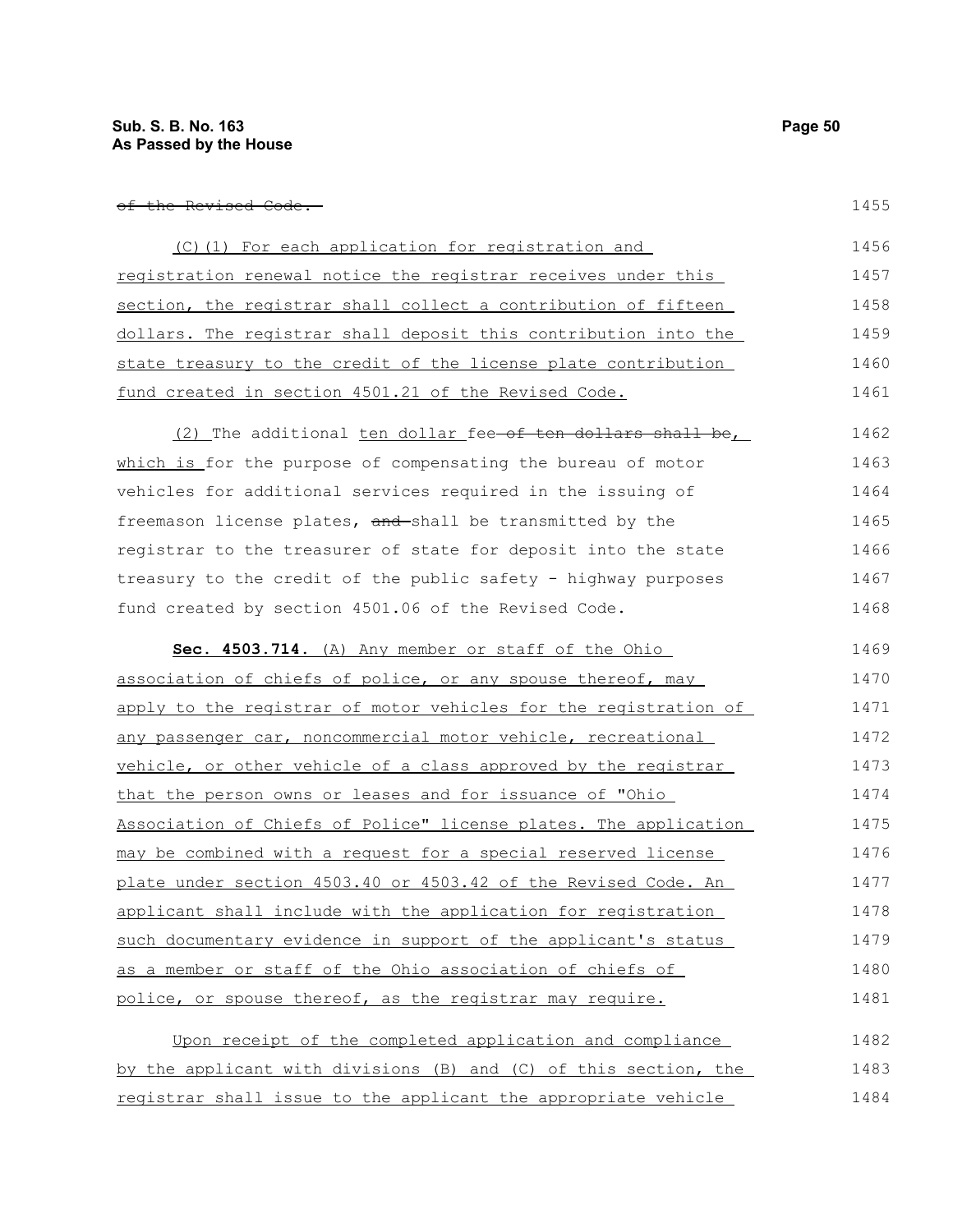| registration and a set of "Ohio Association of Chiefs of Police"  | 1485 |
|-------------------------------------------------------------------|------|
| license plates and a validation sticker, or a validation sticker  | 1486 |
| alone when required by section 4503.191 of the Revised Code.      | 1487 |
| In addition to the letters and numbers ordinarily                 | 1488 |
| inscribed on the license plates, "Ohio Association of Chiefs of   | 1489 |
| Police" license plates shall display an appropriate logo and      | 1490 |
| words selected by representatives of the Ohio association of      | 1491 |
| chiefs of police and that are approved by the registrar. "Ohio    | 1492 |
| Association of Chiefs of Police" license plates shall display     | 1493 |
| county identification stickers that identify the county of        | 1494 |
| registration as required under section 4503.19 of the Revised     | 1495 |
| Code.                                                             | 1496 |
| (B) "Ohio Association of Chiefs of Police" license plates         | 1497 |
| and a validation sticker, or validation sticker alone, shall be   | 1498 |
| issued upon receipt of an application for registration of a       | 1499 |
| motor vehicle under this section; payment of the regular license  | 1500 |
| tax as prescribed under section 4503.04 of the Revised Code, any  | 1501 |
| applicable motor vehicle license tax levied under Chapter 4504.   | 1502 |
| of the Revised Code, any applicable additional fee prescribed by  | 1503 |
| section 4503.40 or 4503.42 of the Revised Code, an additional     | 1504 |
| administrative fee of ten dollars, and a contribution as          | 1505 |
| provided in division (C) (1) of this section; and compliance with | 1506 |
| all other applicable laws relating to the registration of motor   | 1507 |
| vehicles.                                                         | 1508 |
| (C)(1) For each application for registration and                  | 1509 |
| registration renewal notice the registrar receives under this     | 1510 |
| section, the registrar shall collect a contribution of ten        | 1511 |
| dollars. The registrar shall deposit this contribution into the   | 1512 |
| state treasury to the credit of the license plate contribution    | 1513 |
| fund created in section 4501.21 of the Revised Code.              | 1514 |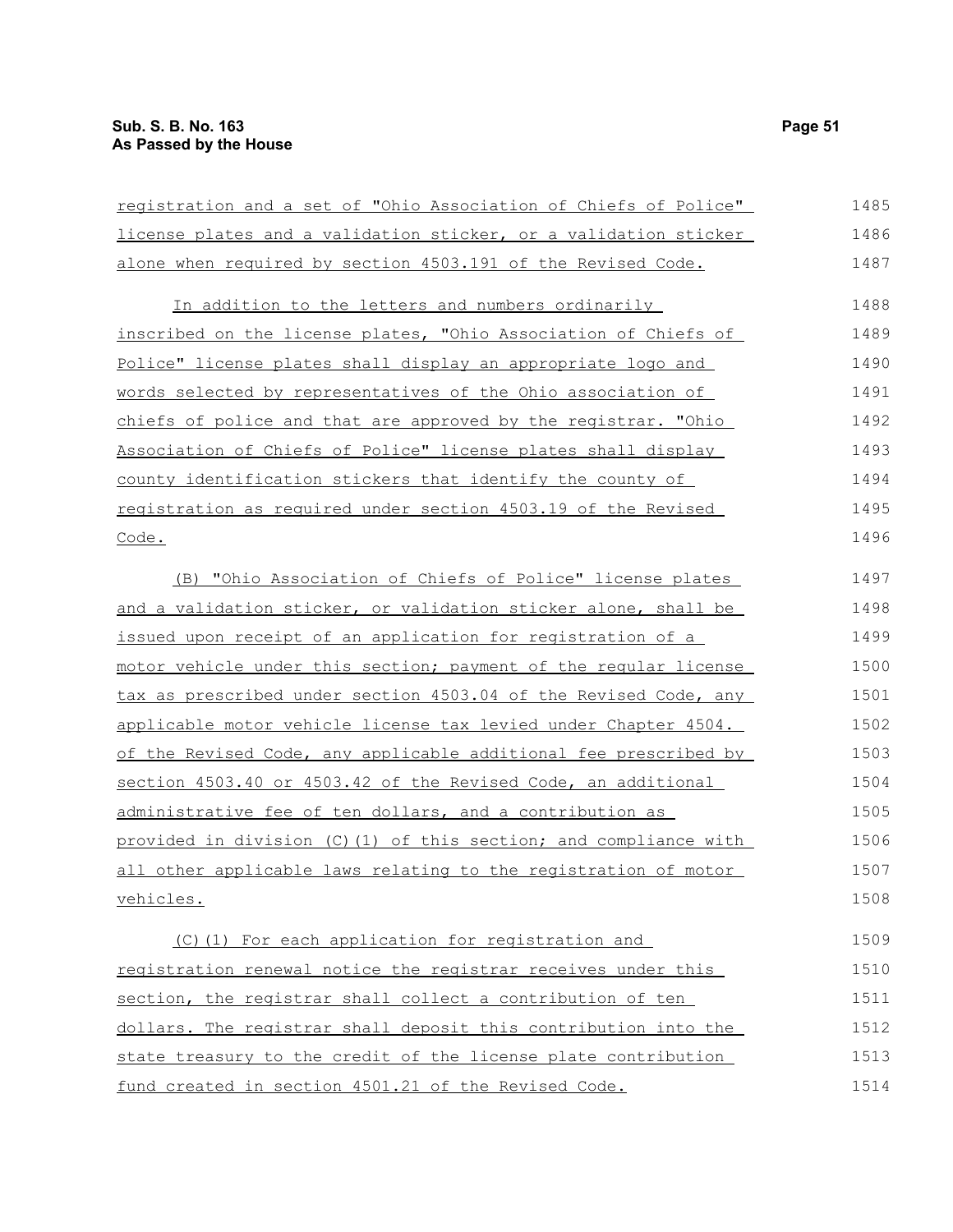| (2) The registrar shall deposit the administrative fee of        | 1515 |
|------------------------------------------------------------------|------|
| ten dollars, the purpose of which is to compensate the bureau of | 1516 |
| motor vehicles for additional services required in the issuing   | 1517 |
| of "Ohio Association of Chiefs of Police" license plates, into   | 1518 |
| the state treasury to the credit of the public safety - highway  | 1519 |
| purposes fund created in section 4501.06 of the Revised Code.    | 1520 |
| Sec. 4503.716. (A) The owner or lessee of any passenger          | 1521 |
| car, noncommercial motor vehicle, recreational vehicle, or other | 1522 |
| vehicle of a class approved by the registrar of motor vehicles   | 1523 |
| may apply to the registrar for the registration of the vehicle   | 1524 |
| and issuance of "Fallen Timbers Battlefield" license plates. The | 1525 |
| application may be combined with a request for a special         | 1526 |
| reserved license plate under section 4503.40 or 4503.42 of the   | 1527 |
| Revised Code. Upon receipt of the completed application and      | 1528 |
| compliance by the applicant with divisions (B) and (C) of this   | 1529 |
| section, the registrar shall issue to the applicant the          | 1530 |
| appropriate vehicle registration and a set of "Fallen Timbers    | 1531 |
| Battlefield" license plates and a validation sticker, or a       | 1532 |
| validation sticker alone when required by section 4503.191 of    | 1533 |
| the Revised Code.                                                | 1534 |
| In addition to the letters and numbers ordinarily                | 1535 |
| inscribed on the license plates, "Fallen Timbers Battlefield"    | 1536 |
| license plates shall display an appropriate logo and words       | 1537 |
| selected by representatives of the fallen timbers battlefield    | 1538 |
| preservation commission that are approved by the registrar.      | 1539 |
| "Fallen Timbers Battlefield" license plates shall display county | 1540 |
| identification stickers that identify the county of registration | 1541 |
| as required under section 4503.19 of the Revised Code.           | 1542 |
| (B) "Fallen Timbers Battlefield" license plates and a            | 1543 |

validation sticker, or validation sticker alone, shall be issued 1544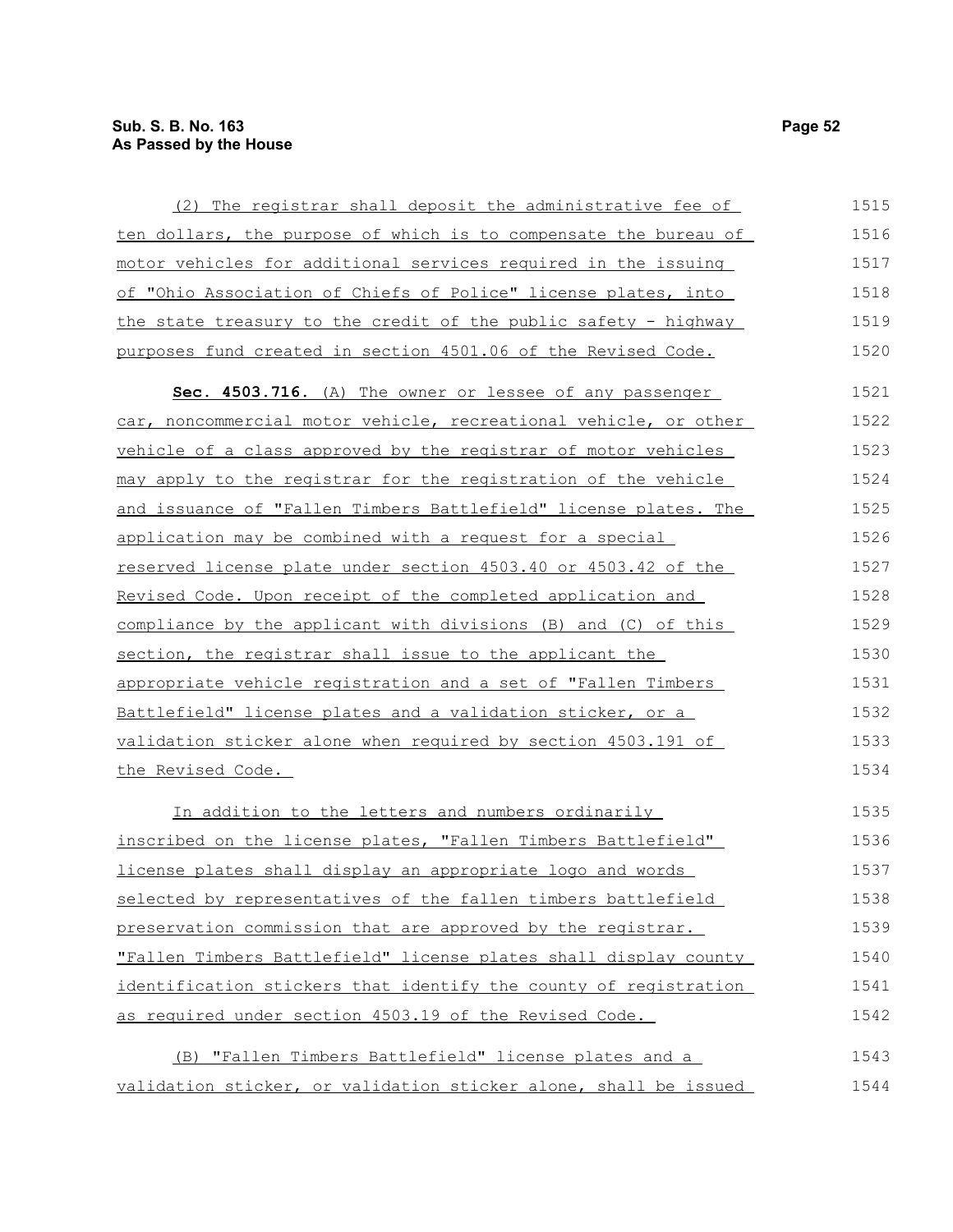| upon receipt of an application for registration of a motor       | 1545 |
|------------------------------------------------------------------|------|
| vehicle under this section; payment of the reqular license tax   | 1546 |
| as prescribed under section 4503.04 of the Revised Code, any     | 1547 |
| applicable motor vehicle license tax levied under Chapter 4504.  | 1548 |
| of the Revised Code, any applicable additional fee prescribed by | 1549 |
| section 4503.40 or 4503.42 of the Revised Code, an additional    | 1550 |
| administrative fee of ten dollars, and a contribution as         | 1551 |
| provided in division (C)(1) of this section; and compliance with | 1552 |
| all other applicable laws relating to the registration of motor  | 1553 |
| vehicles.                                                        | 1554 |
| (C)(1) For each application for registration and                 | 1555 |
| registration renewal notice the registrar receives under this    | 1556 |
| section, the registrar shall collect a contribution of twenty    | 1557 |
| dollars. The registrar shall deposit this contribution into the  | 1558 |
| state treasury to the credit of the license plate contribution   | 1559 |
| fund created in section 4501.21 of the Revised Code.             | 1560 |
| (2) The registrar shall deposit the administrative fee of        | 1561 |
| ten dollars, the purpose of which is to compensate the bureau of | 1562 |
| motor vehicles for additional services required in the issuing   | 1563 |
| of "Fallen Timbers Battlefield" license plates, into the state   | 1564 |
| treasury to the credit of the public safety - highway purposes   | 1565 |
| fund created in section 4501.06 of the Revised Code.             | 1566 |
| Sec. 4503.725. (A) The owner or lessee of any passenger          | 1567 |
| car, noncommercial motor vehicle, recreational vehicle, or other | 1568 |
| vehicle of a class approved by the registrar of motor vehicles   | 1569 |
| may apply to the registrar for the registration of the vehicle   | 1570 |
| and issuance of "ALS Awareness" license plates. The application  | 1571 |
| may be combined with a request for a special reserved license    | 1572 |
| plate under section 4503.40 or 4503.42 of the Revised Code. Upon | 1573 |
| receipt of the completed application and compliance by the       | 1574 |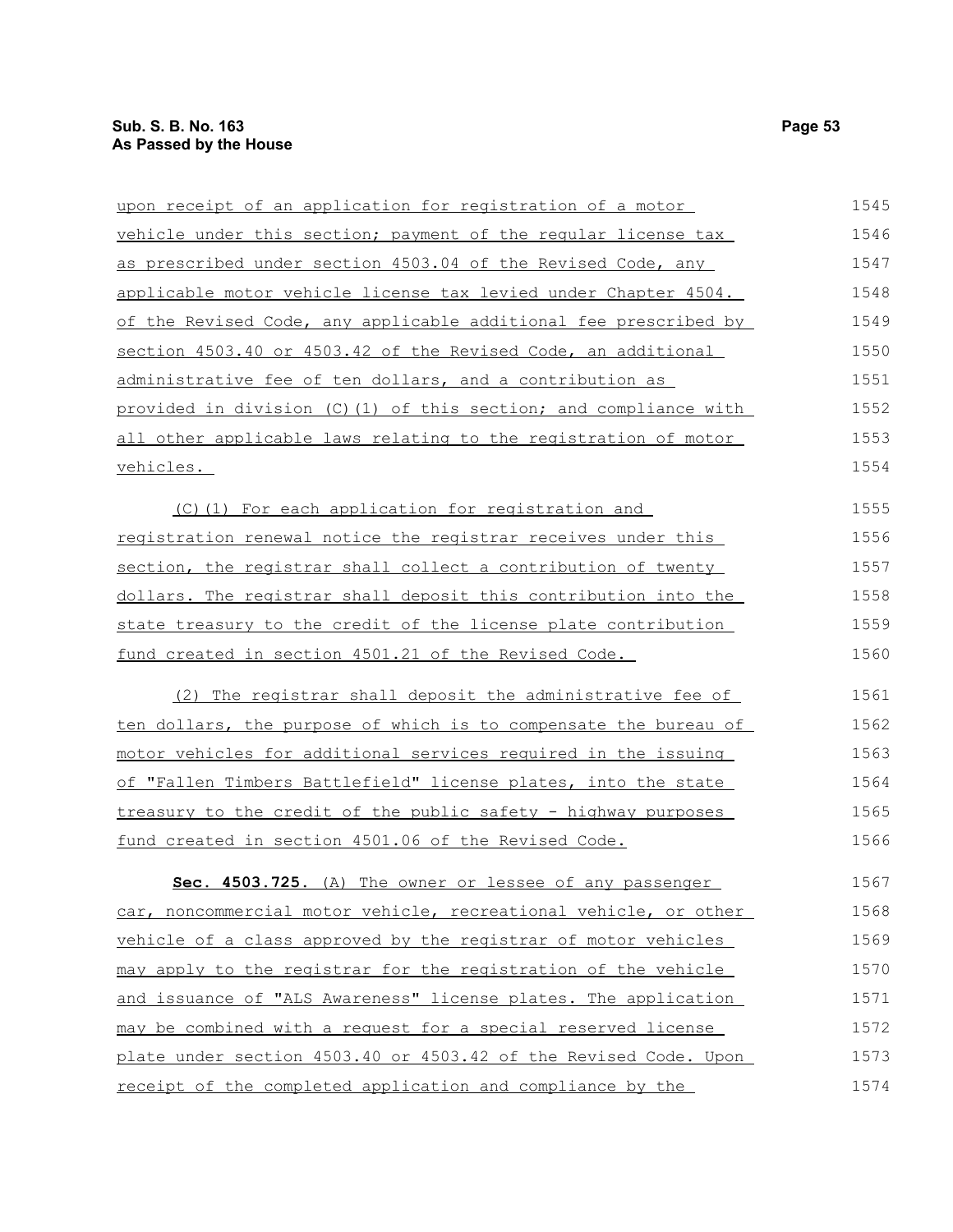| applicant with divisions (B) and (C) of this section, the         | 1575 |
|-------------------------------------------------------------------|------|
| registrar shall issue to the applicant the appropriate vehicle    | 1576 |
| registration and a set of "ALS Awareness" license plates and a    | 1577 |
| validation sticker, or a validation sticker alone when required   | 1578 |
| by section 4503.191 of the Revised Code.                          | 1579 |
| In addition to the letters and numbers ordinarily                 | 1580 |
| inscribed on the license plates, "ALS Awareness" license plates   | 1581 |
| shall display an appropriate logo and words selected by           | 1582 |
| representatives of the ALS association central & southern Ohio    | 1583 |
| chapter and the ALS association northern Ohio chapter, and that   | 1584 |
| are approved by the registrar. "ALS Awareness" license plates     | 1585 |
| shall display county identification stickers that identify the    | 1586 |
| county of registration as required under section 4503.19 of the   | 1587 |
| Revised Code.                                                     | 1588 |
| (B) "ALS Awareness" license plates and a validation               | 1589 |
| sticker, or validation sticker alone, shall be issued upon        | 1590 |
| receipt of an application for registration of a motor vehicle     | 1591 |
| under this section; payment of the reqular license tax as         | 1592 |
| prescribed under section 4503.04 of the Revised Code, any         | 1593 |
| applicable motor vehicle license tax levied under Chapter 4504.   | 1594 |
| of the Revised Code, any applicable additional fee prescribed by  | 1595 |
| section 4503.40 or 4503.42 of the Revised Code, an additional     | 1596 |
| administrative fee of ten dollars, and a contribution as          | 1597 |
| provided in division (C) (1) of this section; and compliance with | 1598 |
| all other applicable laws relating to the registration of motor   | 1599 |
| vehicles.                                                         | 1600 |
| (C)(1) For each application for registration and                  | 1601 |
| registration renewal notice the registrar receives under this     | 1602 |
| section, the registrar shall collect a contribution of twenty-    | 1603 |
| five dollars. The registrar shall deposit this contribution into  | 1604 |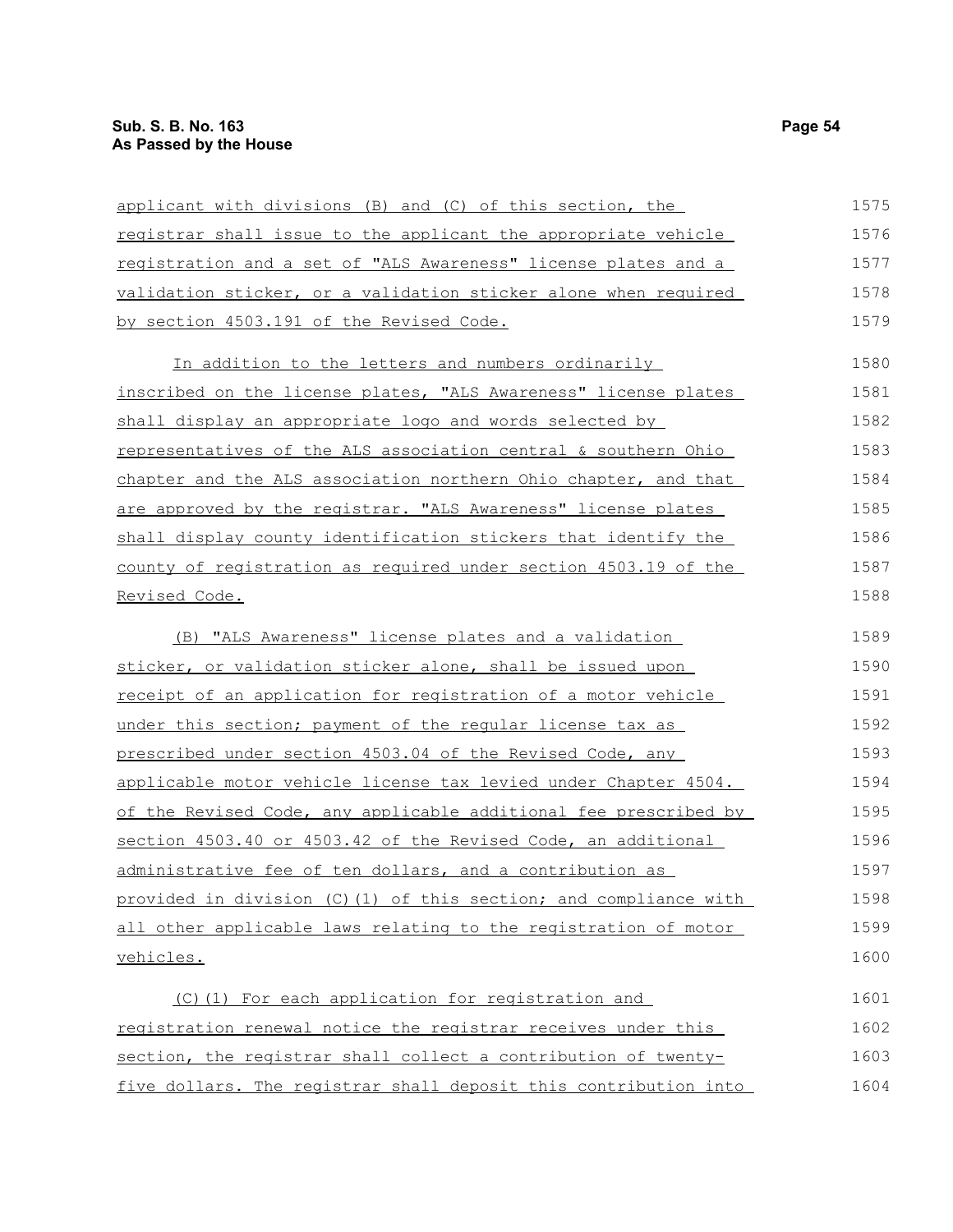| the state treasury to the credit of the license plate                   | 1605 |
|-------------------------------------------------------------------------|------|
| contribution fund created in section 4501.21 of the Revised             | 1606 |
| Code.                                                                   | 1607 |
| (2) The registrar shall deposit the administrative fee of               | 1608 |
| ten dollars, the purpose of which is to compensate the bureau of        | 1609 |
| <u>motor vehicles for additional services required in the issuing</u>   | 1610 |
| of "ALS Awareness" license plates, into the state treasury to           | 1611 |
| the credit of the public safety - highway purposes fund created         | 1612 |
| in section 4501.06 of the Revised Code.                                 | 1613 |
| Sec. 4503.767. (A) The owner or lessee of any passenger                 | 1614 |
| car, noncommercial motor vehicle, recreational vehicle, or other        | 1615 |
| vehicle of a class approved by the registrar of motor vehicles          | 1616 |
| may apply to the registrar for the registration of the vehicle          | 1617 |
| and issuance of "Folds of Honor" license plates. The application        | 1618 |
| may be combined with a request for a special reserved license           | 1619 |
| <u>plate under section 4503.40 or 4503.42 of the Revised Code. Upon</u> | 1620 |
| receipt of the completed application and compliance by the              | 1621 |
| applicant with divisions (B) and (C) of this section, the               | 1622 |
| registrar shall issue to the applicant the appropriate vehicle          | 1623 |
| registration and a set of "Folds of Honor" license plates and a         | 1624 |
| validation sticker, or a validation sticker alone when required         | 1625 |
| by section 4503.191 of the Revised Code.                                | 1626 |
| In addition to the letters and numbers ordinarily                       | 1627 |
| inscribed on the license plates, "Folds of Honor" license plates        | 1628 |
| shall display an appropriate logo and words selected by                 | 1629 |
| representatives of folds of honor of central Ohio that are              | 1630 |
| approved by the registrar. "Folds of Honor" license plates shall        | 1631 |
| display county identification stickers that identify the county         | 1632 |
| of reqistration as required under section 4503.19 of the Revised        | 1633 |
| Code.                                                                   | 1634 |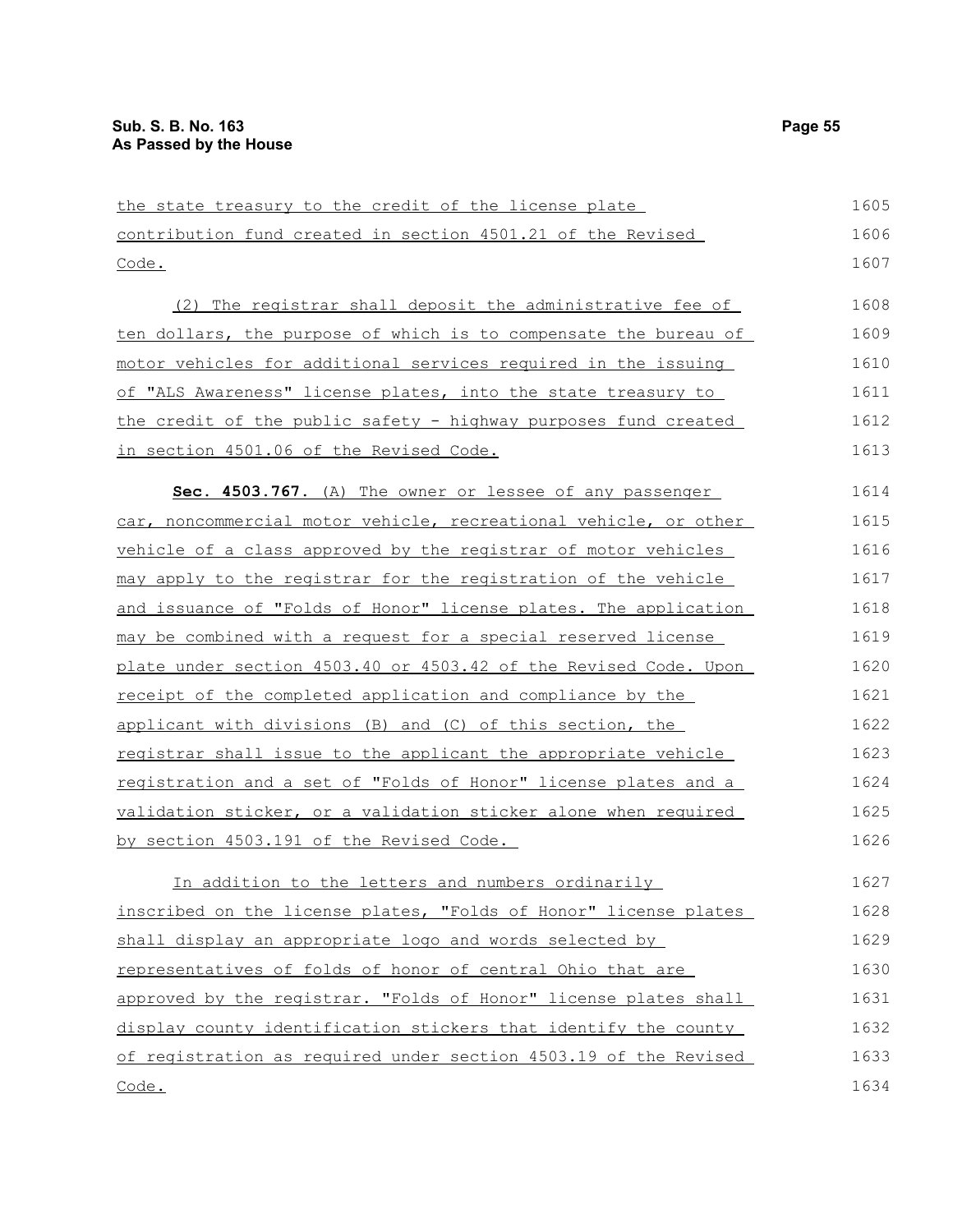| (B) "Folds of Honor" license plates and a validation             | 1635 |
|------------------------------------------------------------------|------|
| sticker, or validation sticker alone, shall be issued upon       | 1636 |
| receipt of an application for registration of a motor vehicle    | 1637 |
| under this section; payment of the reqular license tax as        | 1638 |
| prescribed under section 4503.04 of the Revised Code, any        | 1639 |
| applicable motor vehicle license tax levied under Chapter 4504.  | 1640 |
| of the Revised Code, any applicable additional fee prescribed by | 1641 |
| section 4503.40 or 4503.42 of the Revised Code, an additional    | 1642 |
| administrative fee of ten dollars, and a contribution as         | 1643 |
| provided in division (C)(1) of this section; and compliance with | 1644 |
| all other applicable laws relating to the registration of motor  | 1645 |
| vehicles.                                                        | 1646 |
| (C)(1) For each application for registration and                 | 1647 |
| registration renewal notice the registrar receives under this    | 1648 |
| section, the registrar shall collect a contribution of twenty-   | 1649 |
| five dollars. The registrar shall deposit this contribution into | 1650 |
| the state treasury to the credit of the license plate            | 1651 |
| contribution fund created in section 4501.21 of the Revised      | 1652 |
| Code.                                                            | 1653 |
| (2) The registrar shall deposit the administrative fee of        | 1654 |
| ten dollars, the purpose of which is to compensate the bureau of | 1655 |
| motor vehicles for additional services required in the issuing   | 1656 |
| of "Folds of Honor" license plates, into the state treasury to   | 1657 |
| the credit of the public safety - highway purposes fund created  | 1658 |
| in section 4501.06 of the Revised Code.                          | 1659 |
| Sec. 4503.881. (A) The owner or lessee of any passenger          | 1660 |
| car, noncommercial motor vehicle, recreational vehicle, or other | 1661 |
| vehicle of a class approved by the registrar of motor vehicles   | 1662 |
| may apply to the registrar for the registration of the vehicle   | 1663 |
| and issuance of "La Salle High School" license plates. The       | 1664 |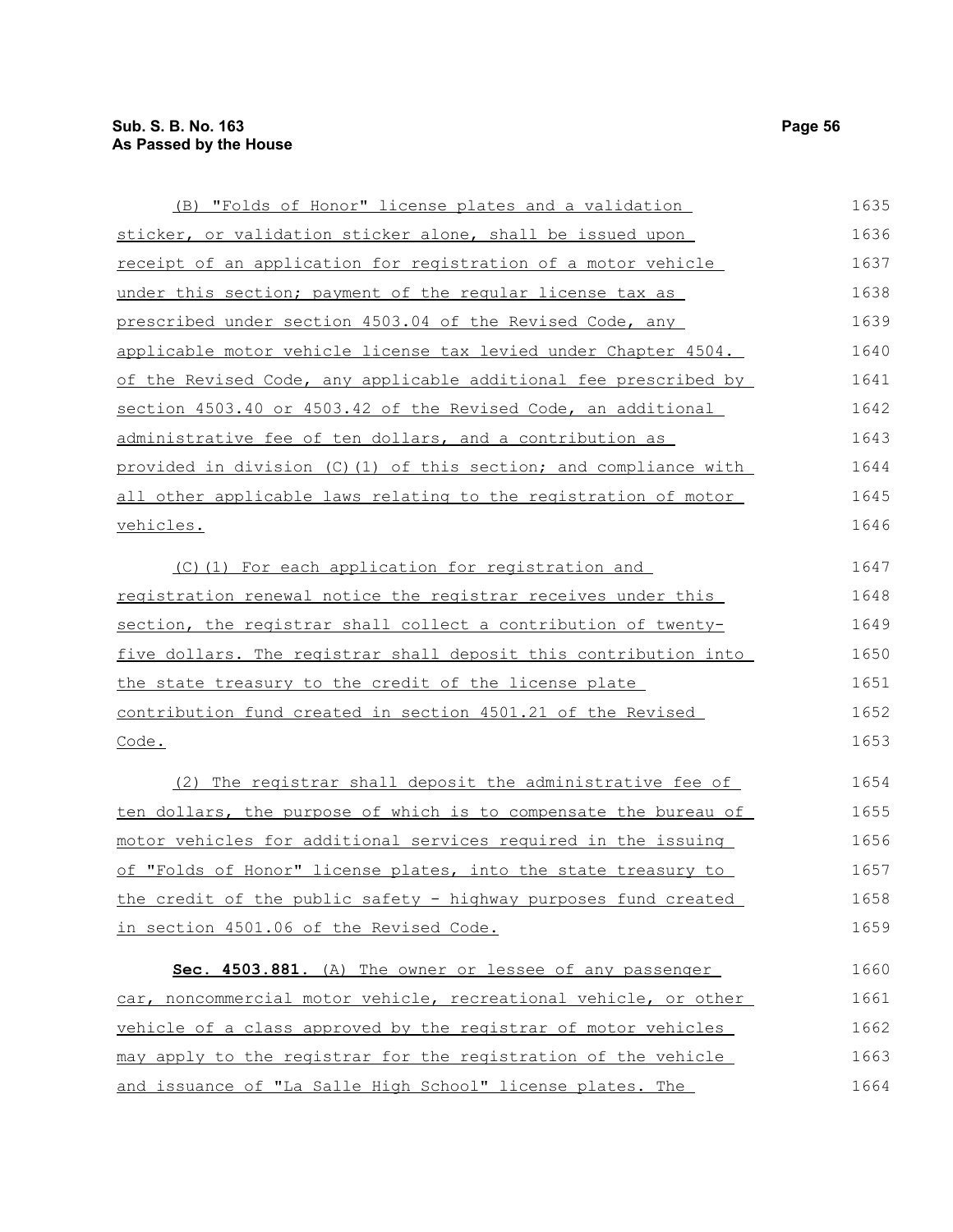| application may be combined with a request for a special         | 1665 |
|------------------------------------------------------------------|------|
| reserved license plate under section 4503.40 or 4503.42 of the   | 1666 |
| Revised Code. Upon receipt of the completed application and      | 1667 |
| compliance by the applicant with divisions (B) and (C) of this   | 1668 |
| section, the registrar shall issue to the applicant the          | 1669 |
| appropriate vehicle registration and a set of "La Salle High     | 1670 |
| School" license plates and a validation sticker, or a validation | 1671 |
| sticker alone when required by section 4503.191 of the Revised   | 1672 |
| Code.                                                            | 1673 |
| In addition to the letters and numbers ordinarily                | 1674 |
| inscribed on the license plates, "La Salle High School" license  | 1675 |
| plates shall display an appropriate logo and words selected by   | 1676 |
| representatives of La Salle high school in the municipal         | 1677 |
| corporation of Cincinnati and that are approved by the           | 1678 |
| registrar. "La Salle High School" license plates shall display   | 1679 |
| county identification stickers that identify the county of       | 1680 |
| registration as required under section 4503.19 of the Revised    | 1681 |
| Code.                                                            | 1682 |
| (B) "La Salle High School" license plates and a validation       | 1683 |
| sticker, or validation sticker alone, shall be issued upon       | 1684 |
| receipt of an application for registration of a motor vehicle    | 1685 |
| under this section; payment of the reqular license tax as        | 1686 |
| prescribed under section 4503.04 of the Revised Code, any        | 1687 |
| applicable motor vehicle license tax levied under Chapter 4504.  | 1688 |
| of the Revised Code, any applicable additional fee prescribed by | 1689 |
| section 4503.40 or 4503.42 of the Revised Code, an additional    | 1690 |
| administrative fee of ten dollars, and a contribution as         | 1691 |
| provided in division (C)(1) of this section; and compliance with | 1692 |
| all other applicable laws relating to the registration of motor  | 1693 |
| vehicles.                                                        | 1694 |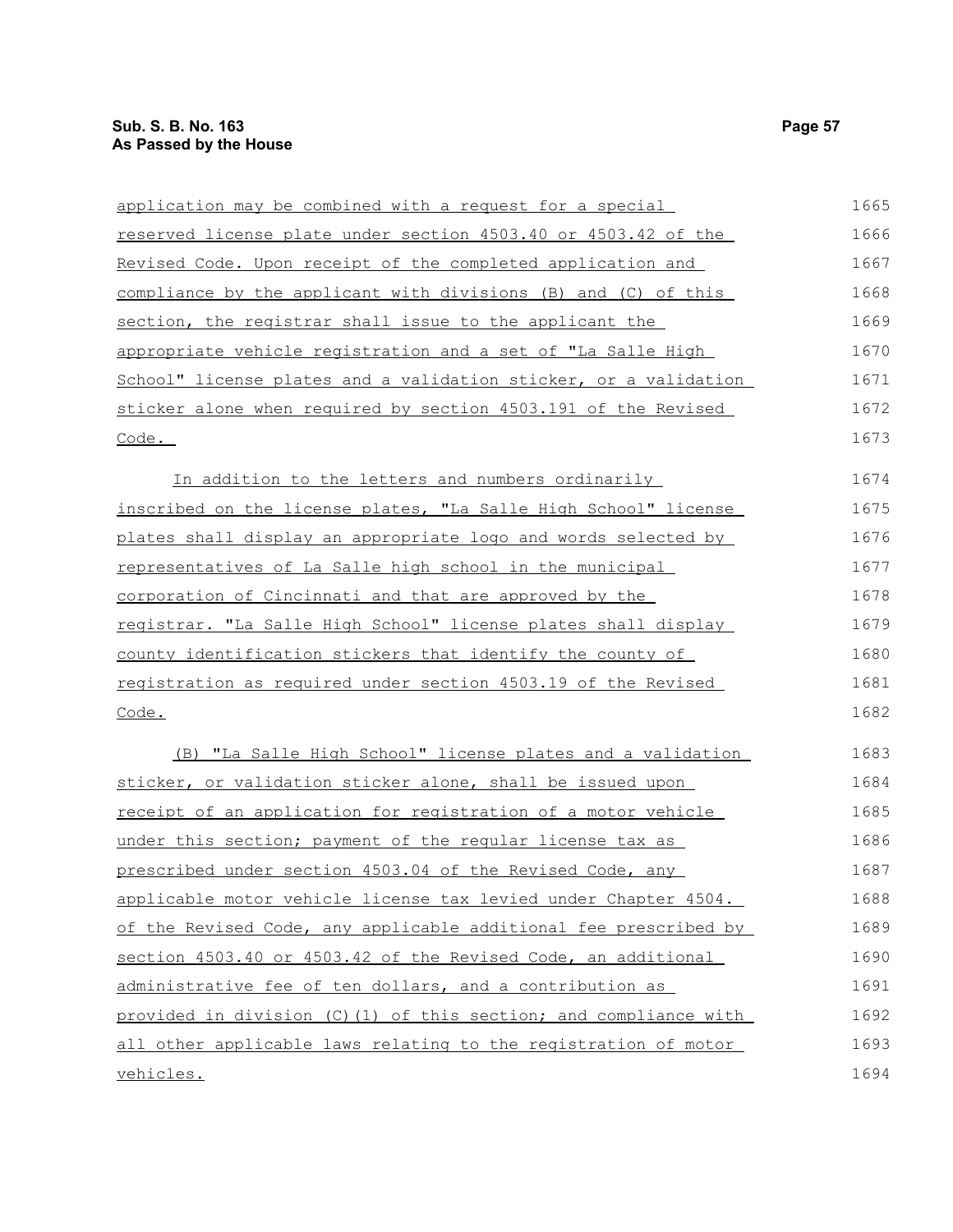| (C)(1) For each application for registration and                 | 1695 |
|------------------------------------------------------------------|------|
| registration renewal notice the registrar receives under this    | 1696 |
| section, the registrar shall collect a contribution of thirty    | 1697 |
| dollars. The registrar shall deposit this contribution into the  | 1698 |
| state treasury to the credit of the license plate contribution   | 1699 |
| fund created in section 4501.21 of the Revised Code.             | 1700 |
| (2) The registrar shall deposit the administrative fee of        | 1701 |
| ten dollars, the purpose of which is to compensate the bureau of | 1702 |
| motor vehicles for additional services required in the issuing   | 1703 |
| of "La Salle High School" license plates, into the state         | 1704 |
| treasury to the credit of the public safety - highway purposes   | 1705 |
| fund created in section 4501.06 of the Revised Code.             | 1706 |
| Sec. 4503.883. (A) The owner or lessee of any passenger          | 1707 |
| car, noncommercial motor vehicle, recreational vehicle, or other | 1708 |
| vehicle of a class approved by the registrar of motor vehicles   | 1709 |
| may apply to the registrar for the registration of the vehicle   | 1710 |
| and issuance of "St. Charles Preparatory School" license plates. | 1711 |
| The application may be combined with a request for a special     | 1712 |
| reserved license plate under section 4503.40 or 4503.42 of the   | 1713 |
| Revised Code. Upon receipt of the completed application and      | 1714 |
| compliance by the applicant with divisions (B) and (C) of this   | 1715 |
| section, the registrar shall issue to the applicant the          | 1716 |
| appropriate vehicle registration and a set of "St. Charles       | 1717 |
| Preparatory School" license plates and a validation sticker, or  | 1718 |
| a validation sticker alone when required by section 4503.191 of  | 1719 |
| the Revised Code.                                                | 1720 |

In addition to the letters and numbers ordinarily inscribed on the license plates, "St. Charles Preparatory School" license plates shall display an appropriate logo and words selected by representatives of St. Charles preparatory 1721 1722 1723 1724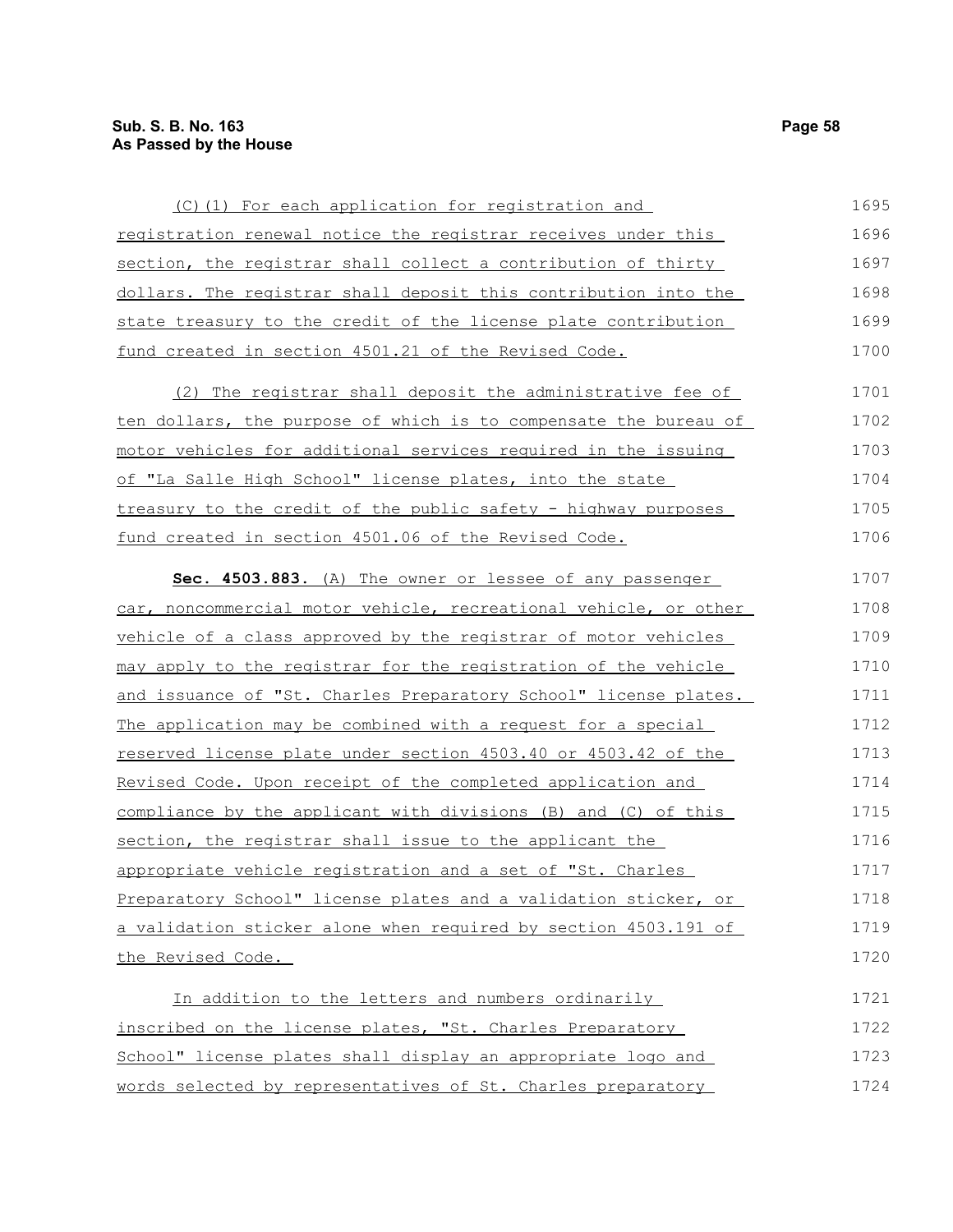| school and that are approved by the registrar. "St. Charles      | 1725 |
|------------------------------------------------------------------|------|
| Preparatory School" license plates shall display county          | 1726 |
| identification stickers that identify the county of registration | 1727 |
| as required under section 4503.19 of the Revised Code.           | 1728 |
| (B) "St. Charles Preparatory School" license plates and a        | 1729 |
| validation sticker, or validation sticker alone, shall be issued | 1730 |
| upon receipt of an application for registration of a motor       | 1731 |
| vehicle under this section; payment of the regular license tax   | 1732 |
| as prescribed under section 4503.04 of the Revised Code, any     | 1733 |
| applicable motor vehicle license tax levied under Chapter 4504.  | 1734 |
| of the Revised Code, any applicable additional fee prescribed by | 1735 |
| section 4503.40 or 4503.42 of the Revised Code, an additional    | 1736 |
| administrative fee of ten dollars, and a contribution as         | 1737 |
| provided in division (C)(1) of this section; and compliance with | 1738 |
| all other applicable laws relating to the registration of motor  | 1739 |
| vehicles.                                                        | 1740 |
| (C)(1) For each application for registration and                 | 1741 |
| registration renewal notice the registrar receives under this    | 1742 |
| section, the registrar shall collect a contribution of thirty    | 1743 |
| dollars. The registrar shall deposit this contribution into the  | 1744 |
| state treasury to the credit of the license plate contribution   | 1745 |
| fund created in section 4501.21 of the Revised Code.             | 1746 |
| (2) The registrar shall deposit the administrative fee of        | 1747 |
| ten dollars, the purpose of which is to compensate the bureau of | 1748 |
| motor vehicles for additional services required in the issuing   | 1749 |
| of "St. Charles Preparatory School" license plates, into the     | 1750 |
| state treasury to the credit of the public safety - highway      | 1751 |
| purposes fund created in section 4501.06 of the Revised Code.    | 1752 |
| Sec. 4503.893. (A) The owner or lessee of any passenger          | 1753 |
| car, noncommercial motor vehicle, recreational vehicle, or other | 1754 |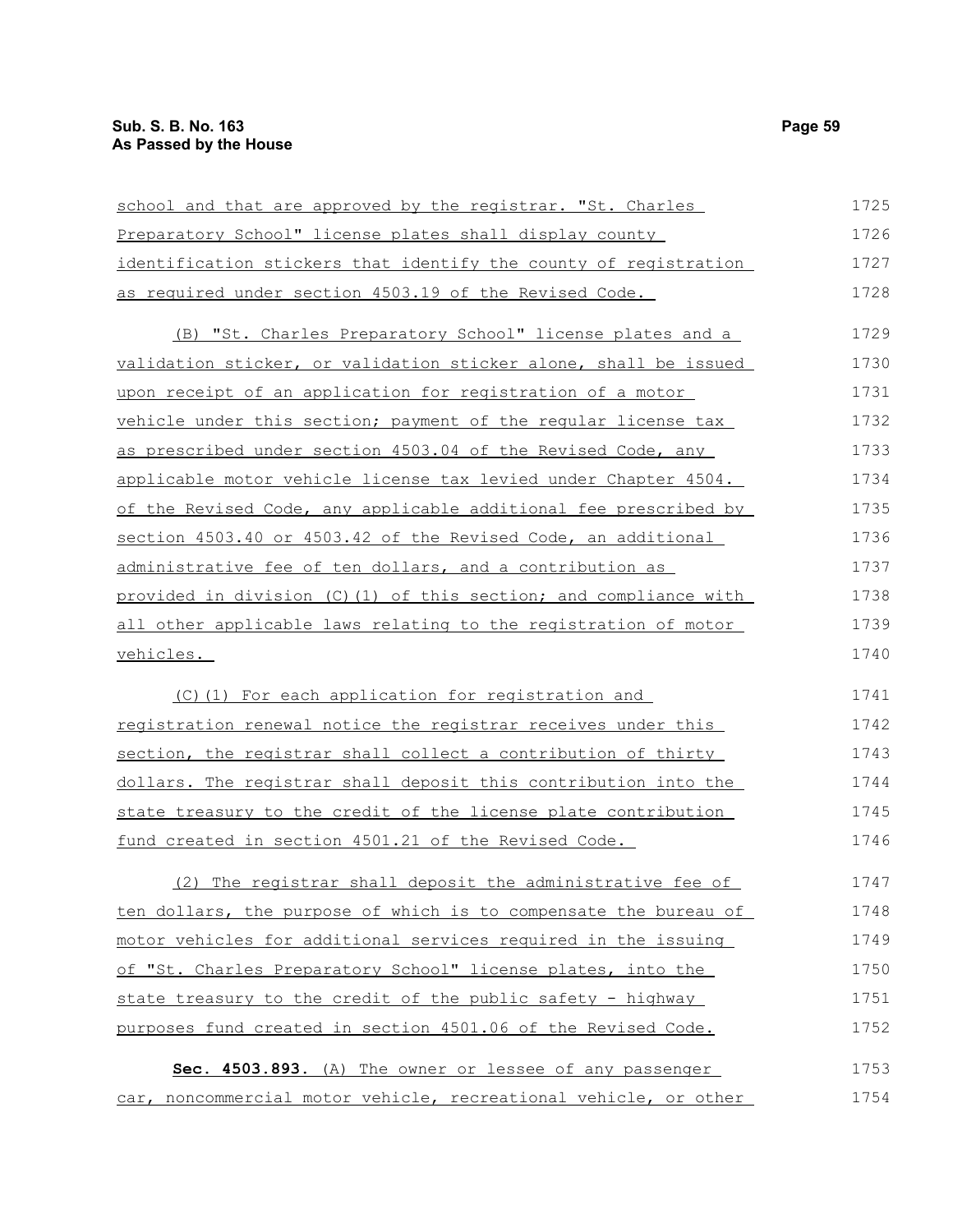| vehicle of a class approved by the registrar of motor vehicles    | 1755 |
|-------------------------------------------------------------------|------|
| may apply to the registrar for the registration of the vehicle    | 1756 |
| and issuance of "Harrison Central Huskies" license plates. The    | 1757 |
| application may be combined with a request for a special          | 1758 |
| reserved license plate under section 4503.40 or 4503.42 of the    | 1759 |
| Revised Code. Upon receipt of the completed application and       | 1760 |
| compliance by the applicant with divisions (B) and (C) of this    | 1761 |
| section, the registrar shall issue to the applicant the           | 1762 |
| appropriate vehicle registration and a set of "Harrison Central   | 1763 |
| Huskies" license plates and a validation sticker, or a            | 1764 |
| validation sticker alone when required by section 4503.191 of     | 1765 |
| the Revised Code.                                                 | 1766 |
| In addition to the letters and numbers ordinarily                 | 1767 |
| inscribed on the license plates, "Harrison Central Huskies"       | 1768 |
| license plates shall display an appropriate logo and words        | 1769 |
| selected by representatives of the Harrison Central jr./sr. high  | 1770 |
| school and that are approved by the registrar. "Harrison Central  | 1771 |
| Huskies" license plates shall display county identification       | 1772 |
| stickers that identify the county of registration as required     | 1773 |
| under section 4503.19 of the Revised Code.                        | 1774 |
| (B) "Harrison Central Huskies" license plates and a               | 1775 |
| validation sticker, or validation sticker alone, shall be issued  | 1776 |
| upon receipt of an application for registration of a motor        | 1777 |
| vehicle under this section; payment of the regular license tax    | 1778 |
| as prescribed under section 4503.04 of the Revised Code, any      | 1779 |
| applicable motor vehicle license tax levied under Chapter 4504.   | 1780 |
| of the Revised Code, any applicable additional fee prescribed by  | 1781 |
| section 4503.40 or 4503.42 of the Revised Code, an additional     | 1782 |
| administrative fee of ten dollars, and a contribution as          | 1783 |
| provided in division (C) (1) of this section; and compliance with | 1784 |
| all other applicable laws relating to the registration of motor   | 1785 |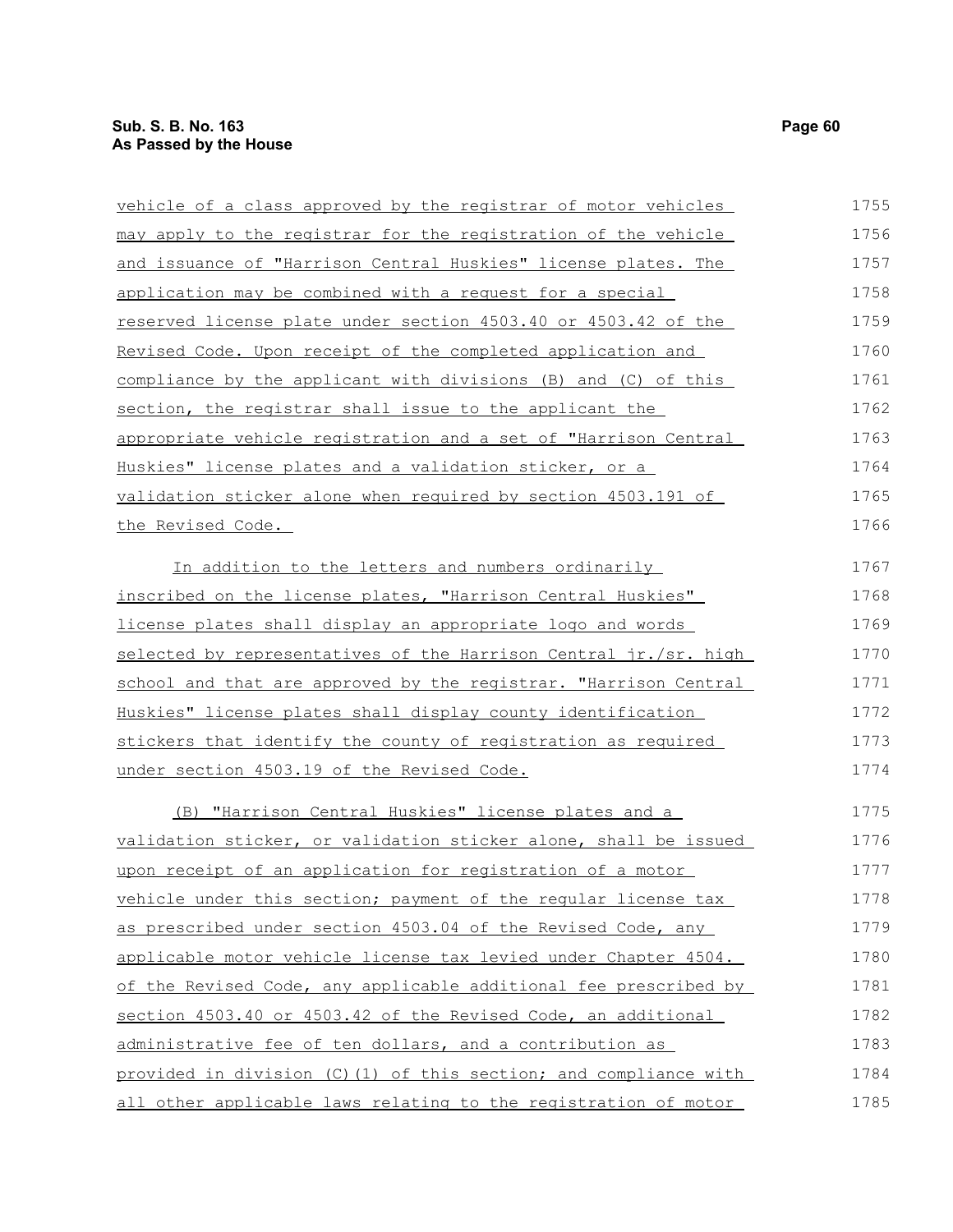1786

| (C)(1) For each application for registration and                 | 1787 |
|------------------------------------------------------------------|------|
| registration renewal notice the registrar receives under this    | 1788 |
| section, the registrar shall collect a contribution of twenty    | 1789 |
| dollars. The registrar shall deposit this contribution into the  | 1790 |
| state treasury to the credit of the license plate contribution   | 1791 |
| fund created in section 4501.21 of the Revised Code.             | 1792 |
| (2) The registrar shall deposit the administrative fee of        | 1793 |
| ten dollars, the purpose of which is to compensate the bureau of | 1794 |
| motor vehicles for additional services required in the issuing   | 1795 |
| of "Harrison Central Huskies" license plates, into the state     | 1796 |
| treasury to the credit of the public safety - highway purposes   | 1797 |
| fund created in section 4501.06 of the Revised Code.             | 1798 |
|                                                                  |      |

| Sec. 4503.899. (A) The owner or lessee of any passenger          | 1799 |
|------------------------------------------------------------------|------|
| car, noncommercial motor vehicle, recreational vehicle, or other | 1800 |
| vehicle of a class approved by the registrar of motor vehicles   | 1801 |
| may apply to the registrar for the registration of the vehicle   | 1802 |
| and issuance of "Cleveland Clinic Children's" license plates.    | 1803 |
| The application may be combined with a request for a special     | 1804 |
| reserved license plate under section 4503.40 or 4503.42 of the   | 1805 |
| Revised Code. Upon receipt of the completed application and      | 1806 |
| compliance by the applicant with divisions (B) and (C) of this   | 1807 |
| section, the registrar shall issue to the applicant the          | 1808 |
| appropriate vehicle registration and a set of "Cleveland Clinic  | 1809 |
| <u>Children's" license plates and a validation sticker, or a</u> | 1810 |
| validation sticker alone when required by section 4503.191 of    | 1811 |
| the Revised Code.                                                | 1812 |
| In addition to the letters and numbers ordinarily                | 1813 |

In addition to the letters and numbers ordinarily inscribed on the license plates, "Cleveland Clinic Children's" license plates shall display an appropriate logo and words, 1814 1815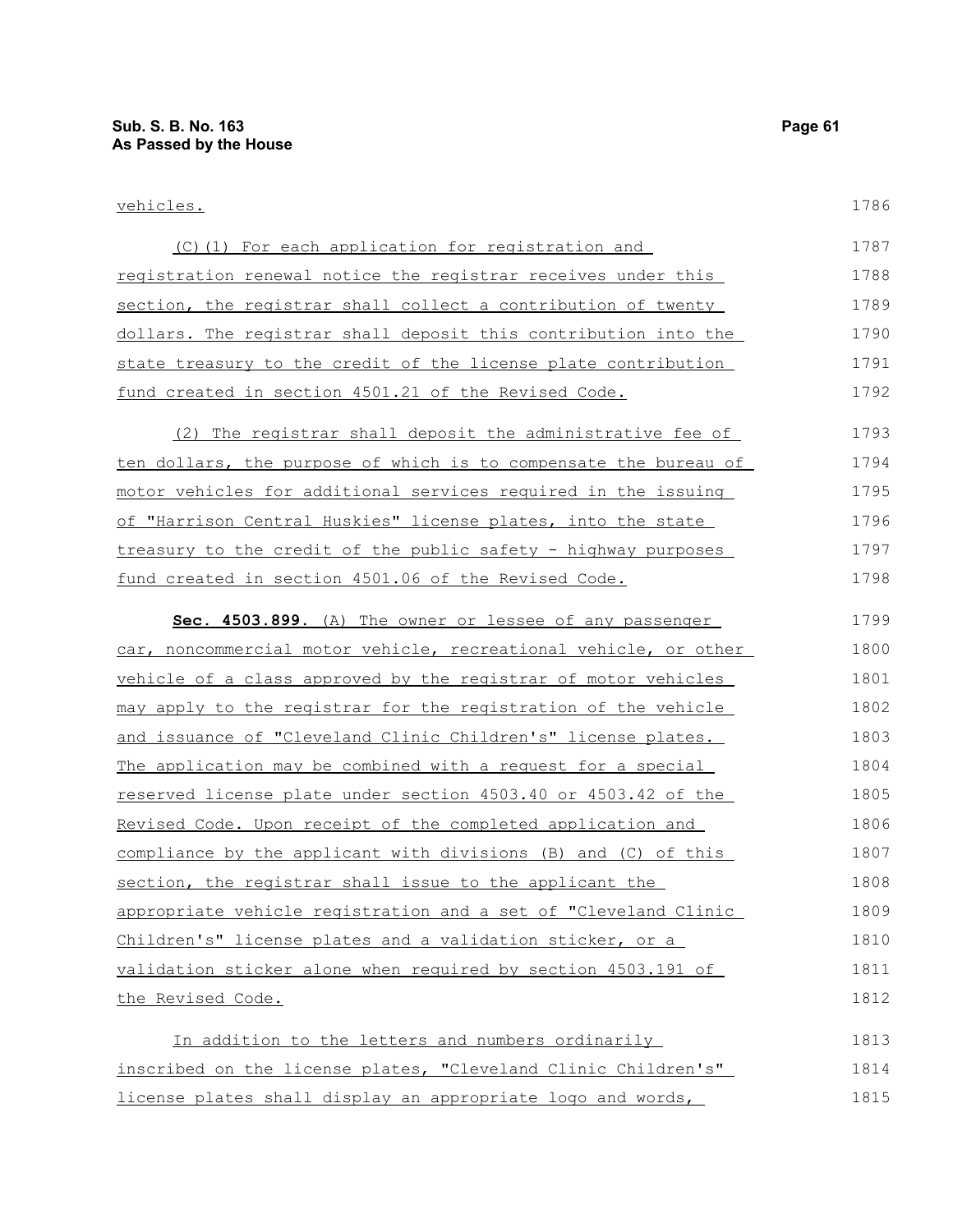| selected by representatives of the Cleveland clinic foundation   | 1816 |
|------------------------------------------------------------------|------|
| and approved by the registrar. "Cleveland Clinic Children's"     | 1817 |
| license plates shall display county identification stickers that | 1818 |
| identify the county of registration as required under section    | 1819 |
| 4503.19 of the Revised Code.                                     | 1820 |
| (B) "Cleveland Clinic Children's" license plates and a           | 1821 |
| validation sticker, or validation sticker alone, shall be issued | 1822 |
| upon receipt of an application for registration of a motor       | 1823 |
| vehicle under this section; payment of the reqular license tax   | 1824 |
| as prescribed under section 4503.04 of the Revised Code, any     | 1825 |
| applicable motor vehicle license tax levied under Chapter 4504.  | 1826 |
| of the Revised Code, any applicable additional fee prescribed by | 1827 |
| section 4503.40 or 4503.42 of the Revised Code, an additional    | 1828 |
| administrative fee of ten dollars, and a contribution as         | 1829 |
| provided in division (C)(1) of this section; and compliance with | 1830 |
| all other applicable laws relating to the registration of motor  | 1831 |
| <u>vehicles.</u>                                                 | 1832 |
| (C)(1) For each application for registration and                 | 1833 |
| registration renewal notice the registrar receives under this    | 1834 |
| section, the registrar shall collect a contribution of twenty-   | 1835 |
| five dollars. The registrar shall deposit this contribution into | 1836 |
| the state treasury to the credit of the license plate            | 1837 |
| contribution fund created in section 4501.21 of the Revised      | 1838 |
| Code.                                                            | 1839 |
| (2) The registrar shall deposit the administrative fee of        | 1840 |
| ten dollars, the purpose of which is to compensate the bureau of | 1841 |
| motor vehicles for additional services required in the issuing   | 1842 |
| of "Cleveland Clinic Children's" license plates, into the state  | 1843 |
| treasury to the credit of the public safety - highway purposes   | 1844 |
| fund created in section 4501.06 of the Revised Code.             | 1845 |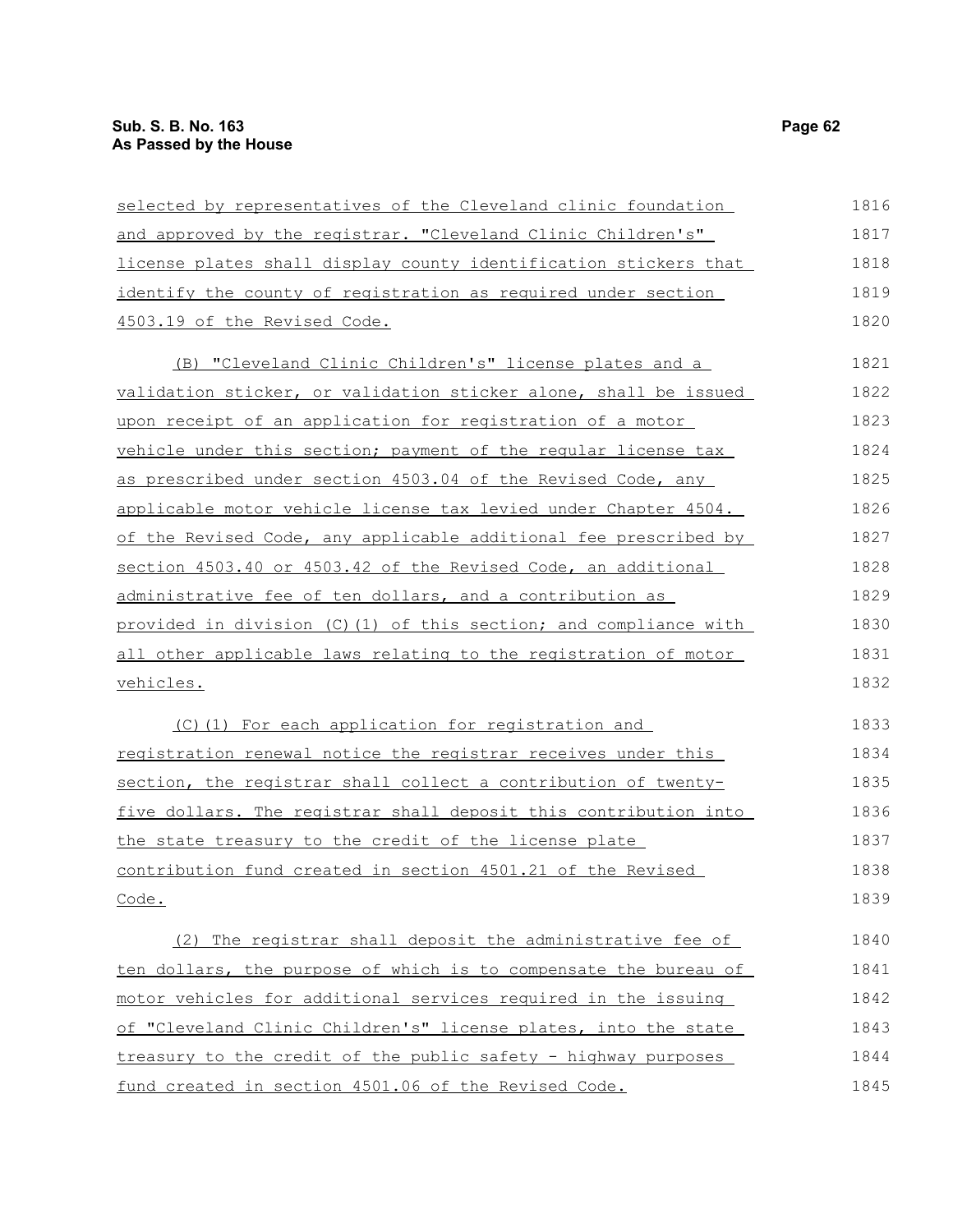| Sec. 4503.931. (A) The owner or lessee of any passenger                | 1846 |
|------------------------------------------------------------------------|------|
| car, noncommercial motor vehicle, recreational vehicle, or other       | 1847 |
| vehicle of a class approved by the registrar of motor vehicles         | 1848 |
| may apply to the registrar for the registration of the vehicle         | 1849 |
| and issuance of "Healthy New Albany" license plates. The               | 1850 |
| application may be combined with a request for a special               | 1851 |
| reserved license plate under section 4503.40 or 4503.42 of the         | 1852 |
| Revised Code. Upon receipt of the completed application and            | 1853 |
| compliance by the applicant with divisions (B) and (C) of this         | 1854 |
| section, the registrar shall issue to the applicant the                | 1855 |
| appropriate vehicle registration and a set of "Healthy New             | 1856 |
| Albany" license plates and a validation sticker, or a validation       | 1857 |
| sticker alone when required by section 4503.191 of the Revised         | 1858 |
| Code.                                                                  | 1859 |
| In addition to the letters and numbers ordinarily                      | 1860 |
| inscribed on the license plates, "Healthy New Albany" license          | 1861 |
| plates shall display an appropriate logo and words selected by         | 1862 |
| <u>representatives of the healthy New Albany organization that are</u> | 1863 |
| approved by the registrar. "Healthy New Albany" license plates         | 1864 |
| shall display county identification stickers that identify the         | 1865 |
| county of registration as required under section 4503.19 of the        | 1866 |
| Revised Code.                                                          | 1867 |
| "Healthy New Albany" license plates and a validation<br>(B)            | 1868 |
| sticker, or validation sticker alone, shall be issued upon             | 1869 |
| receipt of an application for registration of a motor vehicle          | 1870 |
| under this section; payment of the regular license tax as              | 1871 |
| prescribed under section 4503.04 of the Revised Code, any              | 1872 |
| applicable motor vehicle license tax levied under Chapter 4504.        | 1873 |
| of the Revised Code, any applicable additional fee prescribed by       | 1874 |
| section 4503.40 or 4503.42 of the Revised Code, an additional          | 1875 |
| administrative fee of ten dollars, and a contribution as               | 1876 |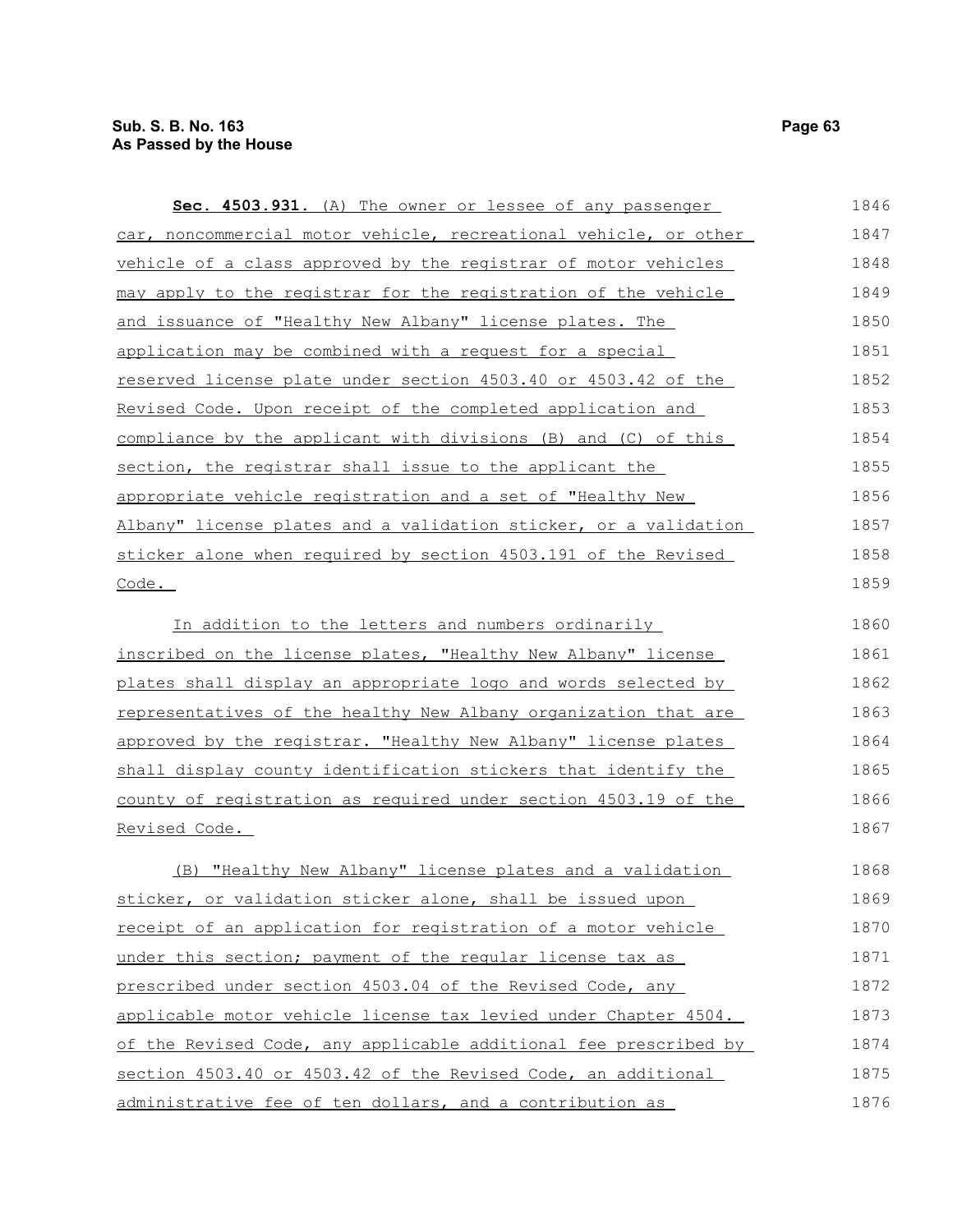| provided in division (C)(1) of this section; and compliance with     | 1877 |
|----------------------------------------------------------------------|------|
| all other applicable laws relating to the registration of motor      | 1878 |
| <u>vehicles.</u>                                                     | 1879 |
| (C)(1) For each application for registration and                     | 1880 |
| <u>registration renewal notice the registrar receives under this</u> | 1881 |
| section, the registrar shall collect a contribution of twenty-       | 1882 |
| five dollars. The registrar shall deposit this contribution into     | 1883 |
| the state treasury to the credit of the license plate                | 1884 |
| contribution fund created in section 4501.21 of the Revised          | 1885 |
| $\frac{\text{Code}}{\text{.}}$                                       | 1886 |
| (2) The registrar shall deposit the administrative fee of            | 1887 |
| ten dollars, the purpose of which is to compensate the bureau of     | 1888 |
| motor vehicles for additional services required in the issuing       | 1889 |
| of "Healthy New Albany" license plates, into the state treasury      | 1890 |
| <u>to the credit of the public safety - highway purposes fund</u>    | 1891 |
| created in section 4501.06 of the Revised Code.                      | 1892 |
| Sec. 4503.932. (A) The owner or lessee of any passenger              | 1893 |
| car, noncommercial motor vehicle, recreational vehicle, or other     | 1894 |
| vehicle of a class approved by the registrar of motor vehicles       | 1895 |
| may apply to the registrar for the registration of the vehicle       | 1896 |
| and issuance of "Habitat for Humanity of Ohio" license plates.       | 1897 |
| The application may be combined with a request for a special         | 1898 |
| reserved license plate under section 4503.40 or 4503.42 of the       | 1899 |
| Revised Code. Upon receipt of the completed application and          | 1900 |
| compliance by the applicant with divisions (B) and (C) of this       | 1901 |
| section, the registrar shall issue to the applicant the              | 1902 |
| appropriate vehicle registration and a set of "Habitat for           | 1903 |
| Humanity of Ohio" license plates and a validation sticker, or a      | 1904 |
| validation sticker alone when required by section 4503.191 of        | 1905 |
| the Revised Code.                                                    | 1906 |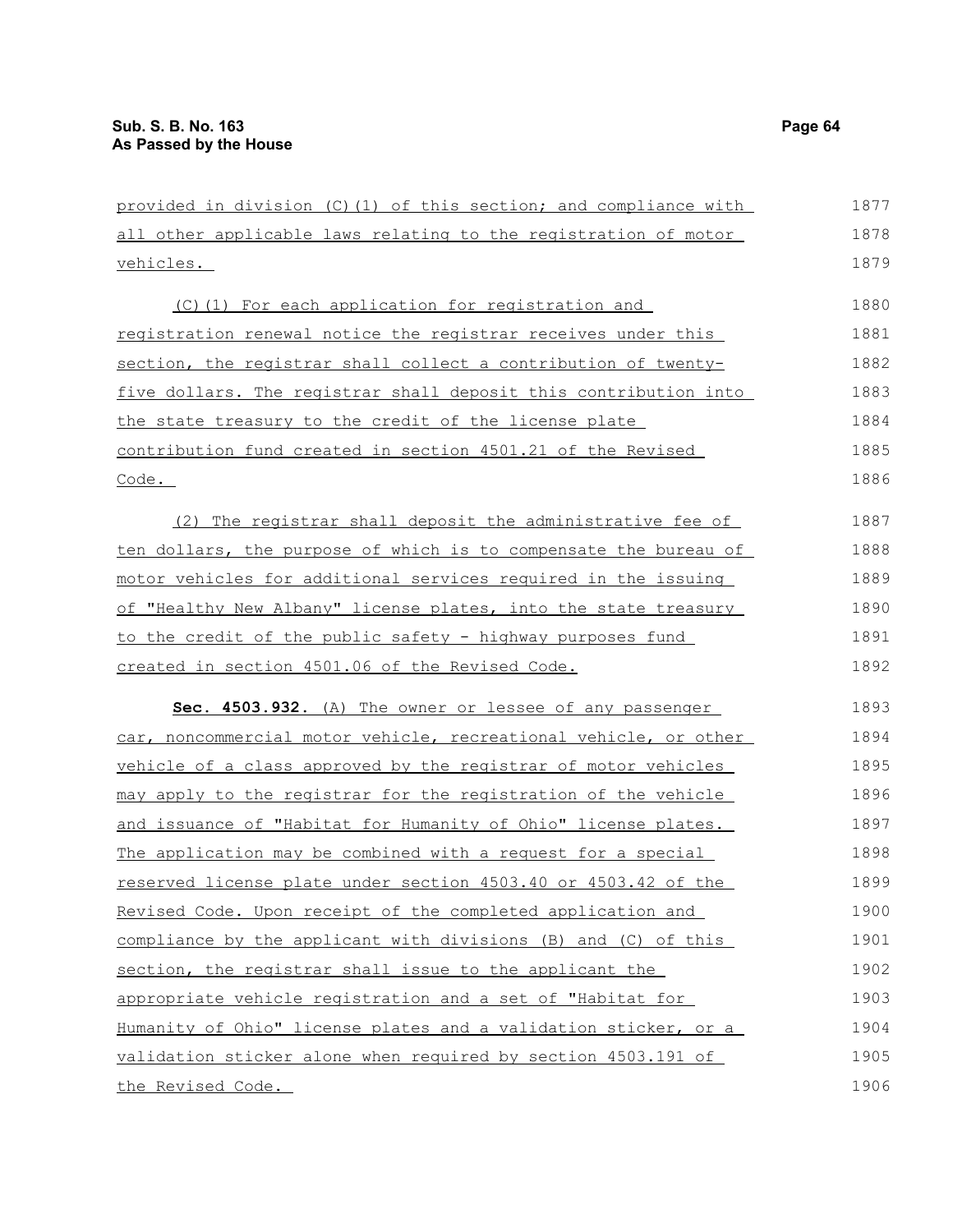| In addition to the letters and numbers ordinarily                | 1907 |
|------------------------------------------------------------------|------|
| inscribed on the license plates, "Habitat for Humanity of Ohio"  | 1908 |
| license plates shall display an appropriate logo and words       | 1909 |
| selected by representatives of habitat for humanity of Ohio,     | 1910 |
| inc. and that are approved by the registrar. "Habitat for        | 1911 |
| Humanity of Ohio" license plates shall display county            | 1912 |
| identification stickers that identify the county of registration | 1913 |
| as required under section 4503.19 of the Revised Code.           | 1914 |
| (B) "Habitat for Humanity of Ohio" license plates and a          | 1915 |
| validation sticker, or validation sticker alone, shall be issued | 1916 |
| upon receipt of an application for registration of a motor       | 1917 |
| vehicle under this section; payment of the regular license tax   | 1918 |
| as prescribed under section 4503.04 of the Revised Code, any     | 1919 |
| applicable motor vehicle license tax levied under Chapter 4504.  | 1920 |
| of the Revised Code, any applicable additional fee prescribed by | 1921 |
| section 4503.40 or 4503.42 of the Revised Code, an additional    | 1922 |
| administrative fee of ten dollars, and a contribution as         | 1923 |
| provided in division (C)(1) of this section; and compliance with | 1924 |
| all other applicable laws relating to the registration of motor  | 1925 |
| vehicles.                                                        | 1926 |
| (C)(1) For each application for registration and                 | 1927 |
| registration renewal notice the registrar receives under this    | 1928 |
| section, the registrar shall collect a contribution of twenty    | 1929 |
| dollars. The registrar shall deposit this contribution into the  | 1930 |

state treasury to the credit of the license plate contribution fund created in section 4501.21 of the Revised Code. 1930 1931 1932

| (2) The registrar shall deposit the administrative fee of        | 1933 |
|------------------------------------------------------------------|------|
| ten dollars, the purpose of which is to compensate the bureau of | 1934 |
| motor vehicles for additional services required in the issuing   | 1935 |
| of "Habitat for Humanity of Ohio" license plates, into the state | 1936 |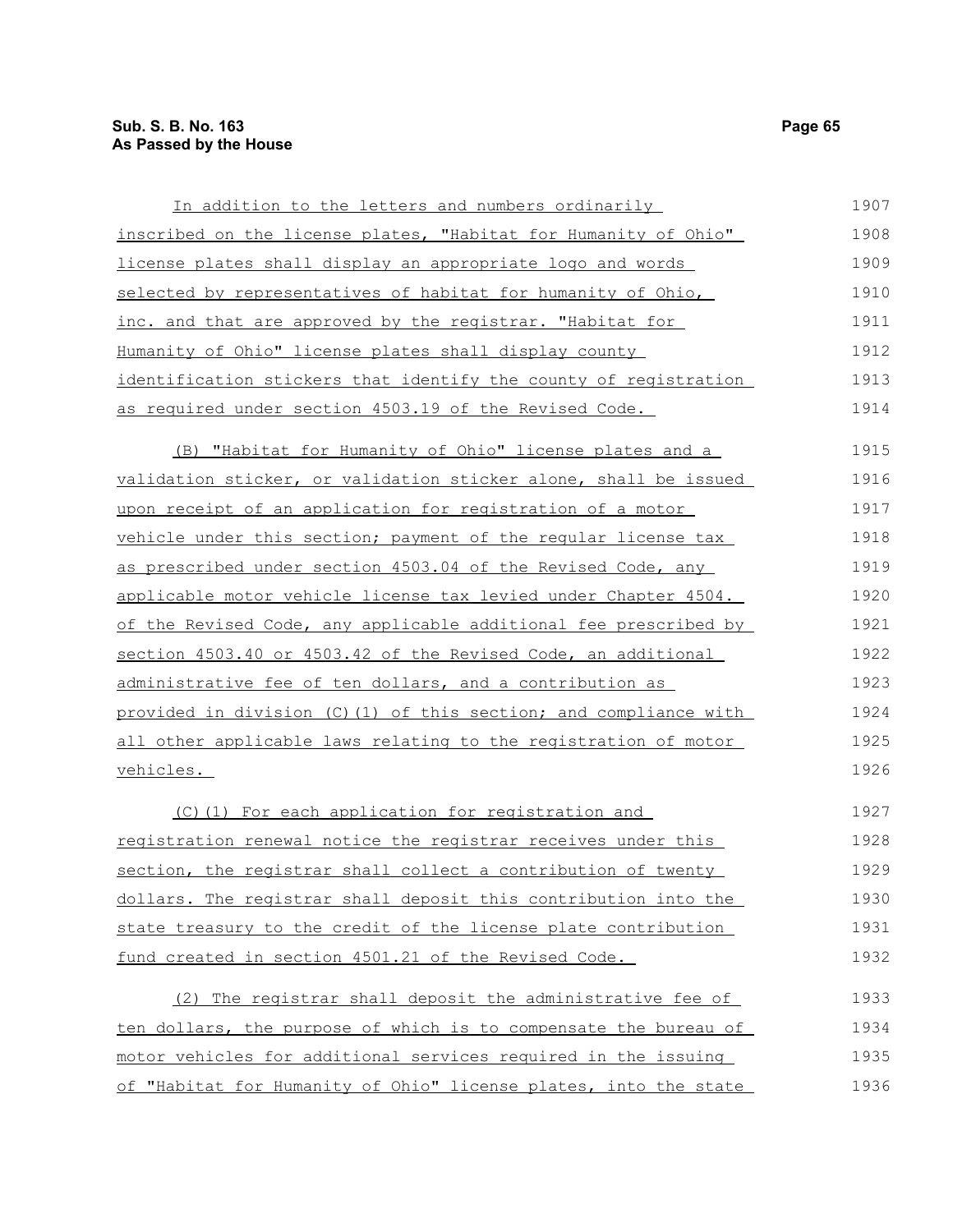treasury to the credit of the public safety - highway purposes fund created in section 4501.06 of the Revised Code. **Sec. 4503.942.** (A) The owner or lessee of any passenger car, noncommercial motor vehicle, recreational vehicle, or other vehicle of a class approved by the registrar of motor vehicles may apply to the registrar for the registration of the vehicle and issuance of "Zero" license plates. An application made under this section may be combined with a request for a special reserved license plate under section 4503.40 or 4503.42 of the Revised Code. Upon receipt of the completed application and compliance by the applicant with divisions (B) and (C) of this section, the registrar shall issue to the applicant the appropriate vehicle registration and a set of "Zero" license plates and a validation sticker, or a validation sticker alone when required by section 4503.191 of the Revised Code. In addition to the letters and numbers ordinarily inscribed on the license plates, "Zero" license plates shall be inscribed with identifying words or markings that are designed by zero, the end of prostate cancer, incorporated, a nonprofit organization that raises awareness about prostate cancer, and that are approved by the registrar. "Zero" license plates shall display county identification stickers that identify the county of registration as required under section 4503.19 of the Revised Code. (B) "Zero" license plates and a validation sticker, or validation sticker alone, shall be issued upon receipt of a contribution as provided in division (C)(1) of this section and upon payment of the regular license tax as prescribed under section 4503.04 of the Revised Code, any applicable motor vehicle license tax levied under Chapter 4504. of the Revised 1937 1938 1939 1940 1941 1942 1943 1944 1945 1946 1947 1948 1949 1950 1951 1952 1953 1954 1955 1956 1957 1958 1959 1960 1961 1962 1963 1964 1965 1966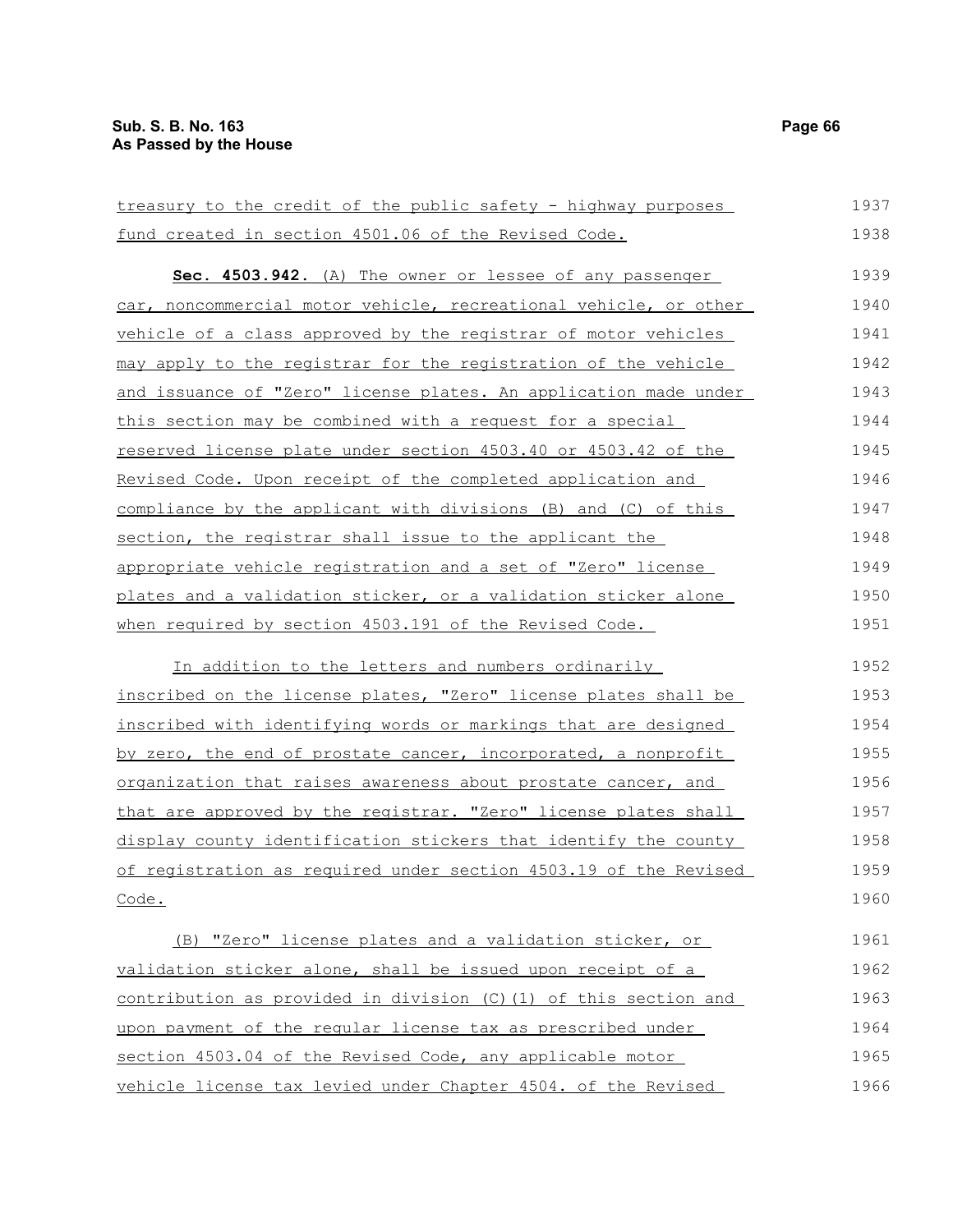| Code, any applicable additional fee prescribed by section            | 1967 |
|----------------------------------------------------------------------|------|
| 4503.40 or 4503.42 of the Revised Code, a bureau of motor            | 1968 |
| vehicles administrative fee of ten dollars, and compliance with      | 1969 |
| all other applicable laws relating to the registration of motor      | 1970 |
| vehicles.                                                            | 1971 |
| (C)(1) For each application for registration and                     | 1972 |
| registration renewal notice the registrar receives under this        | 1973 |
| section, the registrar shall collect a contribution of twenty-       | 1974 |
| five dollars. The registrar shall transmit this contribution         | 1975 |
| into the state treasury to the credit of the license plate           | 1976 |
| contribution fund created in section 4501.21 of the Revised          | 1977 |
| Code.                                                                | 1978 |
| (2) The registrar shall deposit the bureau administrative            | 1979 |
| <u>fee of ten dollars, the purpose of which is to compensate the</u> | 1980 |
| bureau for additional services required in the issuing of "Zero"     | 1981 |
| license plates, into the state treasury to the credit of the         | 1982 |
| public safety - highway purposes contribution fund created in        | 1983 |
| section 4501.06 of the Revised Code.                                 | 1984 |
| Sec. 4503.945. (A) The owner or lessee of any passenger              | 1985 |
| car, noncommercial motor vehicle, recreational vehicle, or other     | 1986 |
| vehicle of a class approved by the registrar of motor vehicles       | 1987 |
| may apply to the registrar for the registration of the vehicle       | 1988 |
| and issuance of "Summit Metro Parks" license plates. The             | 1989 |
| application may be combined with a request for a special             | 1990 |
| reserved license plate under section 4503.40 or 4503.42 of the       | 1991 |
| Revised Code. Upon receipt of the completed application and          | 1992 |
| compliance by the applicant with divisions (B) and (C) of this       | 1993 |
| section, the registrar shall issue to the applicant the              | 1994 |
| appropriate vehicle registration and a set of "Summit Metro          | 1995 |
| Parks" license plates and a validation sticker, or a validation      | 1996 |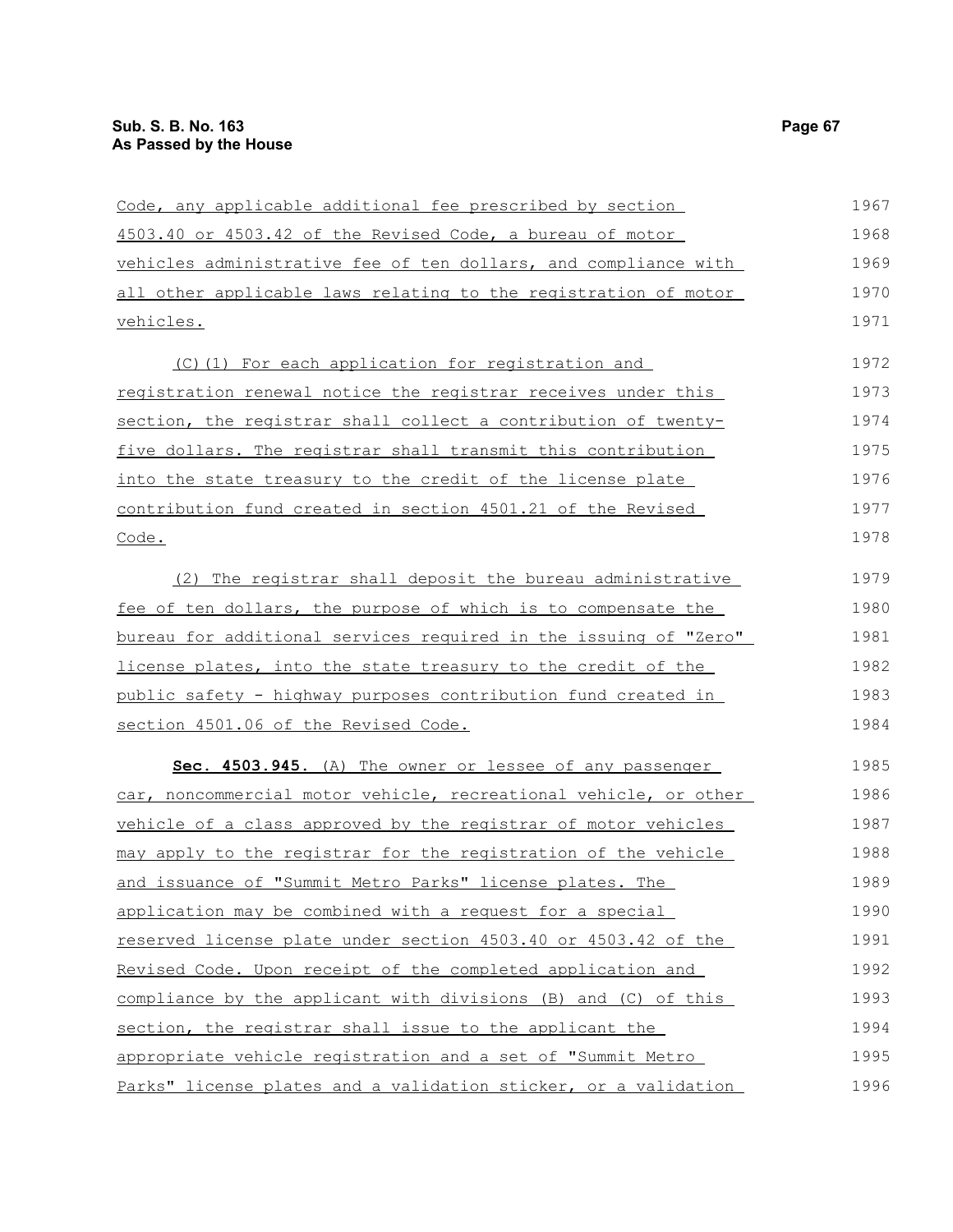| sticker alone when required by section 4503.191 of the Revised   | 1997 |
|------------------------------------------------------------------|------|
| Code.                                                            | 1998 |
| In addition to the letters and numbers ordinarily                | 1999 |
| inscribed on the license plates, "Summit Metro Parks" license    | 2000 |
| plates shall display an appropriate logo and words that are      | 2001 |
| selected by representatives of the Summit metro parks foundation | 2002 |
| and approved by the registrar. "Summit Metro Parks" license      | 2003 |
| plates shall display county identification stickers that         | 2004 |
| identify the county of registration as required under section    | 2005 |
| 4503.19 of the Revised Code.                                     | 2006 |
|                                                                  |      |
| (B) "Summit Metro Parks" license plates and a validation         | 2007 |
| sticker, or validation sticker alone, shall be issued upon       | 2008 |
| receipt of an application for registration of a motor vehicle    | 2009 |
| under this section; payment of the regular license tax as        | 2010 |
| prescribed under section 4503.04 of the Revised Code, any        | 2011 |
| applicable motor vehicle license tax levied under Chapter 4504.  | 2012 |
| of the Revised Code, any applicable additional fee prescribed by | 2013 |
| section 4503.40 or 4503.42 of the Revised Code, an additional    | 2014 |
| administrative fee of ten dollars, and a contribution as         | 2015 |
| provided in division (C)(1) of this section; and compliance with | 2016 |
| all other applicable laws relating to the registration of motor  | 2017 |
| vehicles.                                                        | 2018 |
| (C) (1) For each application for registration and                | 2019 |
| registration renewal notice the registrar receives under this    | 2020 |
| section, the registrar shall collect a contribution of ten       | 2021 |
| dollars. The registrar shall deposit this contribution into the  | 2022 |
| state treasury to the credit of the license plate contribution   | 2023 |
| fund created in section 4501.21 of the Revised Code.             | 2024 |
|                                                                  |      |
| (2) The registrar shall deposit the administrative fee of        | 2025 |
| ten dollars, the purpose of which is to compensate the bureau of | 2026 |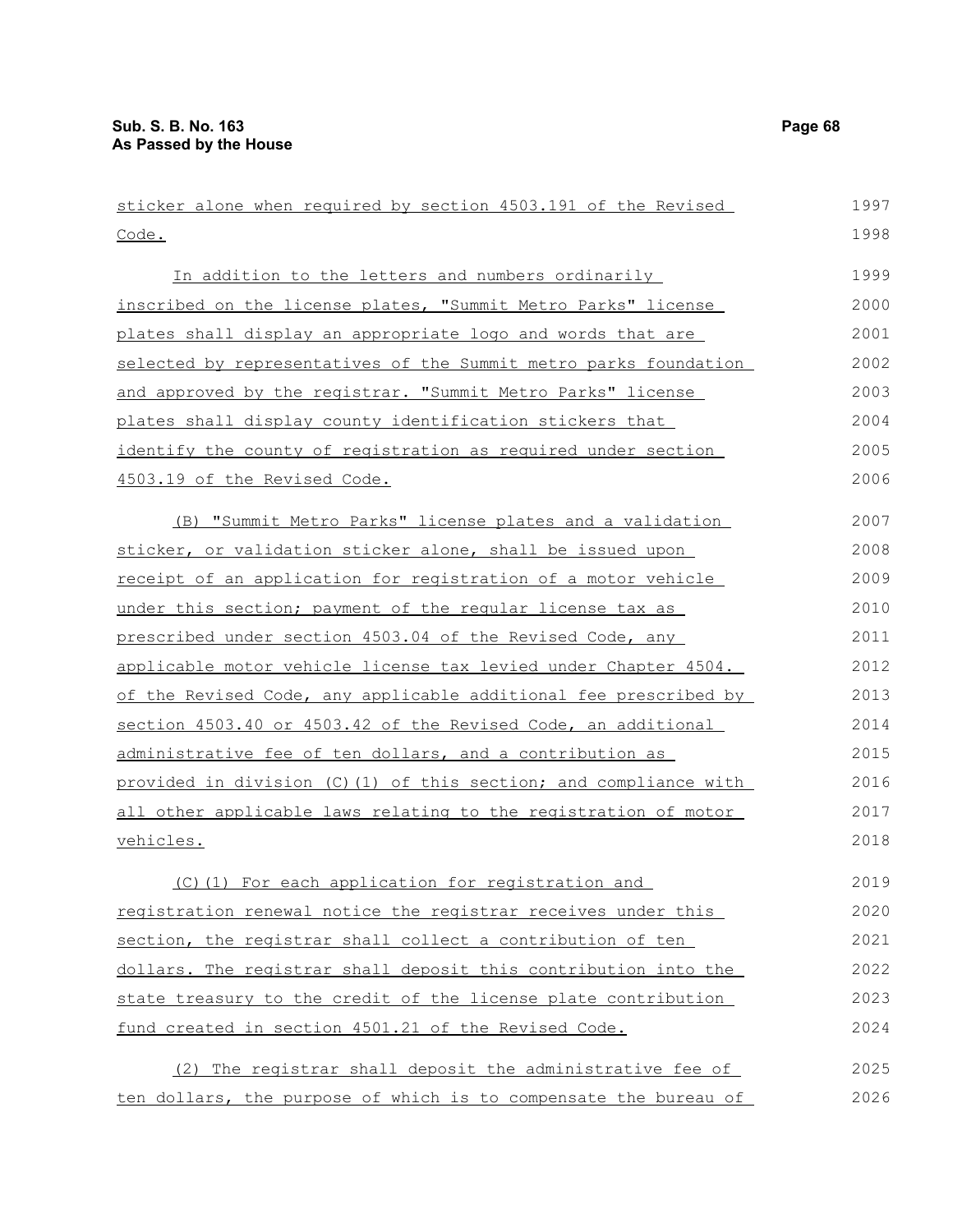| motor vehicles for additional services required in the issuing   | 2027 |
|------------------------------------------------------------------|------|
| of "Summit Metro Parks" license plates, into the state treasury  | 2028 |
| to the credit of the public safety - highway purposes fund       | 2029 |
| created in section 4501.06 of the Revised Code.                  | 2030 |
| Sec. 4503.956. (A) The owner or lessee of any passenger          | 2031 |
| car, noncommercial motor vehicle, recreational vehicle, or other | 2032 |
| vehicle of a class approved by the registrar of motor vehicles   | 2033 |
| may apply to the registrar for the registration of the vehicle   | 2034 |
| and issuance of "Liberty Center Local Schools" license plates.   | 2035 |
| The application may be combined with a request for a special     | 2036 |
| reserved license plate under section 4503.40 or 4503.42 of the   | 2037 |
| Revised Code. Upon receipt of the completed application and      | 2038 |
| compliance by the applicant with divisions (B) and (C) of this   | 2039 |
| section, the registrar shall issue to the applicant the          | 2040 |
| appropriate vehicle registration and a set of "Liberty Center    | 2041 |
| Local Schools" license plates and a validation sticker, or a     | 2042 |
| validation sticker alone when required by section 4503.191 of    | 2043 |
| the Revised Code.                                                | 2044 |
| In addition to the letters and numbers ordinarily                | 2045 |
| inscribed on the license plates, "Liberty Center Local Schools"  | 2046 |
| license plates shall display an appropriate logo and words       | 2047 |
| selected by representatives of the Liberty Center local school   | 2048 |
| district that are approved by the registrar. "Liberty Center     | 2049 |
| Local Schools" license plates shall display county               | 2050 |
| identification stickers that identify the county of registration | 2051 |

(B) "Liberty Center Local Schools" license plates and a validation sticker, or validation sticker alone, shall be issued upon receipt of an application for registration of a motor vehicle under this section; payment of the regular license tax 2053 2054 2055 2056

as required under section 4503.19 of the Revised Code.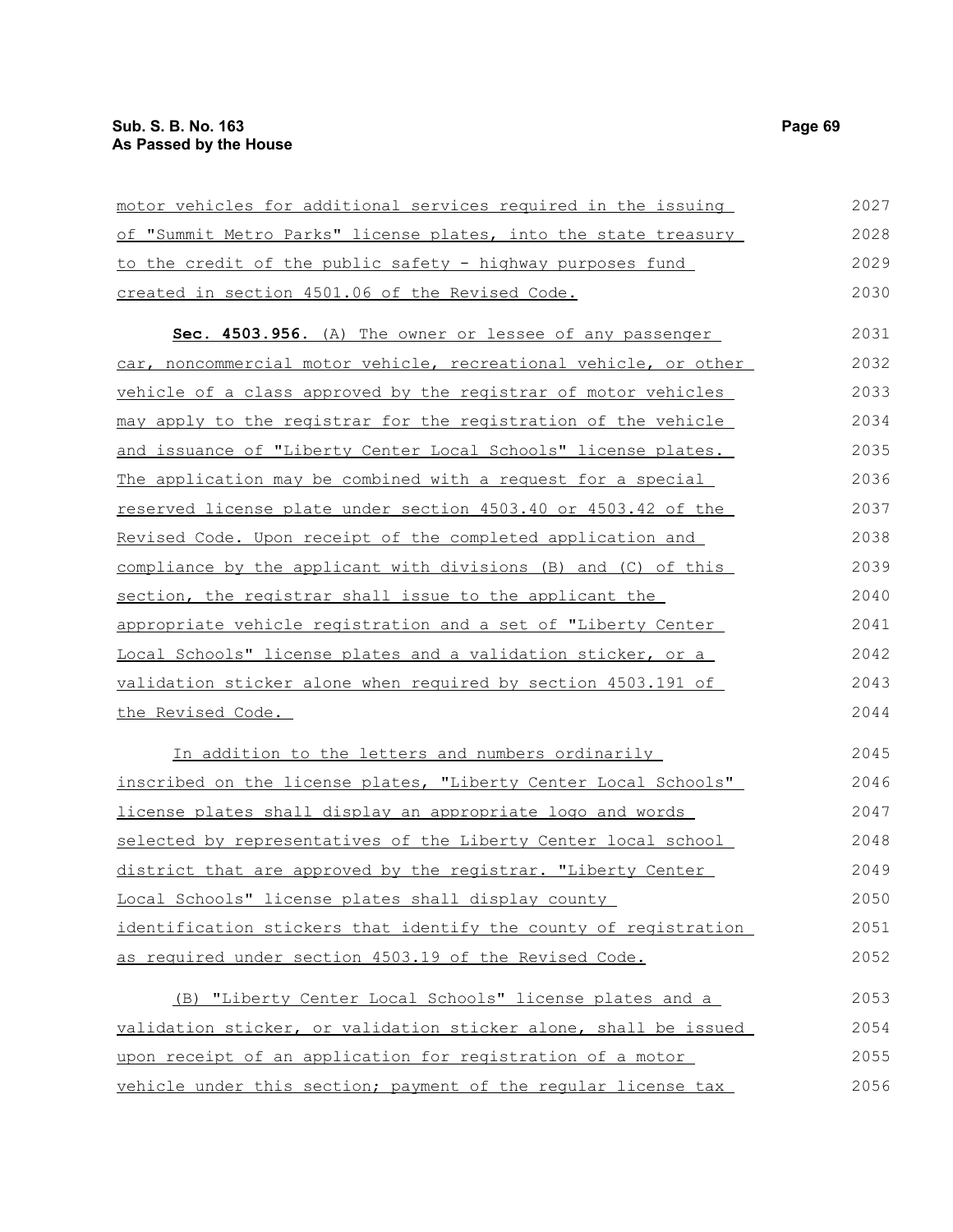| as prescribed under section 4503.04 of the Revised Code, any     | 2057 |
|------------------------------------------------------------------|------|
| applicable motor vehicle license tax levied under Chapter 4504.  | 2058 |
| of the Revised Code, any applicable additional fee prescribed by | 2059 |
| section 4503.40 or 4503.42 of the Revised Code, an additional    | 2060 |
| administrative fee of ten dollars, and a contribution as         | 2061 |
| provided in division (C)(1) of this section; and compliance with | 2062 |
| all other applicable laws relating to the registration of motor  | 2063 |
| vehicles.                                                        | 2064 |
| (C)(1) For each application for registration and                 | 2065 |
| registration renewal notice the registrar receives under this    | 2066 |
| section, the registrar shall collect a contribution of twenty-   | 2067 |
| five dollars. The registrar shall deposit this contribution into | 2068 |
| the state treasury to the credit of the license plate            | 2069 |
| contribution fund created in section 4501.21 of the Revised      | 2070 |
| Code.                                                            | 2071 |
| (2) The registrar shall deposit the administrative fee of        | 2072 |
| ten dollars, the purpose of which is to compensate the bureau of | 2073 |
| motor vehicles for additional services required in the issuing   | 2074 |
| of "Liberty Center Local Schools" license plates, into the state | 2075 |
| treasury to the credit of the public safety - highway purposes   | 2076 |
| fund created in section 4501.06 of the Revised Code.             | 2077 |
| Sec. 4503.957. (A) The owner or lessee of any passenger          | 2078 |
| car, noncommercial motor vehicle, recreational vehicle, or other | 2079 |
| vehicle of a class approved by the registrar of motor vehicles   | 2080 |
| may apply to the registrar for the registration of the vehicle   | 2081 |
| and issuance of "John F. Kennedy Catholic School" license        | 2082 |
| plates. The application may be combined with a request for a     | 2083 |
| special reserved license plate under section 4503.40 or 4503.42  | 2084 |
| of the Revised Code. Upon receipt of the completed application   | 2085 |
|                                                                  |      |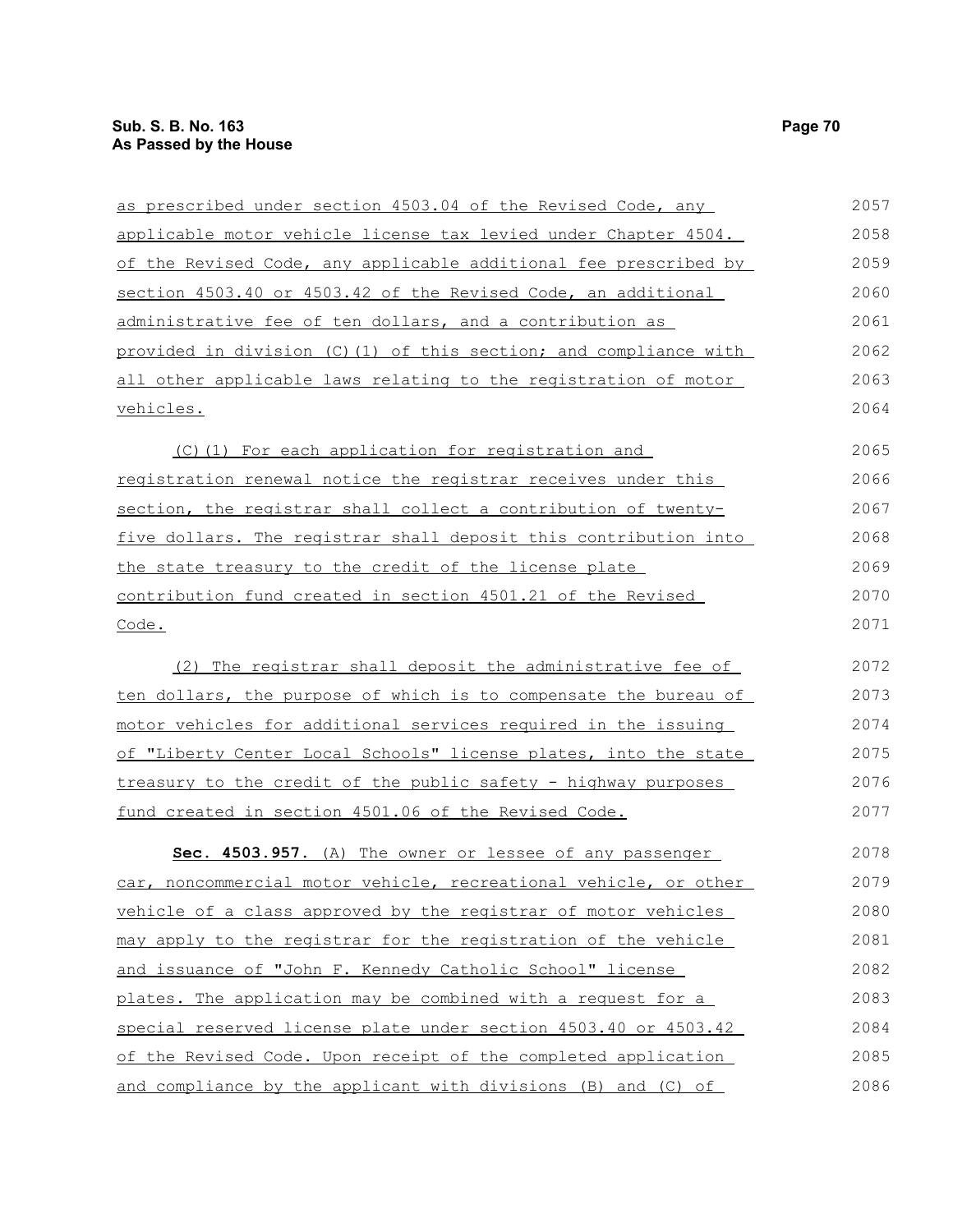| this section, the registrar shall issue to the applicant the      | 2087 |
|-------------------------------------------------------------------|------|
| appropriate vehicle registration and a set of "John F. Kennedy    | 2088 |
| Catholic School" license plates and a validation sticker, or a    | 2089 |
| validation sticker alone when required by section 4503.191 of     | 2090 |
| the Revised Code.                                                 | 2091 |
| In addition to the letters and numbers ordinarily                 | 2092 |
| inscribed on the license plates, "John F. Kennedy Catholic        | 2093 |
| School" license plates shall display an appropriate logo and      | 2094 |
| words that are selected by representatives of John F. Kennedy     | 2095 |
| Catholic school located in Warren and approved by the registrar.  | 2096 |
| "John F. Kennedy Catholic School" license plates shall display    | 2097 |
| county identification stickers that identify the county of        | 2098 |
| registration as required under section 4503.19 of the Revised     | 2099 |
| Code.                                                             | 2100 |
| (B) "John F. Kennedy Catholic School" license plates and a        | 2101 |
| validation sticker, or validation sticker alone, shall be issued  | 2102 |
| upon receipt of an application for registration of a motor        | 2103 |
| vehicle under this section; payment of the regular license tax    | 2104 |
| as prescribed under section 4503.04 of the Revised Code, any      | 2105 |
| applicable motor vehicle license tax levied under Chapter 4504.   | 2106 |
| of the Revised Code, any applicable additional fee prescribed by  | 2107 |
| section 4503.40 or 4503.42 of the Revised Code, an additional     | 2108 |
| administrative fee of ten dollars, and a contribution as          | 2109 |
| provided in division (C) (1) of this section; and compliance with | 2110 |
| all other applicable laws relating to the registration of motor   | 2111 |
| vehicles.                                                         | 2112 |
| (C)(1) For each application for registration and                  | 2113 |
| registration renewal notice the registrar receives under this     | 2114 |
| section, the registrar shall collect a contribution of twenty     | 2115 |
| dollars. The registrar shall deposit this contribution into the   | 2116 |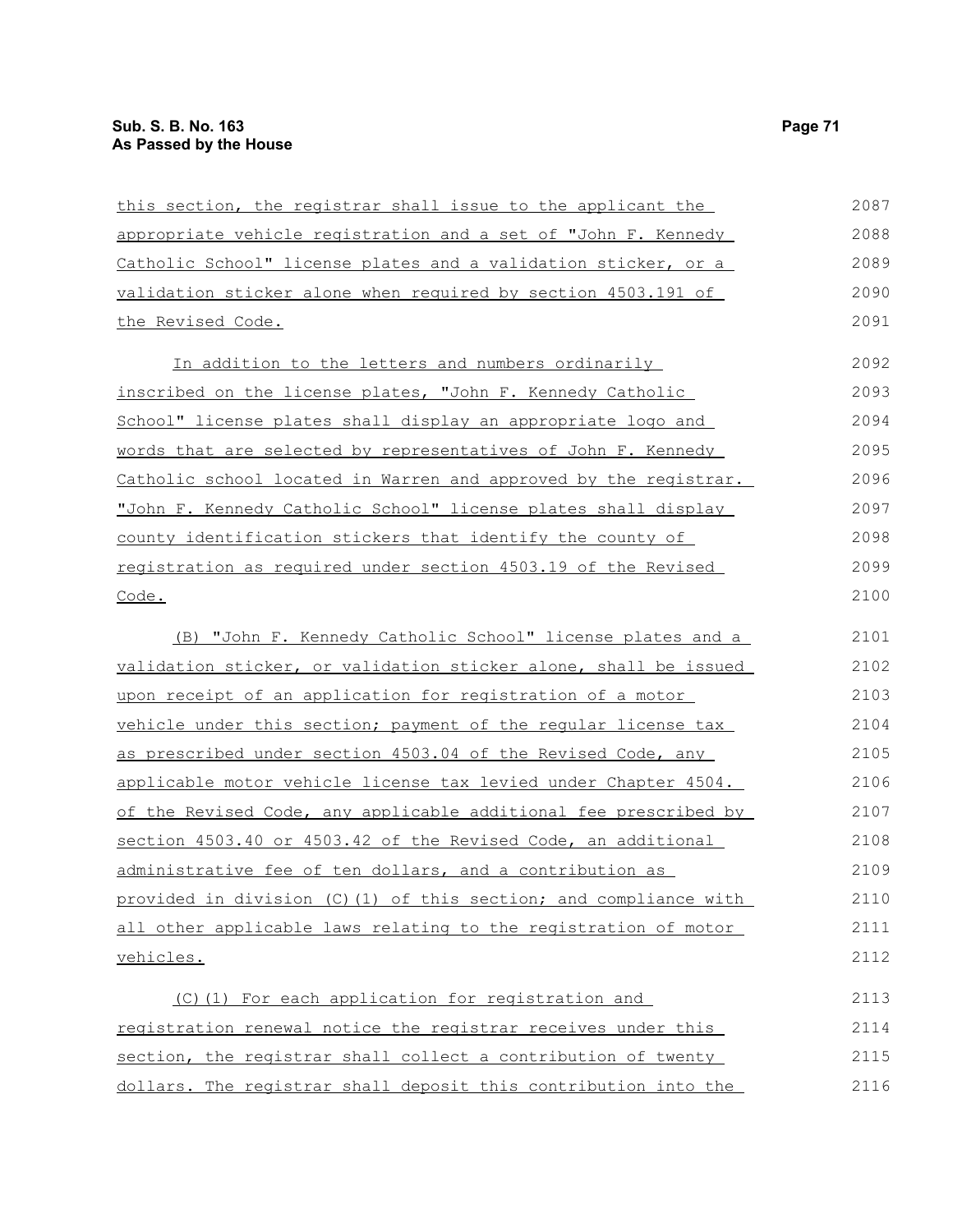| state treasury to the credit of the license plate contribution   | 2117 |
|------------------------------------------------------------------|------|
| fund created in section 4501.21 of the Revised Code.             | 2118 |
| (2) The registrar shall deposit the administrative fee of        | 2119 |
| ten dollars, the purpose of which is to compensate the bureau of | 2120 |
| motor vehicles for additional services required in the issuing   | 2121 |
| of "John F. Kennedy Catholic School" license plates, into the    | 2122 |
| state treasury to the credit of the public safety - highway      | 2123 |
| purposes fund created in section 4501.06 of the Revised Code.    | 2124 |
| Sec. 4503.958. (A) The owner or lessee of any passenger          | 2125 |
| car, noncommercial motor vehicle, recreational vehicle, or other | 2126 |
| vehicle of a class approved by the registrar of motor vehicles   | 2127 |
| may apply to the registrar for the registration of the vehicle   | 2128 |
| and issuance of "Elder High School" license plates. The          | 2129 |
| application may be combined with a request for a special         | 2130 |
| reserved license plate under section 4503.40 or 4503.42 of the   | 2131 |
| Revised Code. Upon receipt of the completed application and      | 2132 |
| compliance by the applicant with divisions (B) and (C) of this   | 2133 |
| section, the registrar shall issue to the applicant the          | 2134 |
| appropriate vehicle registration and a set of "Elder High        | 2135 |
| School" license plates and a validation sticker, or a validation | 2136 |
| sticker alone when required by section 4503.191 of the Revised   | 2137 |
| Code.                                                            | 2138 |
| In addition to the letters and numbers ordinarily                | 2139 |
| inscribed on the license plates, "Elder High School" license     | 2140 |
| plates shall display an appropriate logo and words that are      | 2141 |
| selected by representatives of Elder high school and approved by | 2142 |
| the registrar. "Elder High School" license plates shall display  | 2143 |
| county identification stickers that identify the county of       | 2144 |
| registration as required under section 4503.19 of the Revised    | 2145 |
| Code.                                                            | 2146 |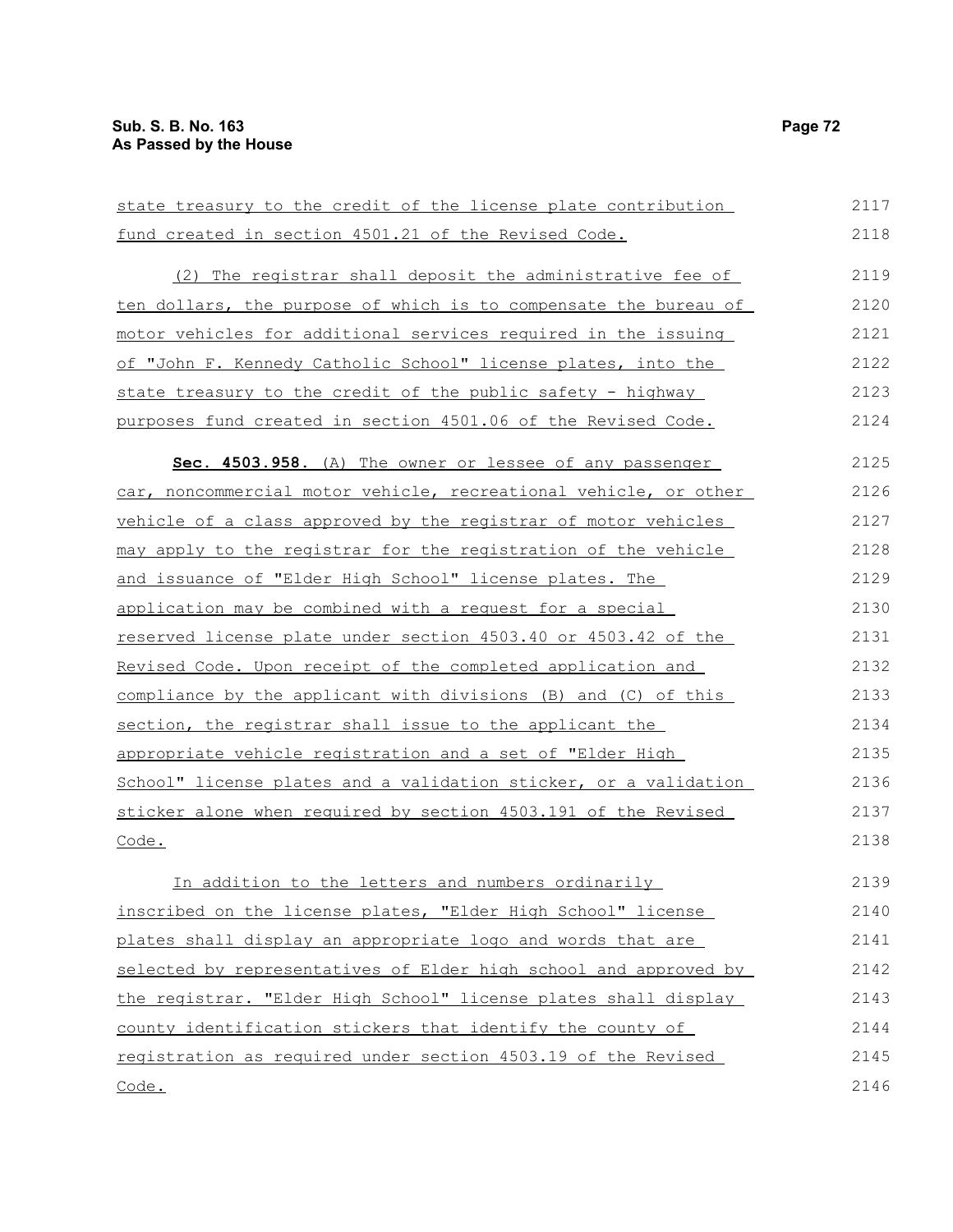| (B) "Elder High School" license plates and a validation          | 2147 |
|------------------------------------------------------------------|------|
| sticker, or validation sticker alone, shall be issued upon       | 2148 |
| receipt of an application for registration of a motor vehicle    | 2149 |
| under this section; payment of the regular license tax as        | 2150 |
| prescribed under section 4503.04 of the Revised Code, any        | 2151 |
| applicable motor vehicle license tax levied under Chapter 4504.  | 2152 |
| of the Revised Code, any applicable additional fee prescribed by | 2153 |
| section 4503.40 or 4503.42 of the Revised Code, an additional    | 2154 |
| administrative fee of ten dollars, and a contribution as         | 2155 |
| provided in division (C)(1) of this section; and compliance with | 2156 |
| all other applicable laws relating to the registration of motor  | 2157 |
| vehicles.                                                        | 2158 |
| (C)(1) For each application for registration and                 | 2159 |
| registration renewal notice the registrar receives under this    | 2160 |
| section, the registrar shall collect a contribution of thirty    | 2161 |
| dollars. The registrar shall deposit this contribution into the  | 2162 |
| state treasury to the credit of the license plate contribution   | 2163 |
| fund created in section 4501.21 of the Revised Code.             | 2164 |
| (2) The registrar shall deposit the administrative fee of        | 2165 |
| ten dollars, the purpose of which is to compensate the bureau of | 2166 |
| motor vehicles for additional services required in the issuing   | 2167 |
| of "Elder High School" license plates, into the state treasury   | 2168 |
| to the credit of the public safety - highway purposes fund       | 2169 |
| created in section 4501.06 of the Revised Code.                  | 2170 |
| Sec. 4503.961. (A) The owner or lessee of any passenger          | 2171 |
| car, noncommercial motor vehicle, recreational vehicle, or other | 2172 |
| vehicle of a class approved by the registrar of motor vehicles   | 2173 |
| may apply to the registrar for the registration of the vehicle   | 2174 |
| and issuance of "Fairfield Senior High School" license plates.   | 2175 |
| The application may be combined with a request for a special     | 2176 |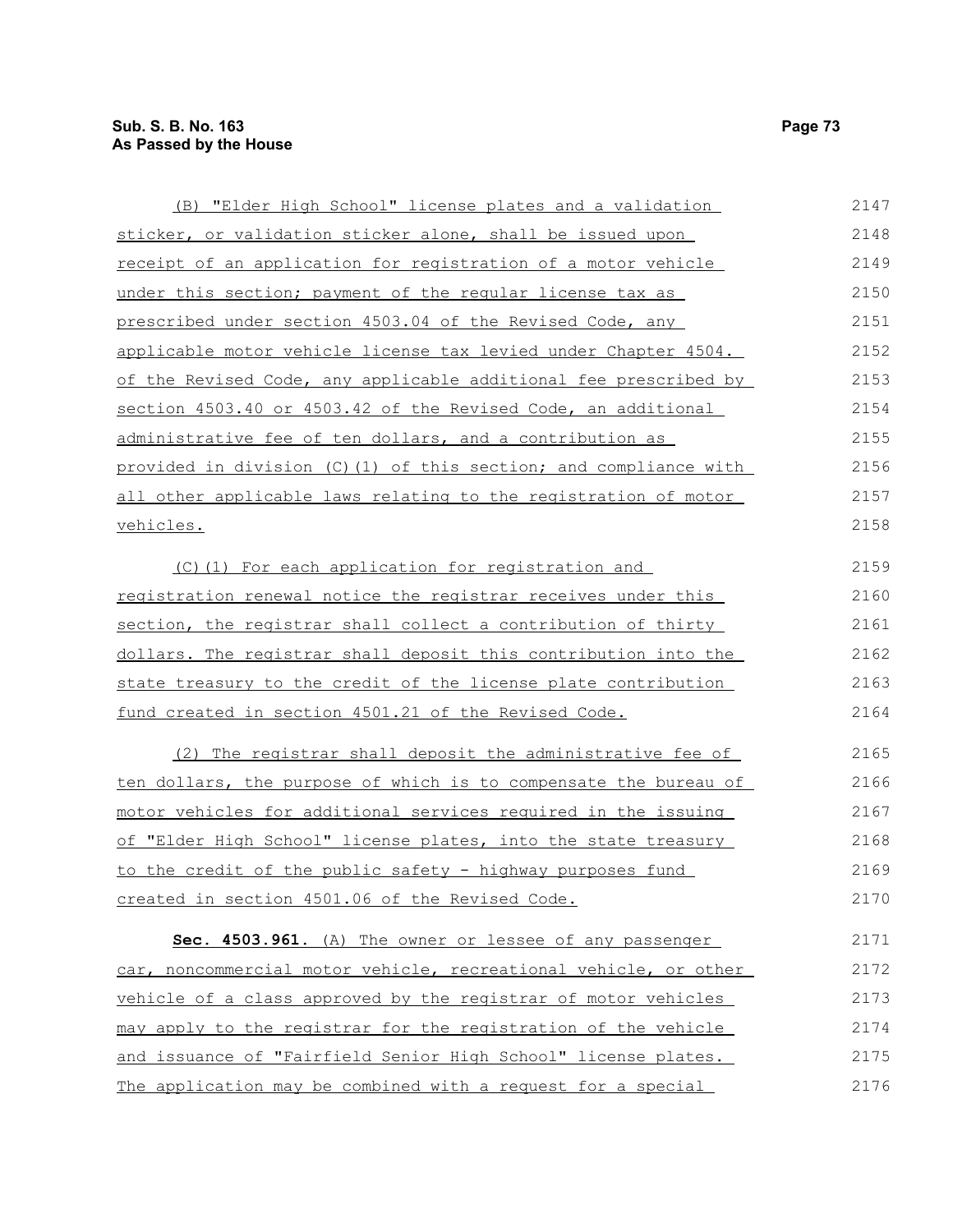| reserved license plate under section 4503.40 or 4503.42 of the   | 2177 |
|------------------------------------------------------------------|------|
| Revised Code. Upon receipt of the completed application and      | 2178 |
| compliance by the applicant with divisions (B) and (C) of this   | 2179 |
| section, the registrar shall issue to the applicant the          | 2180 |
| appropriate vehicle registration and a set of "Fairfield Senior  | 2181 |
| High School" license plates and a validation sticker, or a       | 2182 |
| validation sticker alone when required by section 4503.191 of    | 2183 |
| the Revised Code.                                                | 2184 |
| In addition to the letters and numbers ordinarily                | 2185 |
| inscribed on the license plates, "Fairfield Senior High School"  | 2186 |
| license plates shall display an appropriate logo and words that  | 2187 |
| are selected by representatives of Fairfield senior high school  | 2188 |
| and approved by the registrar. "Fairfield Senior High School"    | 2189 |
| license plates shall display county identification stickers that | 2190 |
| identify the county of registration as required under section    | 2191 |
| 4503.19 of the Revised Code.                                     | 2192 |
| (B) "Fairfield Senior High School" license plates and a          | 2193 |
| validation sticker, or validation sticker alone, shall be issued | 2194 |
| upon receipt of an application for registration of a motor       | 2195 |
| vehicle under this section; payment of the regular license tax   | 2196 |
| as prescribed under section 4503.04 of the Revised Code, any     | 2197 |
| applicable motor vehicle license tax levied under Chapter 4504.  | 2198 |
| of the Revised Code, any applicable additional fee prescribed by | 2199 |
| section 4503.40 or 4503.42 of the Revised Code, an additional    | 2200 |
| administrative fee of ten dollars, and a contribution as         | 2201 |
| provided in division (C)(1) of this section; and compliance with | 2202 |
| all other applicable laws relating to the registration of motor  | 2203 |
| vehicles.                                                        | 2204 |
| (C)(1) For each application for registration and                 | 2205 |
| registration renewal notice the registrar receives under this    | 2206 |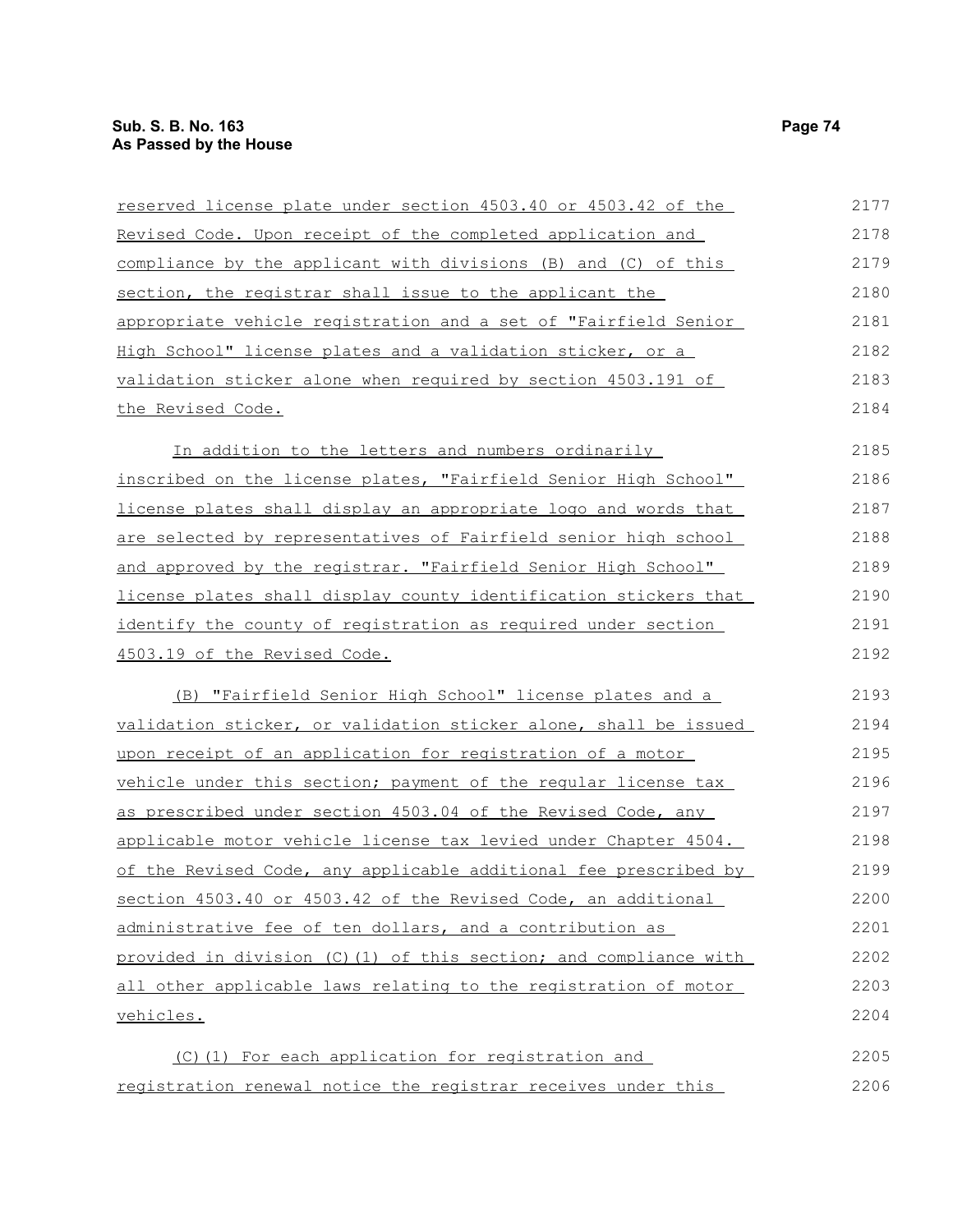| section, the registrar shall collect a contribution of thirty    | 2207 |
|------------------------------------------------------------------|------|
| dollars. The registrar shall deposit this contribution into the  | 2208 |
| state treasury to the credit of the license plate contribution   | 2209 |
| fund created in section 4501.21 of the Revised Code.             | 2210 |
| (2) The registrar shall deposit the administrative fee of        | 2211 |
| ten dollars, the purpose of which is to compensate the bureau of | 2212 |
| motor vehicles for additional services required in the issuing   | 2213 |
| of "Fairfield Senior High School" license plates, into the state | 2214 |
| treasury to the credit of the public safety - highway purposes   | 2215 |
| fund created in section 4501.06 of the Revised Code.             | 2216 |
| Sec. 4503.962. (A) The owner or lessee of any passenger          | 2217 |
| car, noncommercial motor vehicle, recreational vehicle, or other | 2218 |
| vehicle of a class approved by the registrar of motor vehicles   | 2219 |
| may apply to the registrar for the registration of the vehicle   | 2220 |
| and issuance of "Hamilton High School" license plates. The       | 2221 |
| application may be combined with a request for a special         | 2222 |
| reserved license plate under section 4503.40 or 4503.42 of the   | 2223 |
| Revised Code. Upon receipt of the completed application and      | 2224 |
| compliance by the applicant with divisions (B) and (C) of this   | 2225 |
| section, the registrar shall issue to the applicant the          | 2226 |
| appropriate vehicle registration and a set of "Hamilton High     | 2227 |
| School" license plates and a validation sticker, or a validation | 2228 |
| sticker alone when required by section 4503.191 of the Revised   | 2229 |
| Code.                                                            | 2230 |
| In addition to the letters and numbers ordinarily                | 2231 |
| inscribed on the license plates, "Hamilton High School" license  | 2232 |
| plates shall display an appropriate logo and words that are      | 2233 |
| selected by representatives of Hamilton high school and approved | 2234 |
| by the registrar. "Hamilton High School" license plates shall    | 2235 |
| display county identification stickers that identify the county  | 2236 |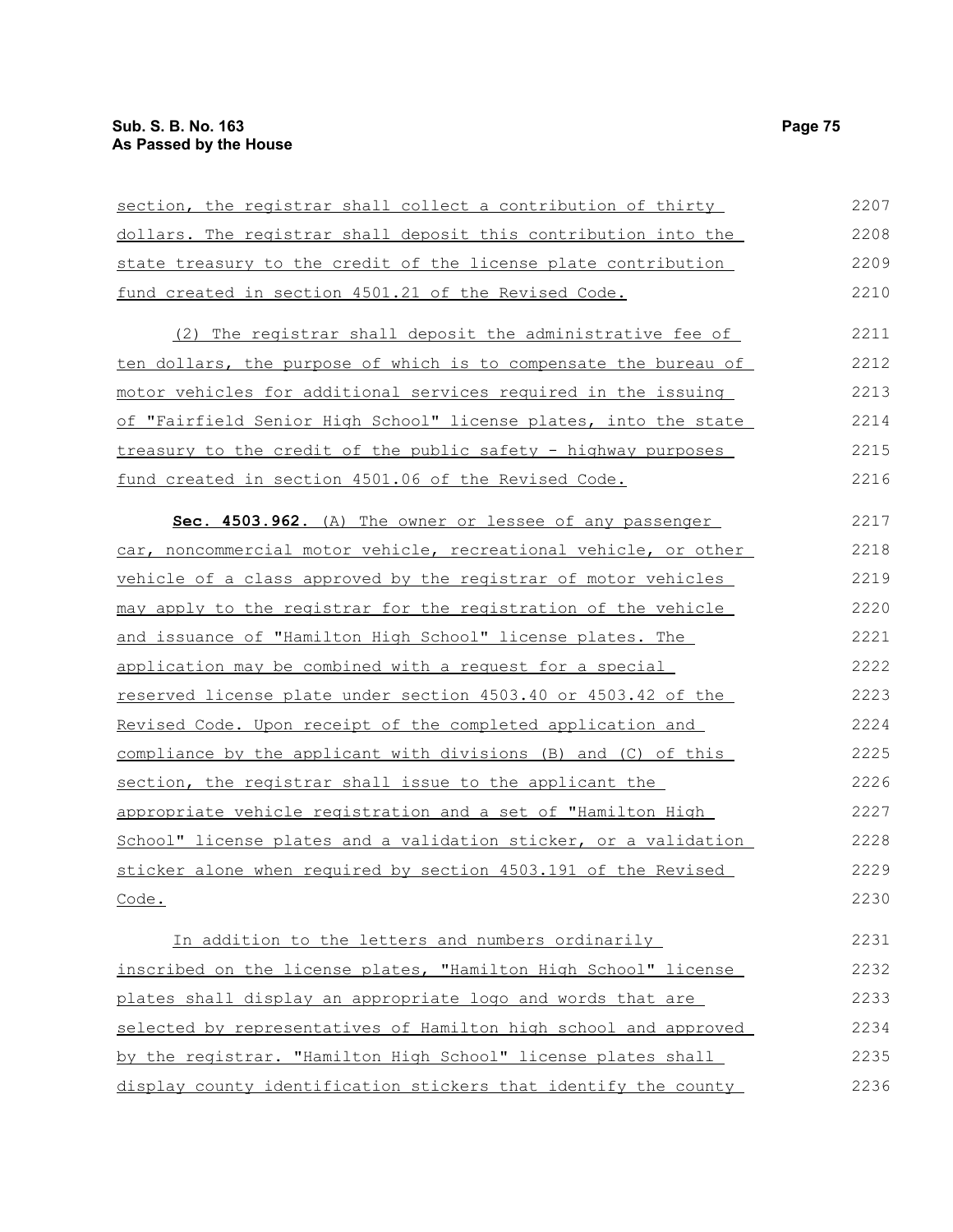| of registration as required under section 4503.19 of the Revised | 2237 |
|------------------------------------------------------------------|------|
| Code.                                                            | 2238 |
| (B) "Hamilton High School" license plates and a validation       | 2239 |
| sticker, or validation sticker alone, shall be issued upon       | 2240 |
| receipt of an application for registration of a motor vehicle    | 2241 |
| under this section; payment of the reqular license tax as        | 2242 |
| prescribed under section 4503.04 of the Revised Code, any        | 2243 |
| applicable motor vehicle license tax levied under Chapter 4504.  | 2244 |
| of the Revised Code, any applicable additional fee prescribed by | 2245 |
| section 4503.40 or 4503.42 of the Revised Code, an additional    | 2246 |
| administrative fee of ten dollars, and a contribution as         | 2247 |
| provided in division (C)(1) of this section; and compliance with | 2248 |
| all other applicable laws relating to the registration of motor  | 2249 |
| vehicles.                                                        | 2250 |
|                                                                  |      |
| (C)(1) For each application for registration and                 | 2251 |
| registration renewal notice the registrar receives under this    | 2252 |
| section, the registrar shall collect a contribution of thirty    | 2253 |
| dollars. The registrar shall deposit this contribution into the  | 2254 |
| state treasury to the credit of the license plate contribution   | 2255 |
| fund created in section 4501.21 of the Revised Code.             | 2256 |
| (2) The registrar shall deposit the administrative fee of        | 2257 |
| ten dollars, the purpose of which is to compensate the bureau of | 2258 |
| motor vehicles for additional services required in the issuing   | 2259 |
| of "Hamilton High School" license plates, into the state         | 2260 |
| treasury to the credit of the public safety - highway purposes   | 2261 |
| fund created in section 4501.06 of the Revised Code.             | 2262 |
| Sec. 4503.963. (A) The owner or lessee of any passenger          | 2263 |
| car, noncommercial motor vehicle, recreational vehicle, or other | 2264 |
| vehicle of a class approved by the registrar of motor vehicles   | 2265 |
| may apply to the registrar for the registration of the vehicle   | 2266 |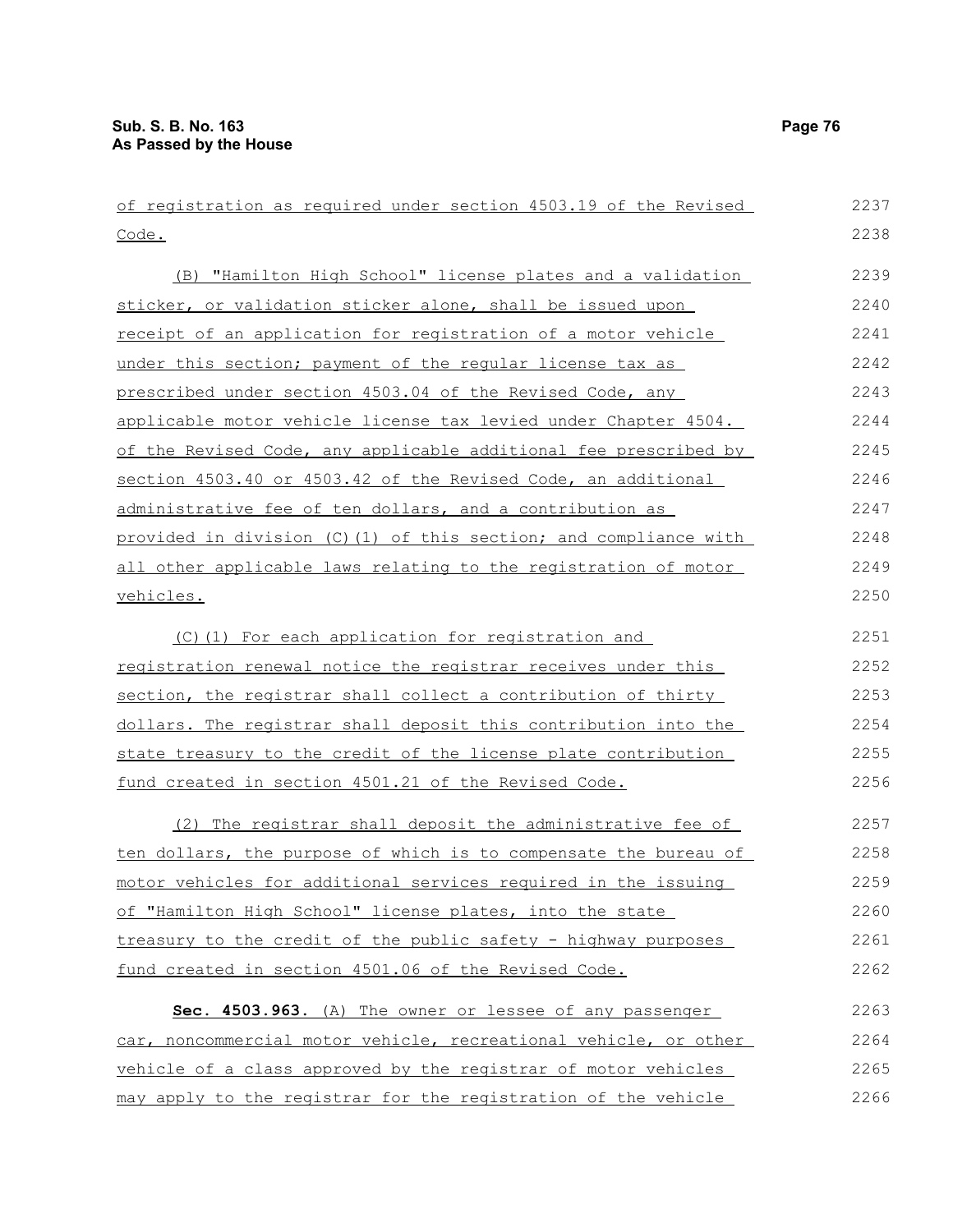| and issuance of "Ross High School" license plates. The           | 2267 |
|------------------------------------------------------------------|------|
| application may be combined with a request for a special         | 2268 |
| reserved license plate under section 4503.40 or 4503.42 of the   | 2269 |
| Revised Code. Upon receipt of the completed application and      | 2270 |
| compliance by the applicant with divisions (B) and (C) of this   | 2271 |
| section, the registrar shall issue to the applicant the          | 2272 |
| appropriate vehicle registration and a set of "Ross High School" | 2273 |
| license plates and a validation sticker, or a validation sticker | 2274 |
| alone when required by section 4503.191 of the Revised Code.     | 2275 |
| In addition to the letters and numbers ordinarily                | 2276 |
| inscribed on the license plates, "Ross High School" license      | 2277 |
| plates shall display an appropriate logo and words that are      | 2278 |
| selected by representatives of Ross high school and approved by  | 2279 |
| the registrar. "Ross High School" license plates shall display   | 2280 |
| county identification stickers that identify the county of       | 2281 |
| registration as required under section 4503.19 of the Revised    | 2282 |
| Code.                                                            | 2283 |
| (B) "Ross High School" license plates and a validation           | 2284 |
| sticker, or validation sticker alone, shall be issued upon       | 2285 |
| receipt of an application for registration of a motor vehicle    | 2286 |
| under this section; payment of the regular license tax as        | 2287 |
| prescribed under section 4503.04 of the Revised Code, any        | 2288 |
| applicable motor vehicle license tax levied under Chapter 4504.  | 2289 |
| of the Revised Code, any applicable additional fee prescribed by | 2290 |
| section 4503.40 or 4503.42 of the Revised Code, an additional    | 2291 |
| administrative fee of ten dollars, and a contribution as         | 2292 |
| provided in division (C)(1) of this section; and compliance with | 2293 |
| all other applicable laws relating to the registration of motor  | 2294 |
| vehicles.                                                        | 2295 |
| (C) (1) For each application for registration and                | 2296 |

(C)(1) For each application for registration and